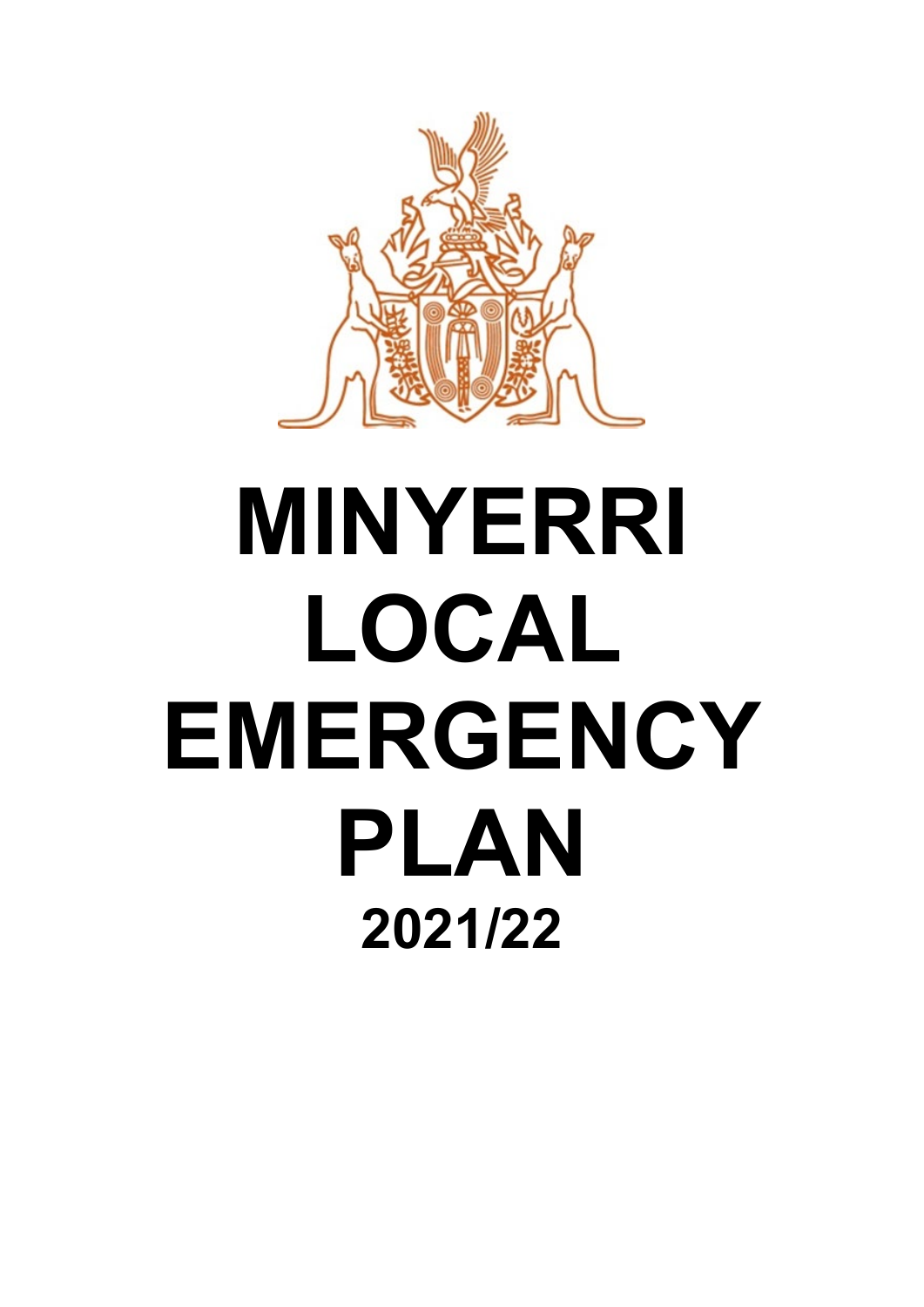

#### **TERRITORY EMERGENCY MANAGEMENT COUNCIL**

## **Authority**

The Minyerri Plan (the Plan) approved by the Territory Controller in 2013 and in accordance with section 17 of the *Emergency Management Act 2013* (the Act) has been reviewed and endorsed by the Regional Emergency Controller, hereafter referred to as the Regional Controller, as the Territory Controller's delegate.

Regional Controller Martin Dole

Dated this 2<sup>nd</sup> day of November 2021

Copyright: 2021

Disclaimer

Every effort has been made to ensure that the information contained within these guidelines is accurate and where possible reflects current best practice. However, NTES does not give any warranty or accept any liability in relation to the content of material contained in the document.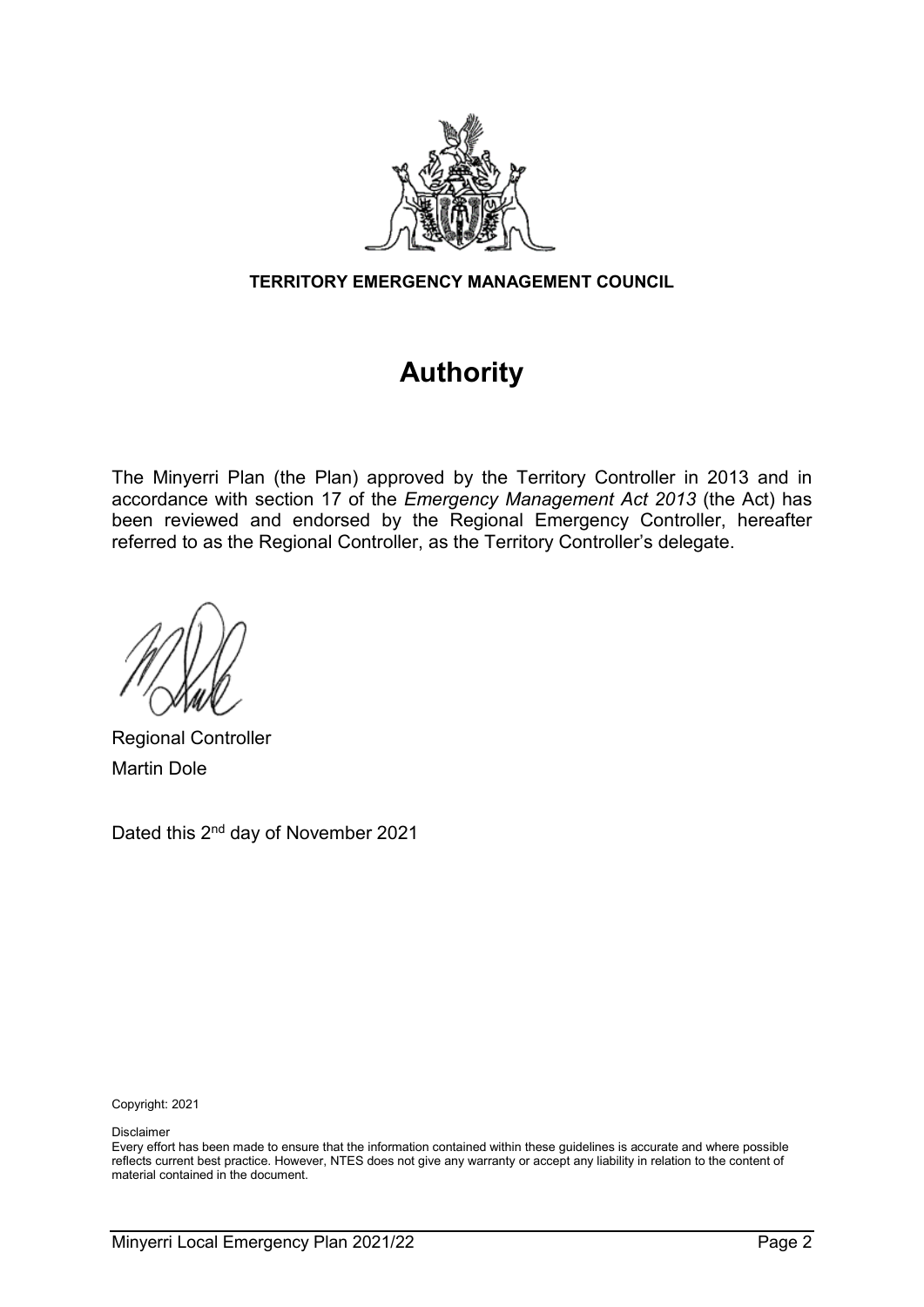## **Table of Contents**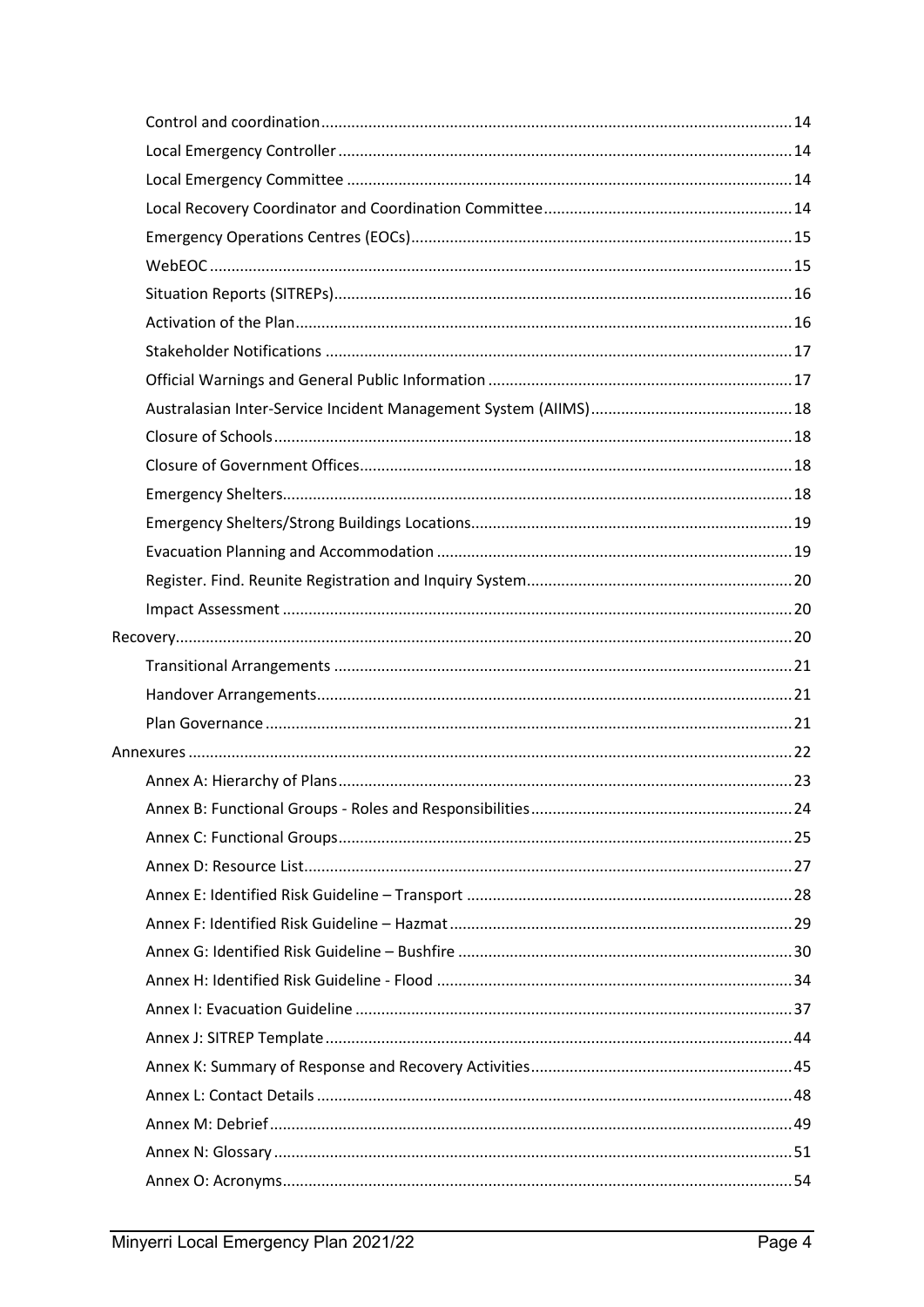#### <span id="page-4-0"></span>**Version History**

| <b>Document title</b>  | Minyerri Local Emergency Plan                          |
|------------------------|--------------------------------------------------------|
| <b>Contact details</b> | Northern Territory Police, Fire and Emergency Services |
| <b>Approved by</b>     | Regional Controller - Martin Dole                      |
| Date approved          | 2 November 2021                                        |
| <b>Document Review</b> | Annually                                               |
| <b>TRM</b> number      | 04:D21:58146                                           |

| <b>Version</b> | <b>Date</b>                   | Author                | <b>Comments</b>                                 |
|----------------|-------------------------------|-----------------------|-------------------------------------------------|
| 1.0            | 26th July 2021                | <b>Brian Hennessy</b> | Updated format and review of<br>content.        |
| 1.0            | 3rd August 2021               | <b>Brian Hennessy</b> | Track changes sent to LC<br>Minyerri to review. |
| 1.0            | 2 <sup>nd</sup> November 2021 | <b>Martin Dole</b>    | Review of content and<br>finalisation of plan.  |
|                |                               |                       |                                                 |

#### **Amendment List**

Proposals for amendment to this plan are to be forward to:

Officer in Charge, Local Controller Minyerri Police Station Minyerri NT 0822

Amendments promulgated are to be certified below when entered:

| <b>Revision Date</b> | <b>Description</b>                                      | <b>Local Controller</b>             |
|----------------------|---------------------------------------------------------|-------------------------------------|
| <b>July 2018</b>     | General formatting changes                              | D Hawkes / NTES                     |
| Aug 2018             | Administrative review and formatting -<br>entirety $-$  | A Heath / NTFRES                    |
| Aug 2019             | Plan review                                             | R/Sergeant, Minyerri Police Station |
| Nov 2020             | Administrative review and formatting                    | J Richardson / NTPFES               |
| Oct 2021             | Plan review                                             | B Hennessy / NTES                   |
| Nov 2021             | Administrative review and general formatting<br>changes | R McKinnon / NTPFES                 |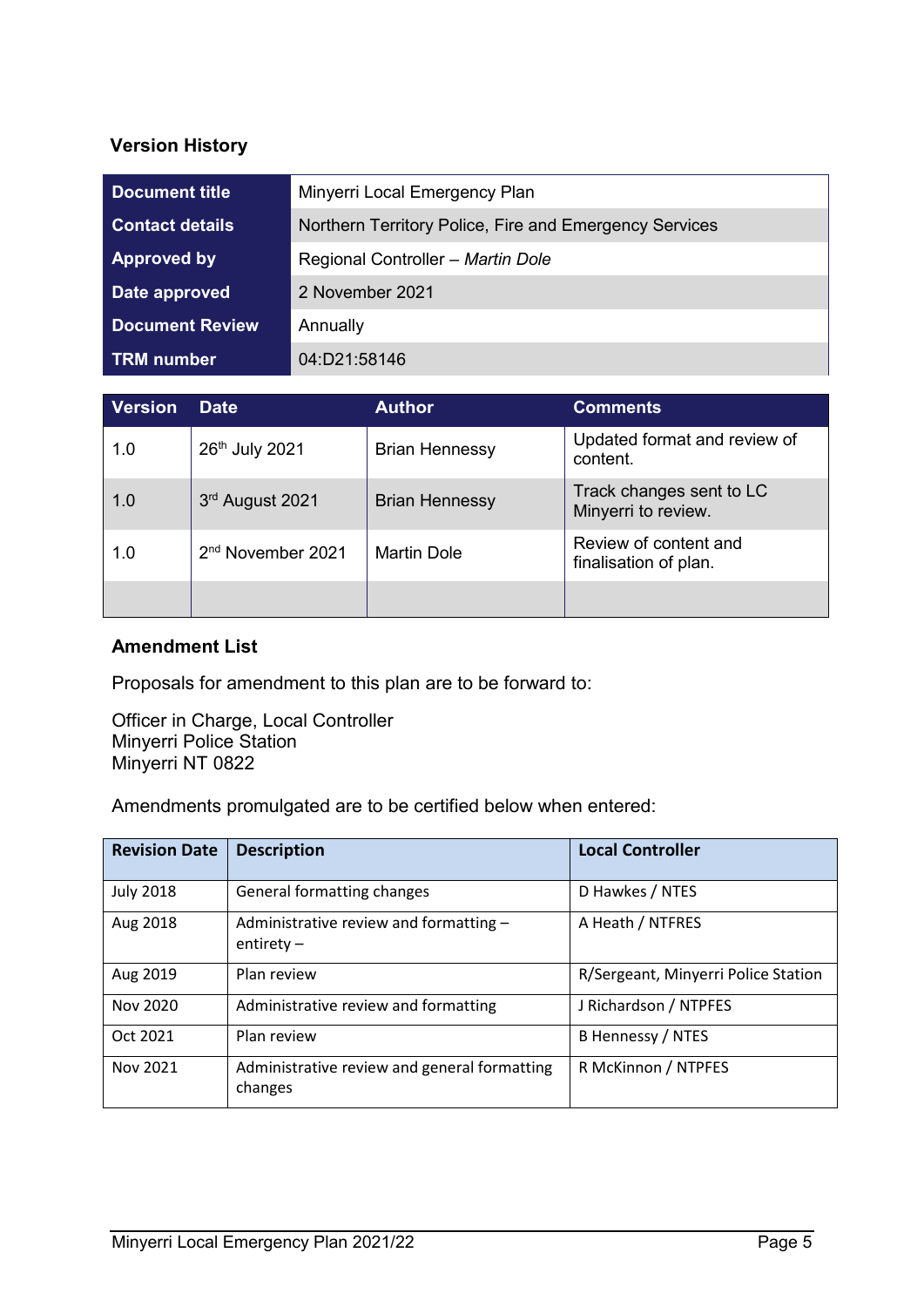## <span id="page-5-0"></span>**Purpose**

1. The purpose of this Plan is to describe the emergency management arrangements for Minyerri District (the District) during 2021/22

## <span id="page-5-1"></span>**Application**

2. This Plan applies to the Minyerri District.

## <span id="page-5-2"></span>**Related References**

- 3. The following references apply:
	- *Emergency Management Act 2013*
	- Territory Emergency Plan 2021/22
	- Northern Region Emergency Plan 2021/22
	- National Disaster Risk Reduction Framework (NDRRF)
	- National Disaster Risk Assessment Guidelines.

## **Plan**

## <span id="page-5-4"></span><span id="page-5-3"></span>**Key Considerations**

- 4. The *Emergency Management Act 2013* (the Act) is the legislative basis for emergency management across the Northern Territory (NT).
- 5. The Act reflects an all hazards approach to emergency and disaster events, natural or otherwise. It provides for the adoption of measures necessary for the protection of life and property from the effects of such events.
- 6. The Act defines the emergency management structures, roles and responsibilities for the NT and, in conjunction with the Territory and Regional Emergency Plan(s), form the basis for this Plan.
- 7. This Plan:
	- confirms appointment of a Local Emergency Controller and Local Recovery Coordinator
	- confirms establishment of the Local Emergency Committee (LEC) and Local Recovery Coordination Committee (LRCC)
	- assesses hazards most likely to affect the community
	- specifies control and coordination arrangements for mobilisation of local and, if necessary regional, Territory and national resources
	- identifies roles and responsibilities of key stakeholders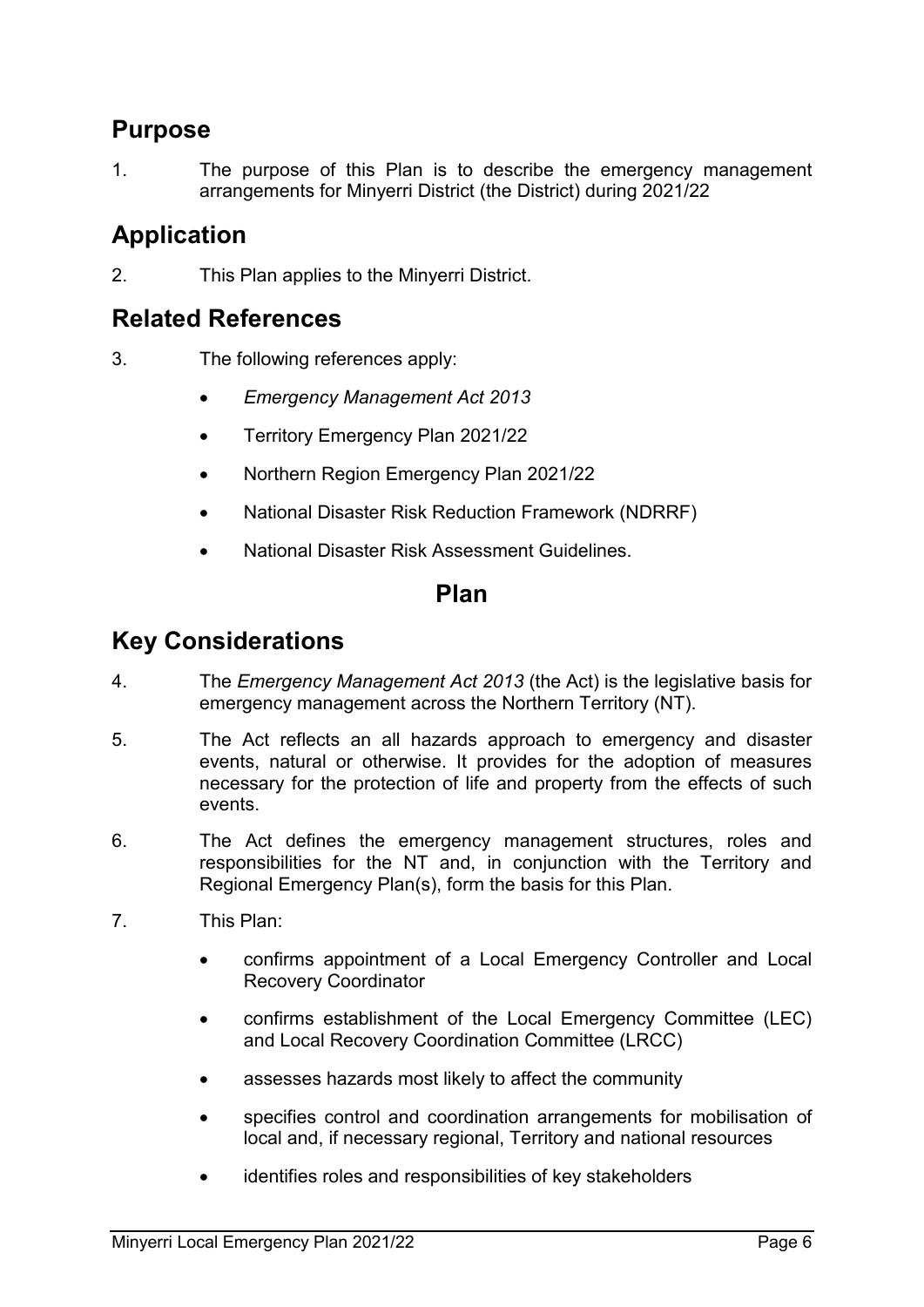- details specific emergency response procedures for the higher risk situations.
- 8. This Plan complements the Territory Emergency Plan as it relates to the District. For further information on the hierarchy of plans, refer **Annex A**.

## <span id="page-6-0"></span>**Locality Context**

- 9. The District covers approximately 37,370 square kilometres and is located approximately 270 kilometres south-east of Katherine and forms part of Region 1 (Northern Region), as defined by the Territory Emergency Plan.
- 10. The District population is approximately 900 persons, the main population centre being the town of Minyerri.

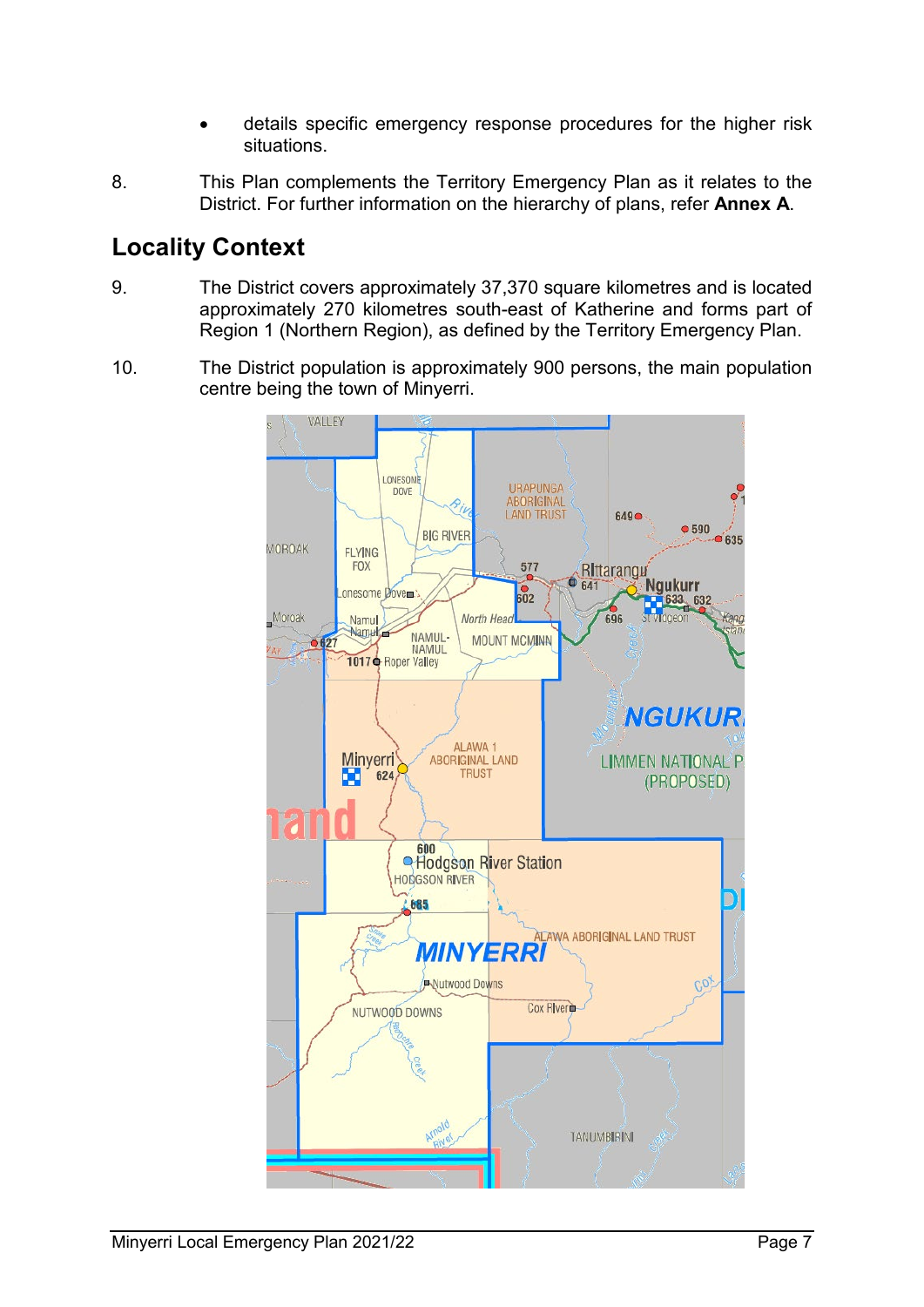#### <span id="page-7-0"></span>**Climate and Weather**

- 11. The District experiences similar weather conditions to those which occur throughout the Top End of the NT. That is, there is a distinct 'Wet' (November to May) and 'Dry' (June to October) season.
- 12. Compared to Darwin, temperatures tend to be slightly higher during the Wet and slightly lower during the Dry.

#### <span id="page-7-1"></span>**Geography**

- 13. The District ranges from relatively flat black soil plains to hilly outcrops rising to 190 metres.
- 14. The District is drained by a number of rivers and creeks, the main being
	- Hodgson River will have effect on Hodgson River Road
	- Arnold River no affect
	- Roper River will affect the Roper Highway; at different locations
	- Wilton River will affect the Roper Highway.

#### <span id="page-7-2"></span>**Sites of Conservation or Cultural Significance**

- 15. There are many areas in the vicinity of the District boundaries into which it is culturally unacceptable to go.
- 16. Further information about this site can be found [here.](https://nt.gov.au/environment/environment-data-maps/important-biodiversity-conservation-sites/conservation-significance-list)

#### <span id="page-7-3"></span>**Tourism**

- 17. The Roper River begins within the boundaries of the 13,840 hectare Elsey National Park. Numerous springs within the park feed the Roper River which, in the Dry season from April to September, flows gently through large waterholes and then tumbles over rocks and tufa dams. During the Wet season, flood waters cause the river to swell and rage on its journey to the sea.
- 18. The Limmen National Park includes striking sandstone 'lost city' formations, permanent tidal rivers and wetlands, a considerable collection of Indigenous and European historic sites and an abundance of wildlife including nesting Flatback Turtles on the shores of Maria Island.

## <span id="page-7-4"></span>**Public Administration**

#### <span id="page-7-5"></span>**NT and Local Government**

19. NT Government agencies that have a presence in the District include: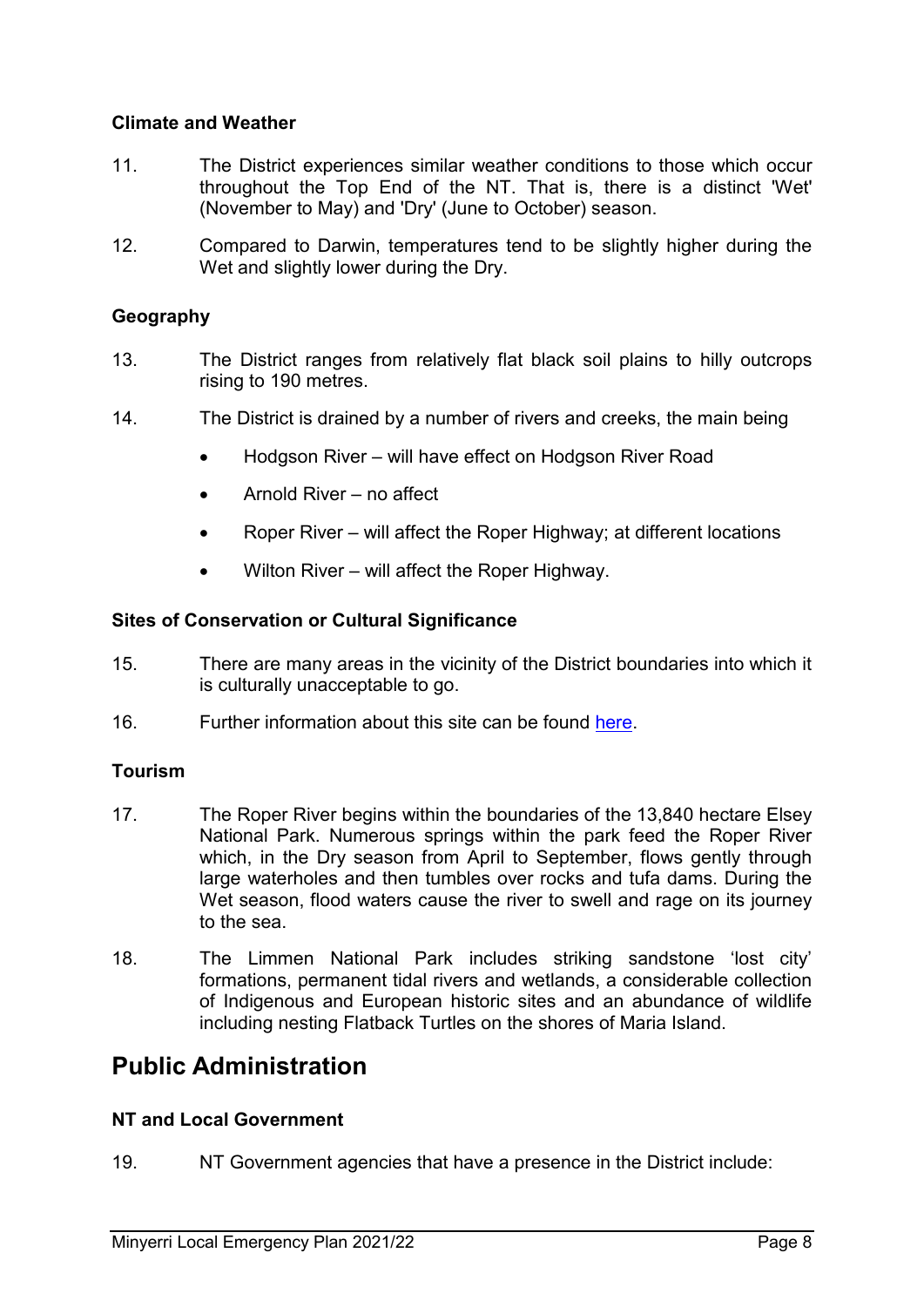- NT Police, Fire and Emergency Services (NTPFES)
	- NT Police Force (NTPF) (Police Station)
- Department of Health
	- Minyerri Health Centre
- Department of Education
	- Minyerri School.
- 20. Local government in the District is provided by the Roper Gulf Regional Council (RGRC).
- <span id="page-8-0"></span>21. All other services are provided by the Alawa Association.

## **Infrastructure**

#### <span id="page-8-1"></span>**Building Codes**

22. Buildings and construction in the District are subject to the *[Building Act](https://legislation.nt.gov.au/en/Legislation/BUILDING-ACT)  [2016](https://legislation.nt.gov.au/en/Legislation/BUILDING-ACT)* (NT), [NT Building Regulations](https://legislation.nt.gov.au/Legislation/BUILDING-REGULATIONS) and the [Building Code of Australia.](https://www.abcb.gov.au/NCC/About)

#### <span id="page-8-2"></span>**Land Use**

- 23. The District land use is in consultation between RGRC, and Traditional Owners and include infrastructure in the areas of:
	- residential
	- pastoral
	- sewerage ponds
	- air strip
	- waste management.

#### <span id="page-8-3"></span>**Power Generation and Distribution**

24. The District is serviced by stand-alone, diesel power stations. This is contracted out from Power and Water Corporate (PAWC) to AA Electrical.

#### <span id="page-8-4"></span>**Water Services**

25. The District operates reticulated water and sewer systems in Minyerri. Water is sourced from bores. Alawa Aboriginal Corporation is the PAWC agent in Minyerri and employs an Environmental Services Officer.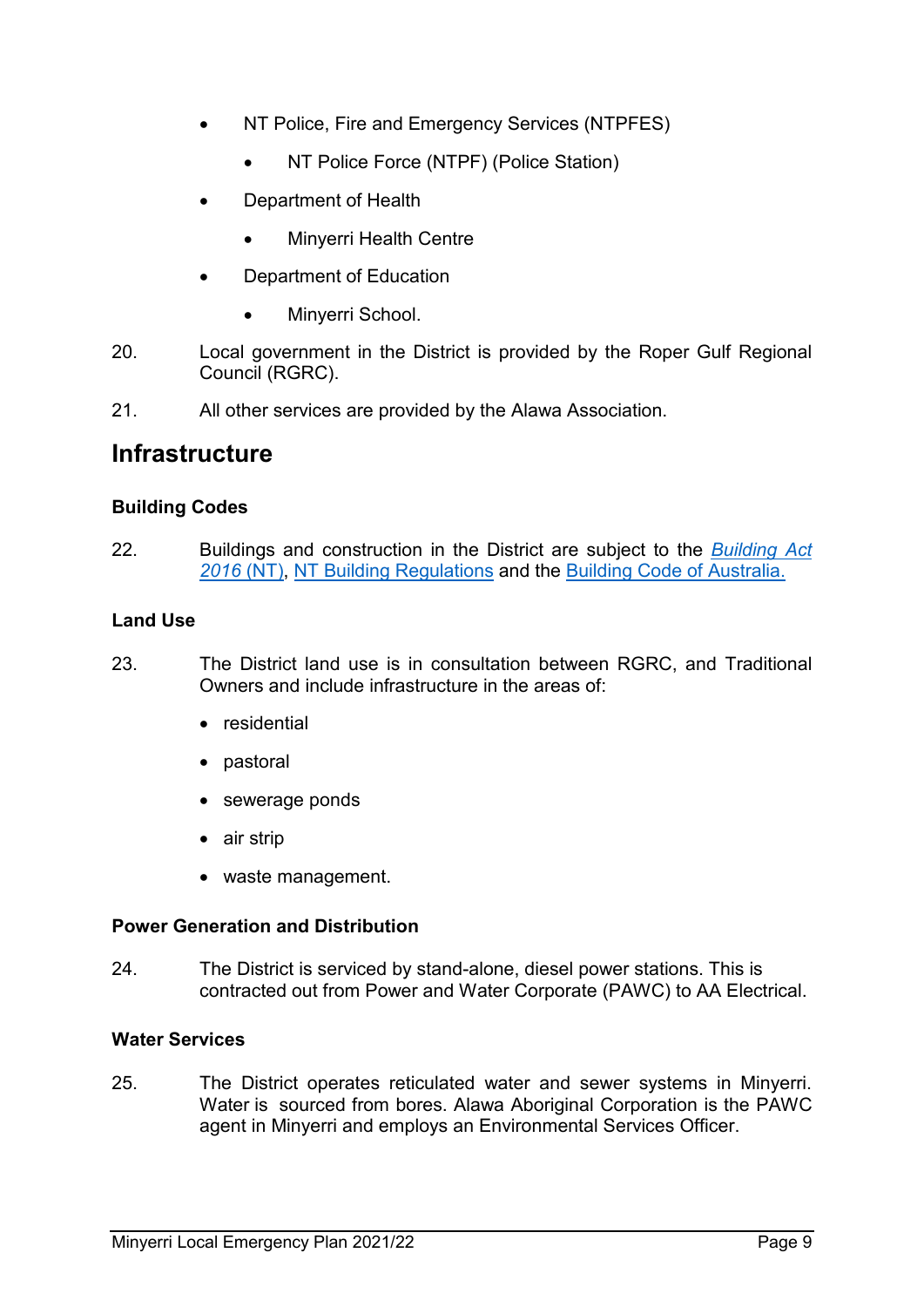#### <span id="page-9-0"></span>**Health Infrastructure**

- 26. The District has the capacity to provide to emergency medical aid in addition to routine health treatment.
- 27. Serious medical cases are required to be medically evacuated to Katherine or Darwin.

#### <span id="page-9-1"></span>**Emergency Service Infrastructure**

- 28. The District has the following emergency service infrastructure:
	- Police Station and cells
	- Sunrise Clinic Minyerri.

#### <span id="page-9-2"></span>**Roads**

- 29. The District roads all are subject to inundation at various creek/river crossings and low-lying areas during the Wet season.
- 30. Roper Highway joins the Stuart Highway seven kilometres south of Mataranka. The road is sealed for approximately 148 kilometres and unsealed for 70 kilometres to Ngukurr.

#### <span id="page-9-3"></span>**Airports**

31. The table below lists the airstrips in The District:

| Name of the Strip | Datum         | Details (type, length, | Operator of the  |  |  |
|-------------------|---------------|------------------------|------------------|--|--|
|                   |               | $etc.$ )               | strip            |  |  |
| Minyerri          | 15°13'15.53"S | Sealed                 | Alawa Aboriginal |  |  |
|                   | 134°4'38.06"E | 1000m x 18m            | Corporation      |  |  |

#### <span id="page-9-4"></span>**Telecommunication**

32. Telecommunications are available across the Minyerri town area via a combination of landline, mobile and satellite communications delivery.

#### <span id="page-9-5"></span>**Local Radio Stations**

- 33. The District has the following radio stations:
	- 104 5FM ABC Radio

#### <span id="page-9-6"></span>**Vulnerable Clients**

34. A list of all vulnerable medical patients is held with the manager of the Sunrise Clinic within the District.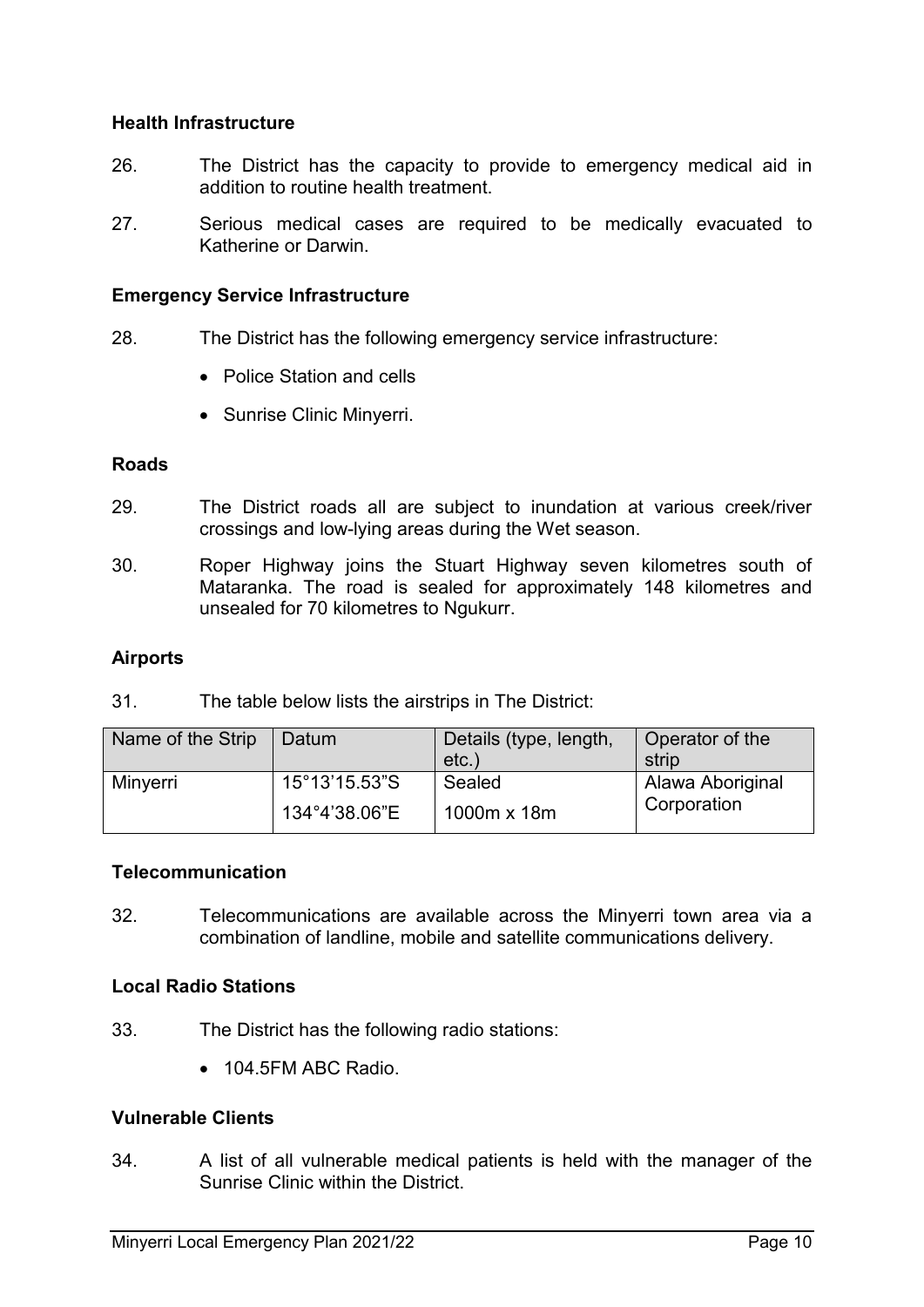## <span id="page-10-0"></span>**Preparation**

#### <span id="page-10-1"></span>**Disaster Hazard Analysis and Risk Register**

- 35. The LEC has identified the following hazards for the District which require a detailed operational response procedure:
	- transport (road, marine and aircraft)
	- hazardous material incident
	- bushfire
	- flood.
- 36. These hazards have been rated against the National Disaster Risk Assessment Guidelines (NERAG) were reviewed in 2016 and gave the following results:

| <b>Hazard</b>                                  | <b>Overall</b><br><b>Consequence</b> | <b>Overall</b><br><b>Likelihood</b> | <b>Risk Rating</b> |  |
|------------------------------------------------|--------------------------------------|-------------------------------------|--------------------|--|
| <b>Transport Incident</b>                      | Minor                                | Unlikely                            | Low                |  |
| <b>Hazardous Material</b><br>Incident (HAZMAT) | <b>Minor</b>                         | Unlikely                            | Low                |  |
| <b>Bushfire</b>                                | Minor                                | Likely                              | Low                |  |
| Flood                                          | Moderate                             | Likely                              | <b>High</b>        |  |

#### <span id="page-10-2"></span>**Transport Incident (Road and Rail)**

- 37. Transport incidents refer to motor vehicle and rail incidents.
- 38. These incidents are of an impact nature with little or no lead time. With the exception of maintaining infrastructure, no mitigation can be put in place.
- 39. Procedures surrounding aircraft incidents have been developed by the Australian Transport and Safety Bureau and can found [here.](https://www.atsb.gov.au/media/1538966/civil_militaryaccidguide_v5.pdf)

#### <span id="page-10-3"></span>**Hazardous Material Incident**

- 40. Large quantities of hazardous materials are transported daily by road to many centres throughout the Northern Territory and as a consequence, any release or spillage could easily result in the loss of life, widespread disruption, danger to communities and a threat to the environment.
- 41. Hazardous material incidents encompass a wide variety of potential situations including fire, spills, explosions and chemical reactions.
- 42. Preparation activities are those arrangements that ensure, should an emergency occur, all resources and services which are needed to provide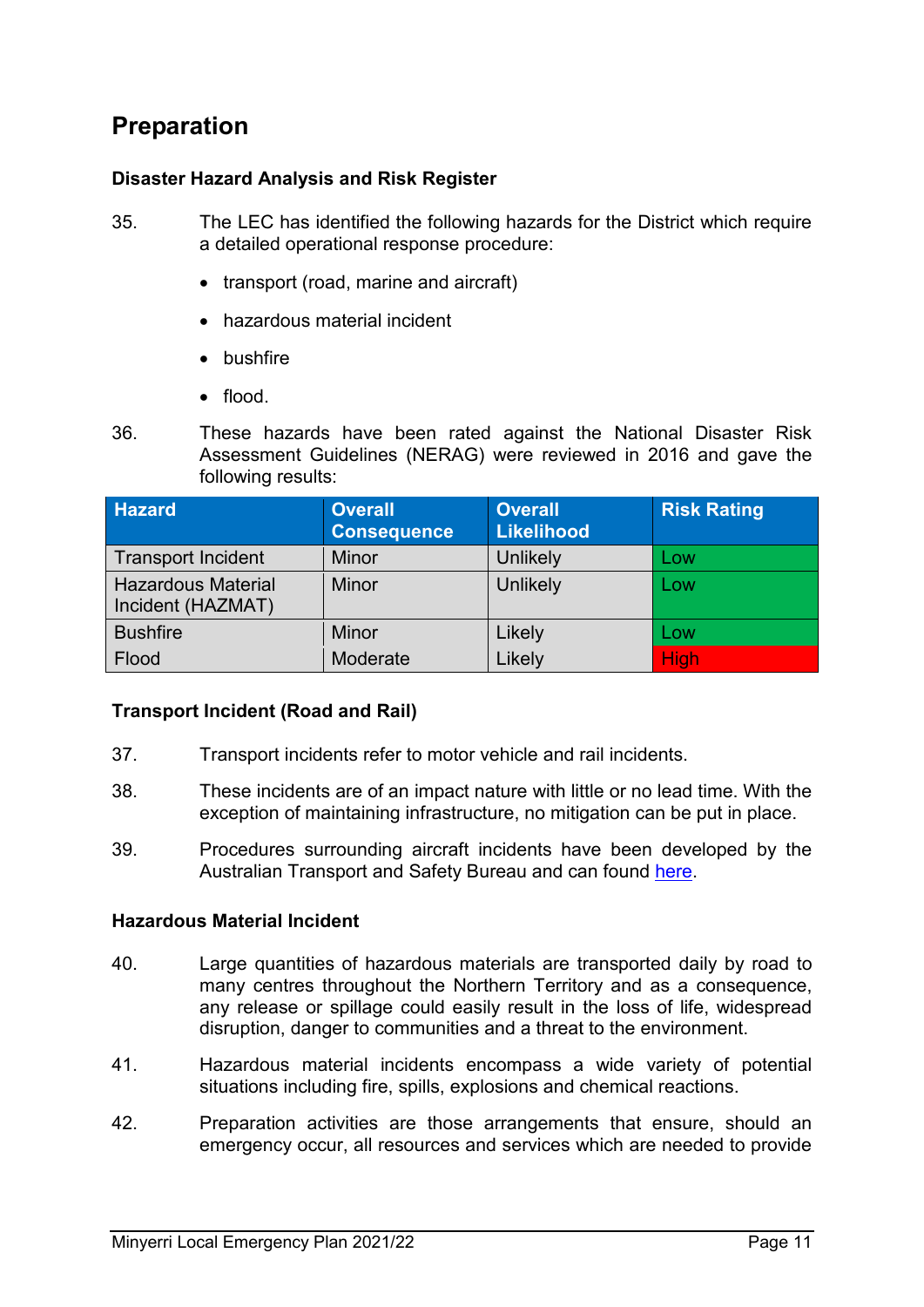an emergency management response to the effects can be efficiently mobilised and deployed.

#### <span id="page-11-0"></span>**Bushfire**

43. The Australian Fire and Emergency Service Authorities Council (AFAC) define a bushfire as an unplanned vegetation fire. It is a generic term which includes grass fires, forest fires and scrub fires both with and without a suppression objective (AFAC, 2014).

#### <span id="page-11-1"></span>**Flood**

44. Floods occur when water covers land that is normally dry. They may result from prolonged or very heavy rainfall, severe thunderstorms, monsoonal (wet season) rains in the tropics, or tropical cyclones. People who live near rivers or in low-lying coastal areas live with the greatest threat of floods. Periods of heavy rain, not necessarily in their area, can lead to rises in the water level of the rivers to a point where they can no longer hold the volume of water.

#### <span id="page-11-2"></span>45.

#### **Public Education**

46. NTES delivers community education, awareness and prevention programs. These are also conducted or supported by Australian Government agencies such as the Bureau of Meteorology and Attorney-General's Department, as well as non-government entities like the Australian Red Cross, to ensure ongoing public awareness of emergency and disaster events. Further information is available on each organisation's respective website.

#### <span id="page-11-3"></span>**Planning**

- 47. The Act requires Emergency Plans to be maintained at a Territory, regional and local level. Arrangements in plans aim to be flexible and scalable for all hazards. The planning process enables agreements to be reached between people and organisations in meeting communities' needs during emergencies. The plan becomes a record of the agreements made by contributing organisations to accept roles and responsibilities, provide resources and work cooperatively.
- 48. In accordance with section 17 of the Act, the operation and effectiveness of approved emergency plans must be reviewed at least once every 12 months.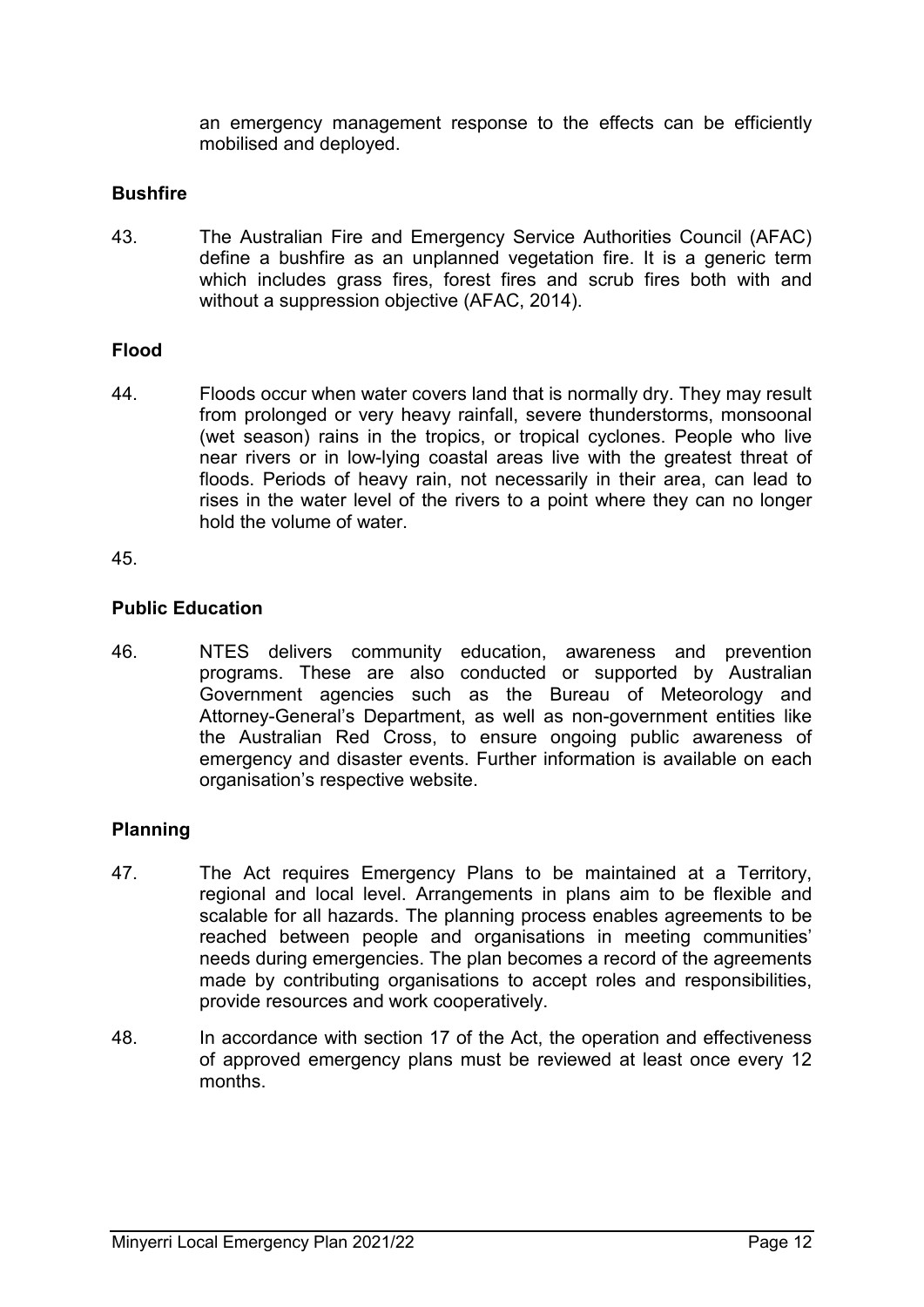#### <span id="page-12-0"></span>**Resource Coordination**

- 49. A master resource register is to be maintained by the District Local Controller for rapid reference during emergency management operations – refer Annex D.
- 50. Stakeholders are to ensure that the District Local Controller is kept advised of changes to resource holdings, operational response capability and key personnel contact arrangements on a regular basis.

#### <span id="page-12-1"></span>**Training and Education**

51. The Act requires that those involved in emergency planning and operations are to be appropriately trained. The NTES Learning and Development Command provides the required training and education capability to ensure NT Government and non-government entities are appropriately trained.

#### <span id="page-12-2"></span>**Exercises**

- 52. Exercises are a key measure for testing the effectiveness of Plans and should be conducted at all levels and involve all stakeholders. Exercises ensure that Plans are robust and understood, and that capabilities and resources are adequate to implement them.
- 53. Exercises are conducted when a Plan has not been enacted since the last review, or substantial changes have occurred, including:
	- legislative changes
	- major changes have occurred in the areas of key personnel, positions or functions across prevention, preparedness, response and recovery
	- new or emerging hazards/risks have been identified.
- 54. Delivery of exercises is guided by advice from the Territory, Regional or Local Controllers, the Territory Recovery Coordinator, Territory Emergency Management Council or Regional Emergency Committee or as required by functional groups[1](#page-12-4).

## <span id="page-12-3"></span>**Response**

**.** 

55. Response actions are those taken in anticipation of, during, and immediately after an emergency to ensure that its effects are minimised and that people affected are given immediate relief and support $\boldsymbol{\mathsf{r}}$ .

<span id="page-12-4"></span><sup>&</sup>lt;sup>1</sup> Section 3.5 and 3.6 of the Territory Emergency Plan.

<span id="page-12-5"></span><sup>2</sup> <https://knowledge.aidr.org.au/media/1764/handbook-9-australian-emergency-management-arrangements-kh-final.pdf>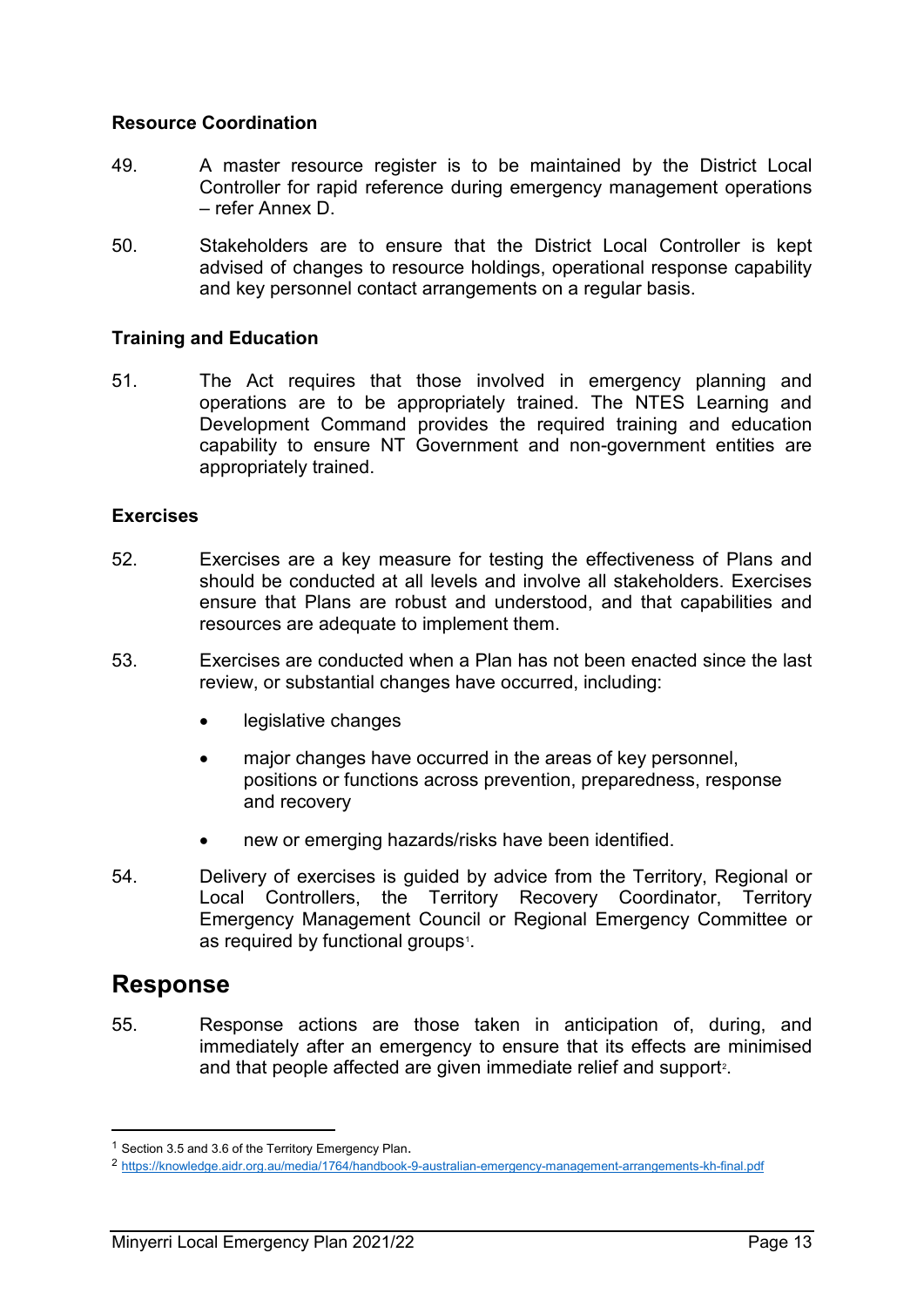#### <span id="page-13-0"></span>**Control and coordination**

56. Arrangements for response are based on pre-agreed roles and responsibilities for stakeholders. When the scale and complexity of an event is such that resources of the community are depleted a number of arrangements are in place for assistance from the region, the Territory and/or the Australian Government. Pathway for assistance is through the Regional Controller/delegate.

#### <span id="page-13-1"></span>**Local Emergency Controller**

- 57. In accordance with section 76 of the Act, the Territory Controller has appointed a District Local Emergency Controller (Local Controller).
- 58. The Local Controller is the OIC of Minyerri Police Station.
- 59. The Local Controller is subject to the directions of the Northern Controller.
- 60. The powers, functions and directions the Local Controller can be found in sections 77, 78 and 79 of the Act.

#### <span id="page-13-2"></span>**Local Emergency Committee**

- 61. In accordance with section 80 of the Act, the Territory Controller has established a Minyerri Local Emergency Committee (LEC).
- 62. The Local Controller is Chair of the LEC. Remaining membership consists of representatives from NT Government and non-government entities within the District.
- 63. Division 11 of the Act specifies the establishment, functions, powers; membership and procedure requirements of a LEC.

#### <span id="page-13-3"></span>**Local Recovery Coordinator and Coordination Committee**

- 64. In accordance with section 87 of the Act, if a region and/or locality has been affected by an event, the relevant Regional Recovery Coordinator may appoint a Local Recovery Coordinator.
- 65. The Local Recovery Coordinator will establish a local Recovery Coordination Committee drawing from membership of the LEC and other relevant members of the community as deemed necessary.
- 66. The Local Recovery Coordinator will report directly to the Regional Recovery Coordinator.
- 67. Division 12 of the Act specifies the functions, powers and directions the Local Recovery Coordinator is subject to.
- 68. Division 13 of the Act specifies the establishment, functions, powers; membership and procedure requirements of Recovery Coordination **Committee.**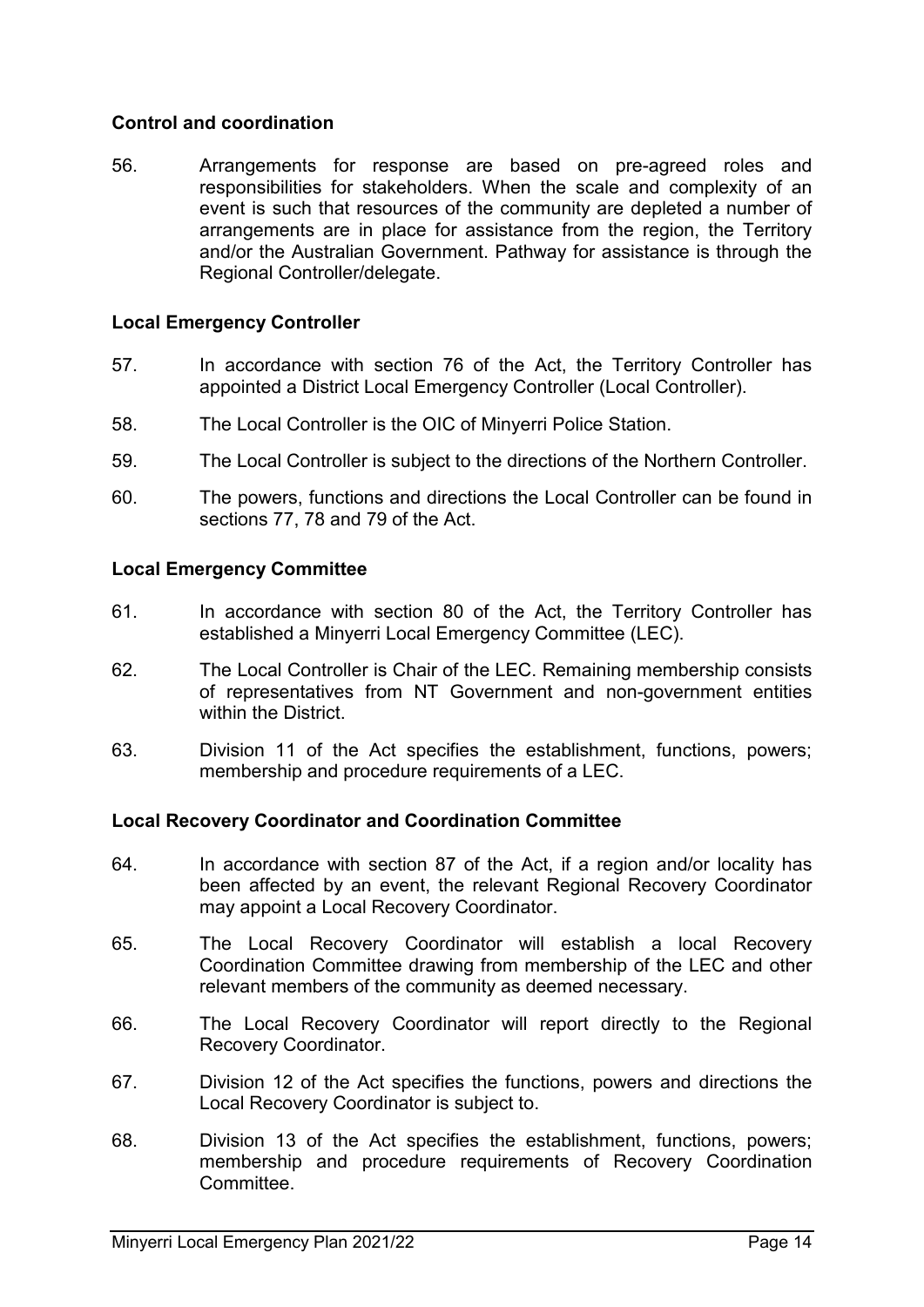#### <span id="page-14-0"></span>**Emergency Operations Centres (EOCs)**

- 69. Local Control Centres (LCCs) will be established as required by Local Controllers to provide a central focus to the management, control and coordination of emergency operations in the District. When activated, the functions of the LCCs are:
	- information collection and dissemination
	- preparation and issue of official warnings and advice to the public
	- coordination of the provision of resources required in the locality
	- submitting requests for resources through the Regional Controller or the Territory Emergency Operations Centre
	- dissemination of information to the media and general public through the Public Information Group to ensure a single point of truth for releases of information to the wider community<sup>[3](#page-14-2)</sup>.
- 70. The District LCC is the Minyerri Police Station.
- 71. The Regional EOC will generally be located in Darwin at the Peter McAulay Centre.
- 72. Agencies and Functional Groups may establish their own Coordination Centres to provide the focal point for the overall control and coordination of their own agency resources.
- 73. Liaison Officers from functional groups and support agencies will attend the EOC as required.

#### <span id="page-14-1"></span>**WebEOC**

 $\overline{a}$ 

- 74. WebEOC is a critical information management system used throughout the NT. It is an effective and efficient tool used by stakeholders that have a role and responsibility under the Territory Emergency Plan during prevention, preparation, response and recovery phases of any event.
- 75. WebEOC is a contemporary platform for the coordination of multi-agency response to any critical incident be it a severe weather event, flood, bush fire, industrial accident, major crime, terrorism or a large scale planned event. It provides the capacity to record (in real time) all information relevant to an incident and to share that information with other persons at the scene, an EOC and Functional Group personnel.
- 76. WebEOC allows for information sharing, managing tasks and submitting situational reports. It also assists the Control Authority to manage and disseminate current decisions and objectives. Together these functionalities provide up-to-date situational awareness.

<span id="page-14-2"></span><sup>3</sup> Territory Emergency Plan Section 4.5.3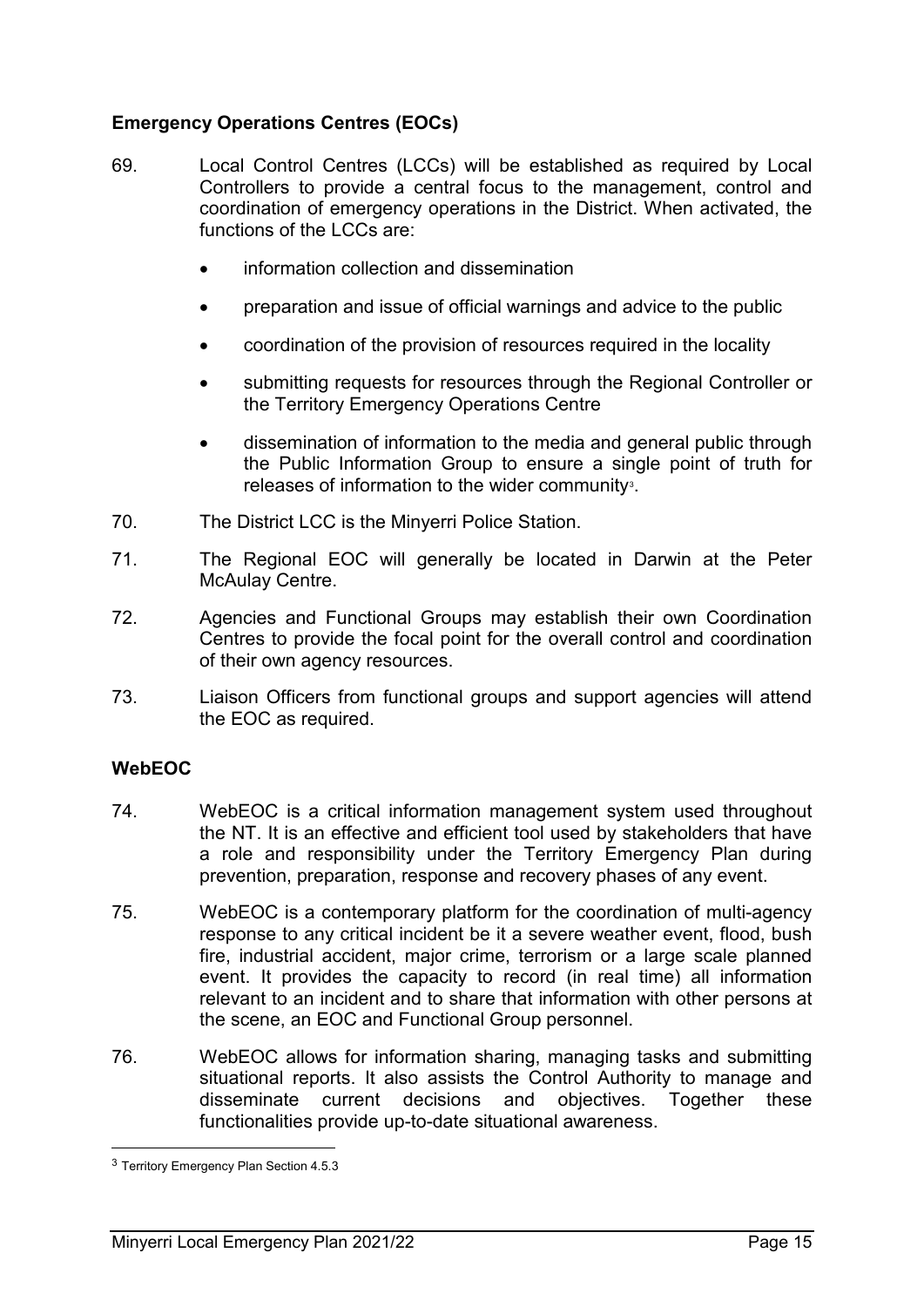#### <span id="page-15-0"></span>**Situation Reports (SITREPs)**

- 77. It is essential for effective control and coordination of emergency management operations that the Local Controller is able to gather and collate relevant information relating to the emergency from regular, concise and accurate SITREPs.
- 78. LEC members are to provide SITREPs at agreed times to enable the preparation of a consolidated report which will be distributed to all committee members and other relevant authorities. This may be achieved through the WebEOC incident management system.

#### <span id="page-15-1"></span>**Activation of the Plan**

79. This Plan sets out five stages of activation. These stages are designed to ensure a graduated response to hazardous events, thereby reducing the possibility of under or over reaction by the emergency management agency. The stages are:

| Stage 1 | Alert                                                           | This stage is declared when the Local Controller<br>receives warning of an event which, in their<br>opinion, may necessitate an emergency<br>management response.               |
|---------|-----------------------------------------------------------------|---------------------------------------------------------------------------------------------------------------------------------------------------------------------------------|
| Stage 2 | Standby                                                         | This stage is declared when the Local Controller<br>considers an emergency operation is imminent.<br>During this stage passive emergency measures<br>are commenced.             |
| Stage 3 | Activation                                                      | This stage is declared when active emergency<br>measures are required.                                                                                                          |
| Stage 4 | Stand-down response<br>operations and<br>transition to Recovery | Stage 4 occurs when the Local Controller and<br>Local Recovery Coordinator agree to transition to<br>recovery in accordance with the transitional<br>arrangements of this Plan. |
| Stage 5 | Recovery                                                        | This stage is called if ongoing recovery<br>operations and coordination is required.                                                                                            |

- 80. The stages identified above provide for a sequential response. However, it may be necessary because of the degree of warning and speed of onset of an event for either the Regional or Local Controller to amalgamate the actions required under one stage.
- 81. Recovery may be activated when an incident or event has occurred that did not necessitate the activation of response stages 1 to 4. This may be in relation to a sudden impact event or slow onset event such as a drought situation.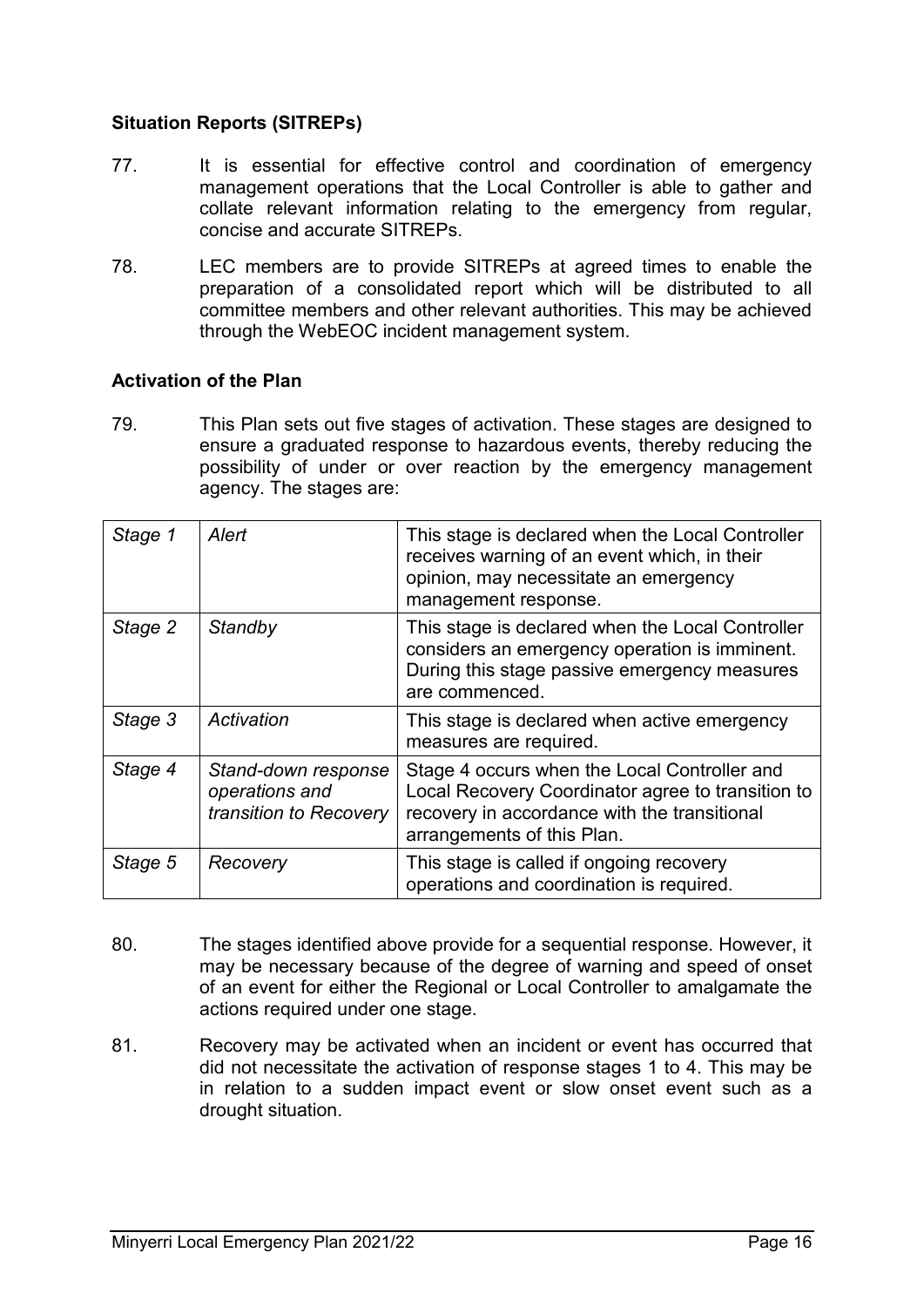#### <span id="page-16-0"></span>**Stakeholder Notifications**

- 82. Upon activation of the Plan the following personnel are to be advised as a matter of urgency:
	- all available members of the LEC
	- Divisional Superintendent
	- Regional Controller
	- NTES Duty Officer.
- 83. The Local Controller will notify LEC members of imminent events or activations through various means including but not limited to phone, SMS and email notifications dependant on the most appropriate and available at the time.

#### <span id="page-16-1"></span>**Official Warnings and General Public Information**

- 84. Official warnings are issued by the Bureau of Meteorology (BoM), Geoscience Australia and Bushfires NT.
- 85. Emergency Alert (EA) is a national telephony-based emergency warning system that can deliver warning messages to landlines and mobile handsets based on the service address and mobile handsets based on the last known location of the device.
- 86. The Standard Emergency Warning Signal (SEWS) is an audio alert signal (wailing siren) which may be broadcast on public media to draw attention to the fact that an urgent safety message is about to be made. Generally, SEWS is only played before announcements concerning significant emergencies where emergency management arrangements should be activated as a result.
- 87. Authority to utilise the Emergency Alert and SEWS may be given by virtue of the approval of an emergency plan. The authority and delegations can be found in the Territory Emergency Plan.
- 88. Controlling and HAZMAT Authorities may have pre-planned use of SEWS for non-weather related events approved by virtue of the approval of a Regional or Special emergency plan.
- 89. The District will receive official warnings and general public information through the following means:
	- radio broadcast
	- television news broadcast
	- Secure NT internet and Facebook site.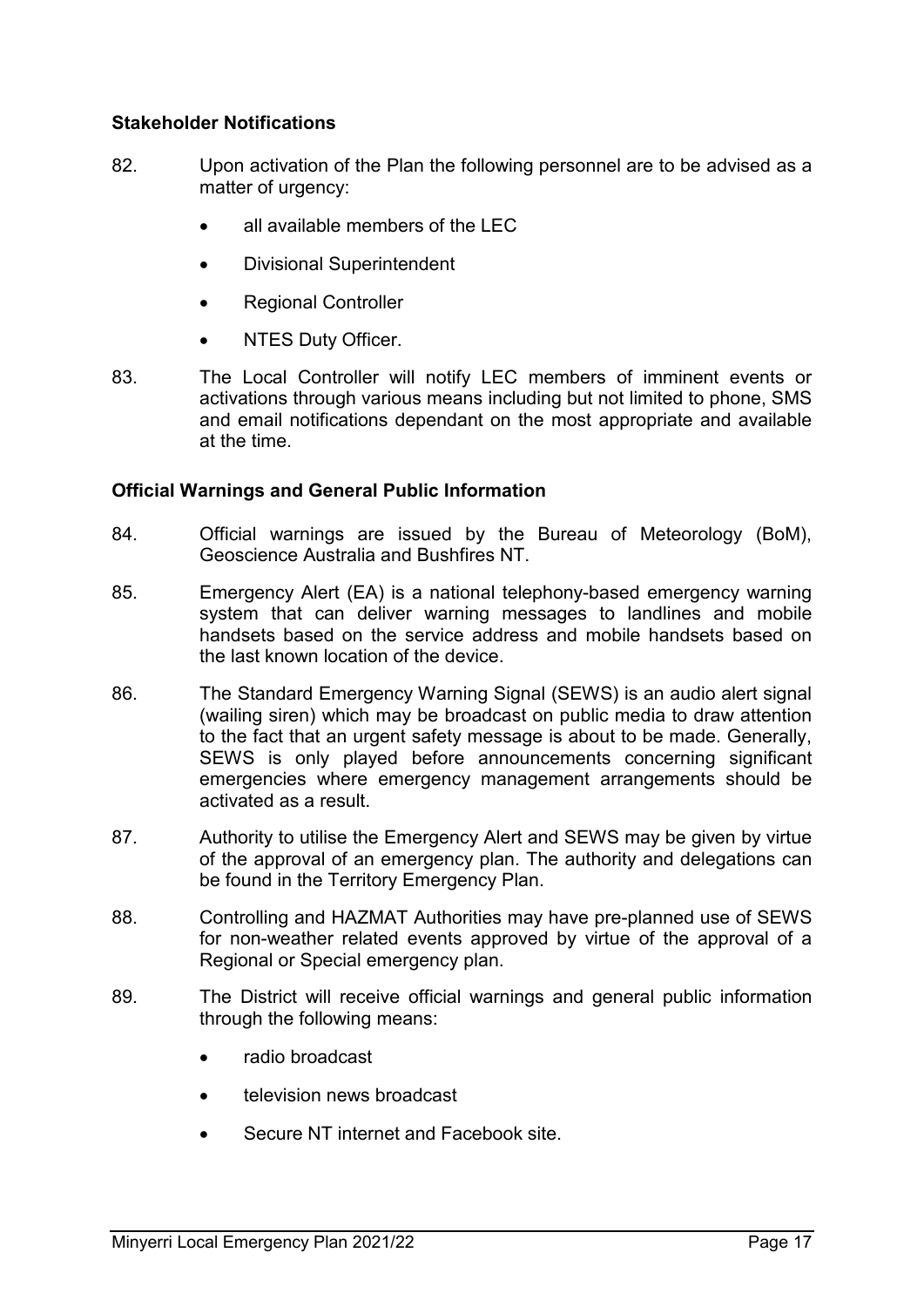90. Warning and information messages for general public are authorised by the Local/Regional Controller/delegate, as relevant. The dissemination of such warnings and information is to be by whatever means are appropriate and available at the time.

#### <span id="page-17-0"></span>**Australasian Inter-Service Incident Management System (AIIMS)**

91. Australasian Inter-Service Incident Management System (AIIMS) and is a robust incident management system that will enable the seamless integration of activities and resources of a single agency or multiple agencies when applied to the resolution of any event.

#### <span id="page-17-1"></span>**Closure of Schools**

- 92. The decision to close schools due to an impending threat will be made by the Chief Minister on advice from the Territory Emergency Management Council (TEMC). When the nature of an event demands an immediate response, local authorities will take the appropriate steps to ensure the safety to the public. This action may include the temporary closure of a school to begin preparations, pending formal closure of the school by the Chief Minister for the remainder of the event.
- 93. The decision to reopen schools will be made by the Chief Minister on advice from the Chief Executive, Department of Education.

#### <span id="page-17-2"></span>**Closure of Government Offices**

- 94. The decision to close government offices due to an impending threat will be made by the Chief Minister on advice from the TEMC. When the nature of an event demands an immediate response, local authorities should take all appropriate steps to ensure public safety and the protection of property.
- 95. The decision to reopen government offices will be made by the Chief Minister on advice from the TEMC.
- 96. All NT Government agencies are to have an Emergency Preparedness Plan which sets out their processes for closing down their offices once approval has been given. This should have clearly articulated employee guidelines to ensure employees know when they are authorised to leave and are required to return to work.

#### <span id="page-17-3"></span>**Emergency Shelters**

97. Emergency shelters and places of refuge are buildings or structures that provide people with a place of protection and shelter during a disaster or emergency event such as a cyclone, flood, fire or tsunami.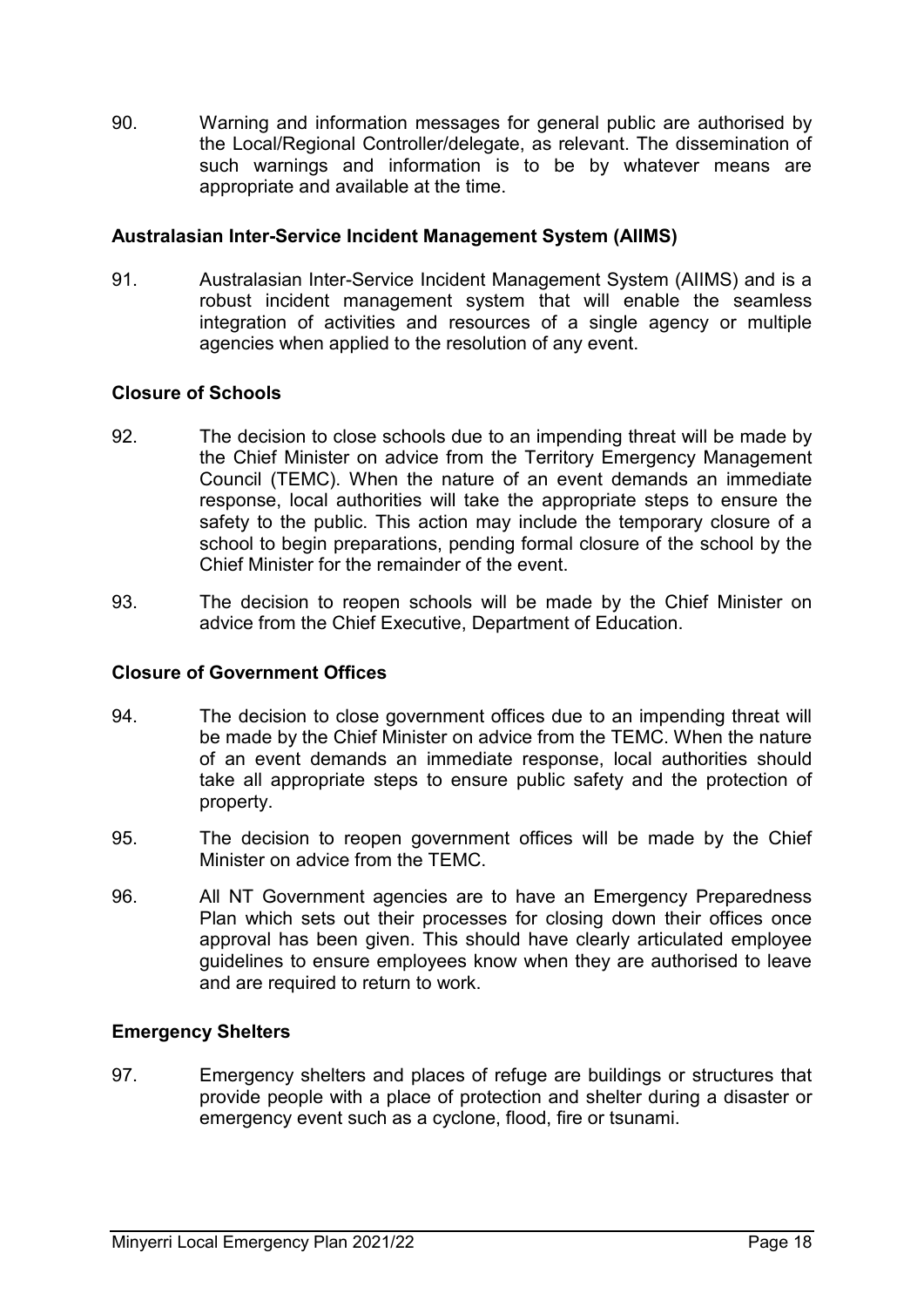#### <span id="page-18-0"></span>**Emergency Shelters/Strong Buildings Locations**

- 98. Those whose normal accommodation has been assessed as safe are to be encouraged to remain in their homes to reduce the burden on emergency shelters. However once emergency shelters are opened, no person is to be refused entry. Persons with special needs, the aged, the infirm and persons under the influence of drugs or alcohol are to be assessed by the shelter management team upon entry in to the emergency shelter
- 99. The local Council Office and the school are the most structurally sound buildings in the community, without being actually certified as shelters. The council building can hold about 70 people within the main areas and the school has many buildings, including the basketball court, and could hold 100-200 people.
- 100. The responsibilities of the emergency shelter manager are:
	- the provision of those buildings designated as emergency shelters
	- the provision of personnel to staff and operate the emergency shelters at such times as they are activated
	- the maintenance of effective liaison with other stakeholders with responsibilities relating to cyclone shelters, in particular the NTPF.
- 101. Emergency shelters are opened under the direction of the Territory or Regional Controller in consultation with the Emergency Shelter Group. The lead agency for this group is the Department of Education. Emergency shelters will not normally operate for more than 48 hours.
- 102. The timing of the opening of emergency shelters will be dependent upon the severity of the impending incident, the numbers to be sheltered, the time of day the incident is expected to impact and the period of time the emergency shelters are likely to be occupied.
- 103. The announcement that emergency shelters are open in the District will be made by radio broadcast and will include emergency shelter rules such as no pets or alcohol being permitted in shelters and that food will not be provided.
- 104. The Department of Education in conjunction with NT Police are responsible for the management of emergency shelters during an emergency event.

#### <span id="page-18-1"></span>**Evacuation Planning and Accommodation**

105. Evacuation is a risk management strategy that can be used to mitigate the effect of an emergency or disaster on a community<sup>[4](#page-18-2)</sup>.

 $\overline{a}$ 

<span id="page-18-2"></span><sup>4</sup> EM Manual 11 Evacuation Planning, page 1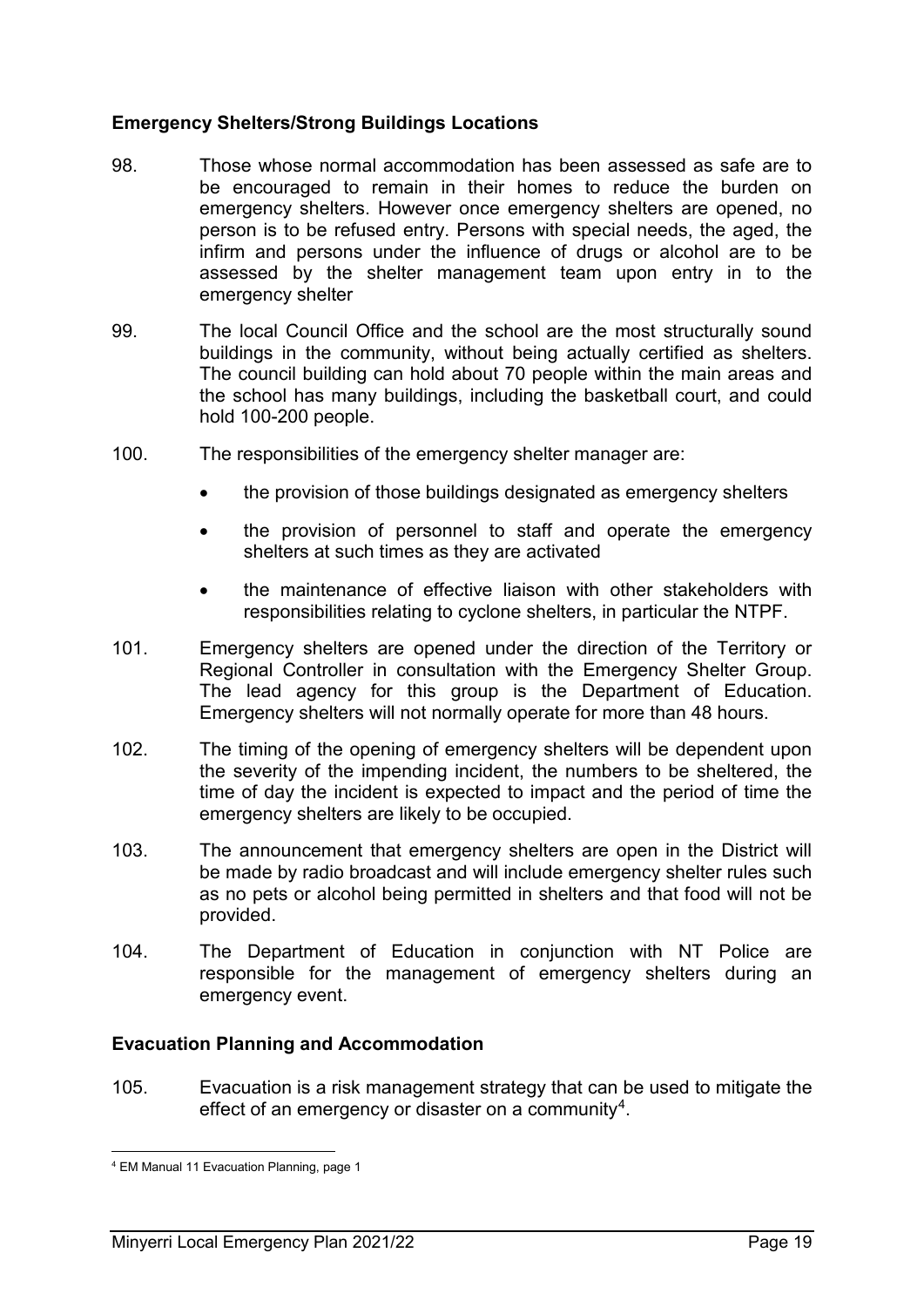- 106. The decision to evacuate a community, including establishing an evacuation centre, is not taken lightly as it represents significant resource and financial implications<sup>[5](#page-19-3)</sup>.
- 107. Evacuation of the District will be considered as a last resort. Where an evacuation is required the TEMC, in consultation with the Local Controller and the District, will arrange emergency accommodation and transport, as necessary, through the relevant Functional Group/s.

#### <span id="page-19-0"></span>**Register. Find. Reunite Registration and Inquiry System**

- 108. Australian Red Cross, in partnership with the Commonwealth Attorney-General's Department, has developed an improved system to help reunite families, friends and loved ones separated by an emergency. This system is called Register. Find. Reunite.
- 109. This system can be initiated by either the Territory or Regional Controller without the national system being activated<sup>6</sup>.
- 110. Any activation of this system should occur in consultation with the Welfare Group in the first instance.

#### <span id="page-19-1"></span>**Impact Assessment**

- 111. Immediately after a hazard has affected a community, assessment of the impact is a vital component of the situational awareness and implementation of response and recovery activities.
- 112. Guidelines to conduct rapid assessments in the NT, including the establishment of a dedicated Rapid Assessment Team/s (RAT) to collect data in the field have been developed. A copy is available in the WebEOC library for emergency management practitioners.
- 113. The Survey, Rescue and Impact Assessment Group, led by the NTPFES, is responsible for impact assessments.
- 114. At the local level, Local Controllers can activate the NTES to undertake impact assessments if deemed appropriate.

## <span id="page-19-2"></span>**Recovery**

115. Emergency recovery is the coordination process of supporting affected communities in the reconstruction of the physical infrastructure, restoration of the economy and of the environment, and support for the emotional and physical wellbeing of those affected.

<sup>&</sup>lt;u>.</u> <sup>5</sup> Australian Emergency Management, Evacuation Planning Handbook 4 2013

<span id="page-19-4"></span><span id="page-19-3"></span><sup>&</sup>lt;sup>6</sup> Territory Emergency Plan Section 4.17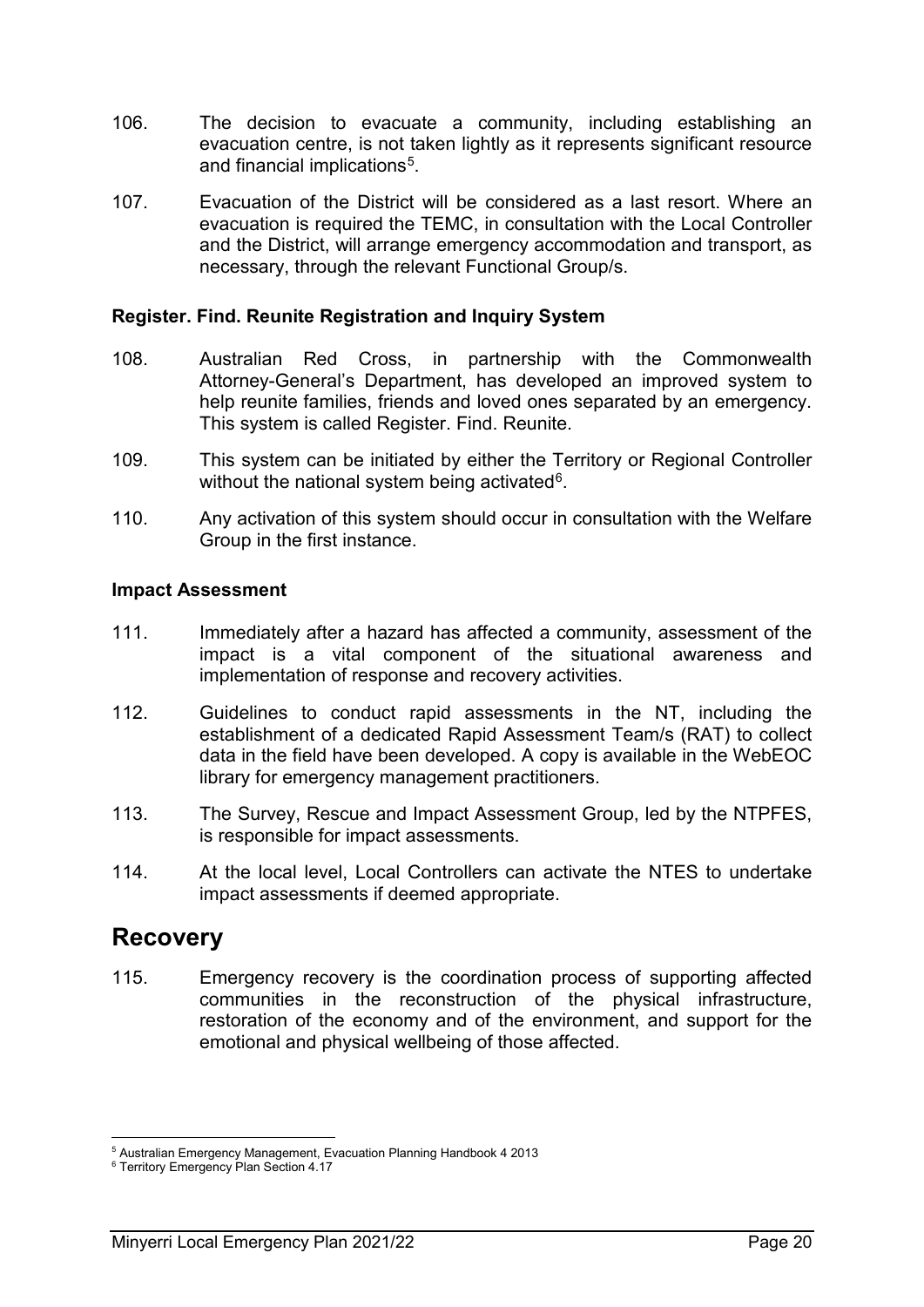116. Recovery is often a long term process which can be measured in months, years or even decades. For the purpose of this Plan only the early recovery phase is detailed.

#### <span id="page-20-0"></span>**Transitional Arrangements**

- 117. The transition from response to recovery coordination represents a fundamental shift in operational aims and tempo. This shift is from the protection of life and supporting the immediate needs of the community, to establishing longer term, more sustainable support structures.
- 118. The transition to recovery coordination occurs at a time agreed to by the:
	- Territory Controller
	- Territory Recovery Coordinator.

After consultation with TEMC, the Regional Controller and the Regional Recovery Coordinator.

#### <span id="page-20-1"></span>**Handover Arrangements**

- 119. Formal handover to recovery coordination will not occur until the Territory Recovery Coordinator is satisfied the following briefings have been completed:
	- the Territory Controller has briefed the TEMC and the Territory Recovery Coordinator
	- the Regional Controller has briefed the Regional Recovery Coordinator, and
	- where there is significant changeover of personnel, the EOC planning operations and logistics sections have briefed incoming recovery planning, operations and logistics staff.
- 120. The Regional Recovery Coordinator will ensure all functional group leaders, agencies, support groups and other relevant stakeholders are notified of the transition to recovery well before it occurs. This notification is to include changes to relevant contact details and other pertinent information.
- <span id="page-20-2"></span>121. A summary of response and recovery activities can be found at Annex K.

#### **Plan Governance**

122. Part 2, Division 3 of the Act outlines the preparation, consideration, approval and review requirements for Local Emergency Plans.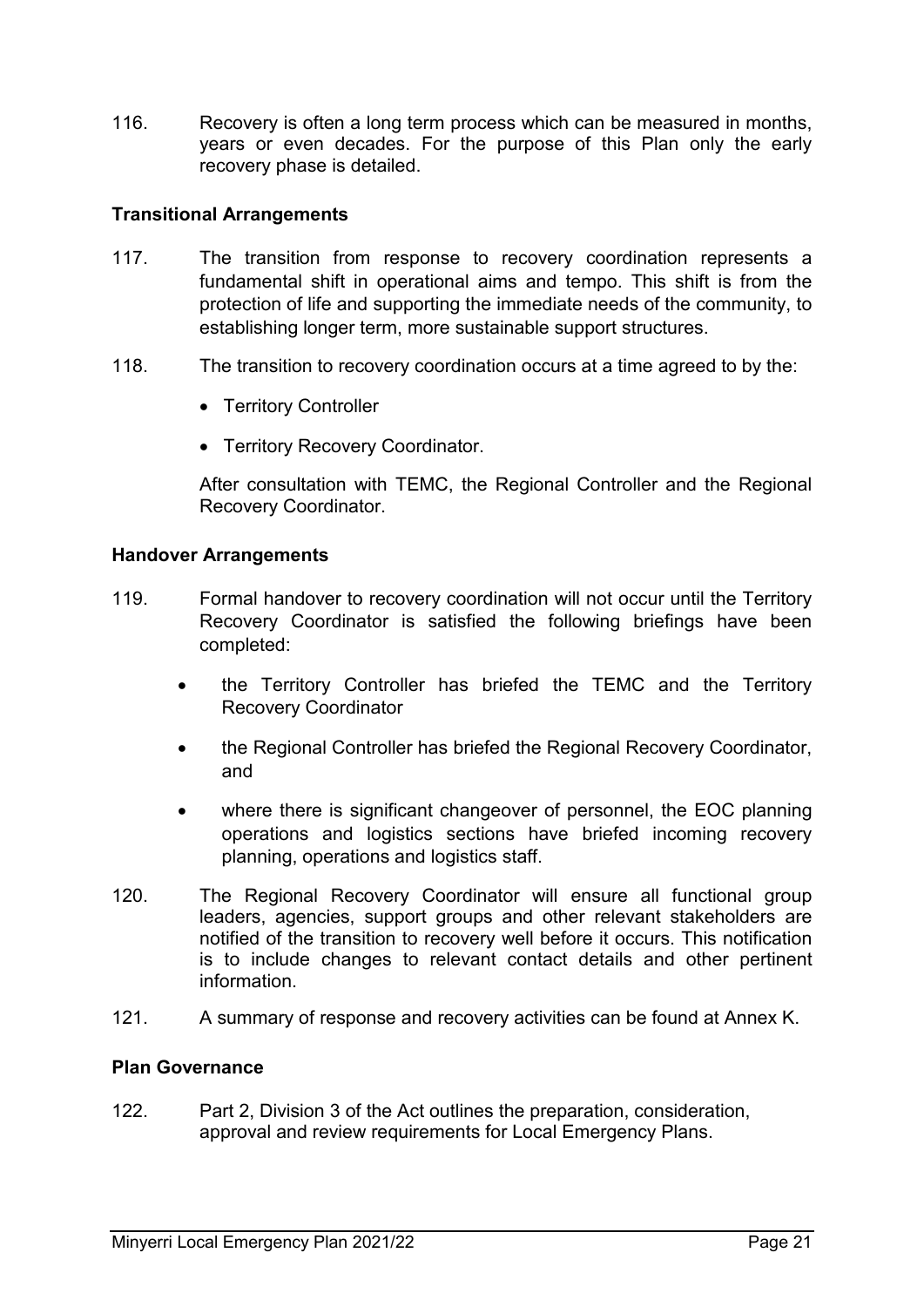## <span id="page-21-0"></span>**Annexures**

- **Annex A Hierarchy of Plans**
- **Annex B Functional Groups - Roles and Responsibilities**
- **Annex C Functions Group**
- **Annex D Resource Lists**
- **Annex E Identified Risk Guideline –Transport Incident**
- **Annex F Identified Risk Guideline – Hazmat**
- **Annex G Identified Risk Guideline – Bushfire**
- **Annex H Identified Risk Guideline – Flood**
- **Annex I Evacuation Guideline**
- **Annex J SITREP Template**
- **Annex K Summary of Response**
- **Annex L Contact Details**
- **Annex M Debrief**
- **Annex N Glossary**
- **Annex O Acronyms**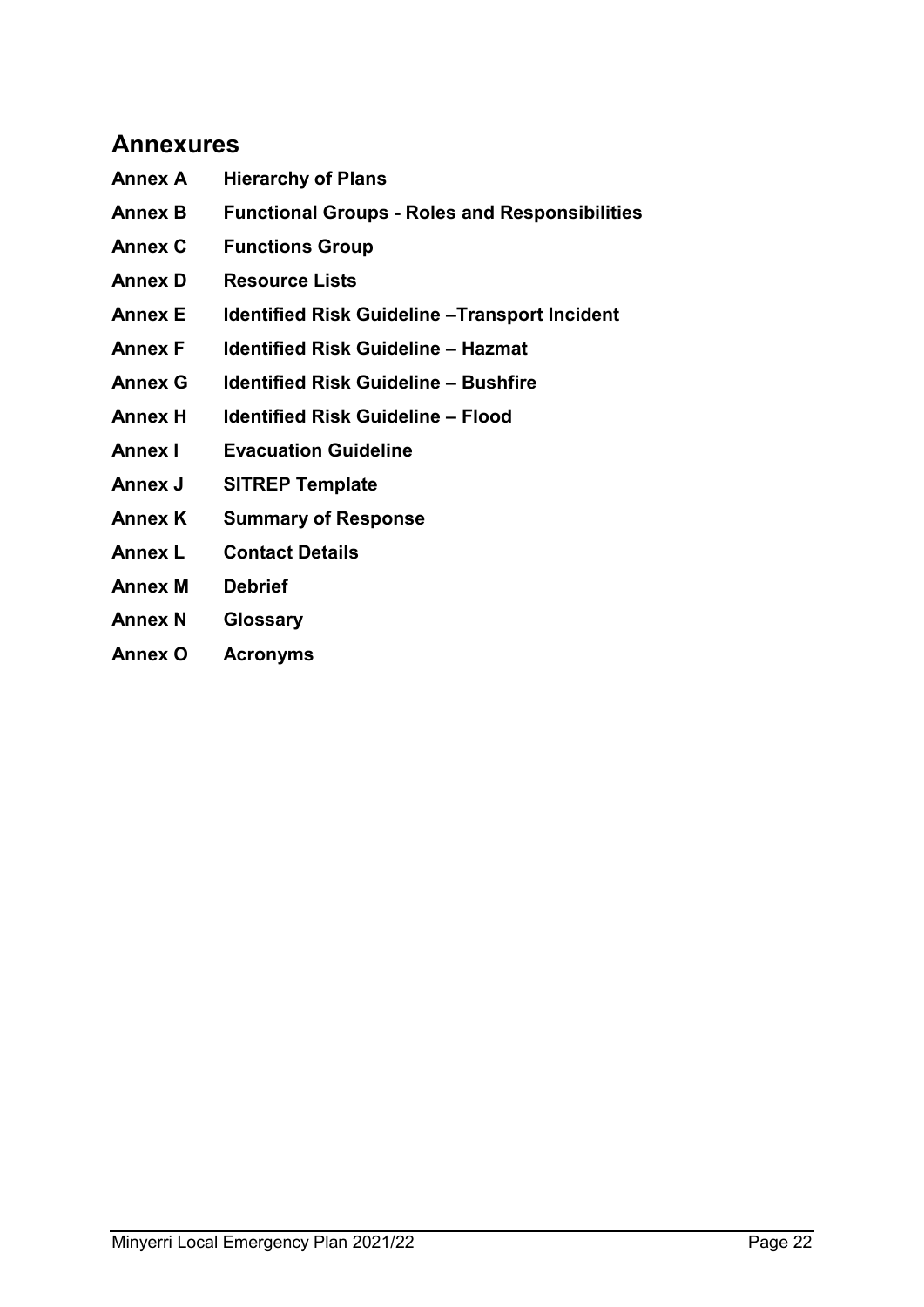#### <span id="page-22-0"></span>**Annex A: Hierarchy of Plans**

Emergency management planning in the Territory is based upon a hierarchal system. It originates with the Territory Emergency Plan which provides the basis for subsequent regional, local and specific emergency management plans relating to specific threats.

- *Territory Emergency Plan.* A plan to describe the Northern Territory's approach to emergency and recovery operations, the governance and coordination arrangements and roles and responsibilities of agencies. The plan is supported by regional, local and hazard specific plans and functional group sub plans.
- *Regional Emergency Plans*. The regional emergency management structure is based upon two Police Regions. The plans provide a basis for coordinated emergency and recovery operations in the region.
- *Local Emergency Plans***.** Plans developed for coordinated emergency and recovery operations in the identified locality.
- **Territory Wide Plans.** Plans are not associated with functional group operational plans but cover an all hazard/all agency/all regions approach.
- **Agency/functional group plans.** Plans developed for agencies or functional groups to deliver the functions and operations of their agency during an Emergency or disaster.
- *Australian Government Plans and Arrangements***.** The Australian Government publish a range of national plans to deal with emergencies and disasters.
- *Special Emergency Plans***.** Plans outlining the arrangements for the control, coordination and support response, for hazard specific emergencies and disasters such as emergency terrestrial and aquatic pest and disease incursions.

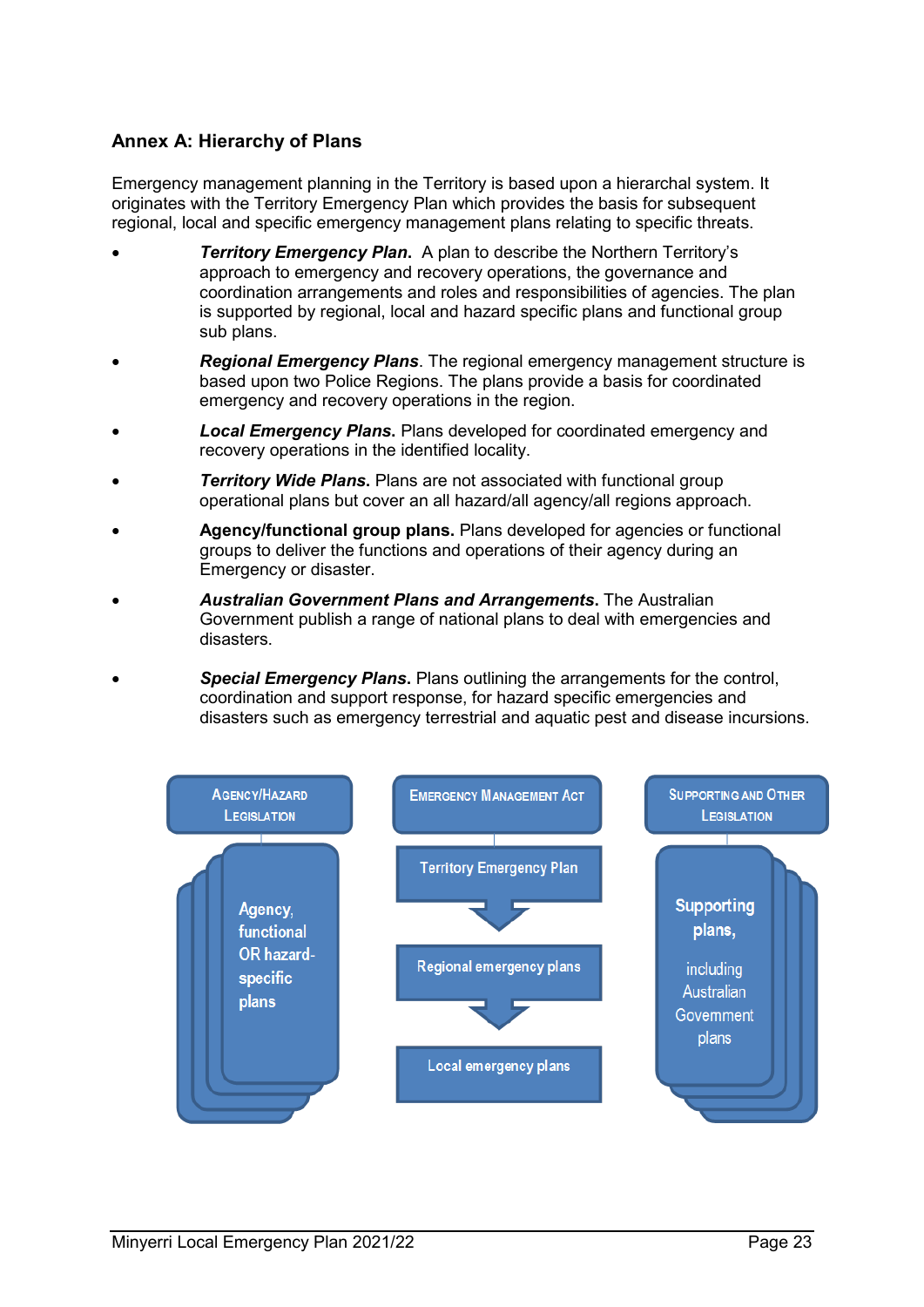## <span id="page-23-0"></span>**Annex B: Functional Groups - Roles and Responsibilities**

| <b>Functional Group</b>                 | <b>Position and Agency</b>                              |
|-----------------------------------------|---------------------------------------------------------|
| <b>Biosecurity and Product Industry</b> | Department of Industry, Tourism and Trade               |
| <b>Communication Technology</b>         | <b>NTPFES</b>                                           |
| <b>Critical Goods and Services</b>      | Department of Industry, Tourism and Trade               |
| <b>Emergency Shelter</b>                | Department of Education                                 |
| Engineering                             | Department of Infrastructure Planning and<br>Logistics  |
| Medical                                 | Department of Health                                    |
|                                         | <b>Top End Health Service</b>                           |
| <b>Public Health</b>                    | Department of Health                                    |
| <b>Public Information</b>               | Department of the Chief Minister and                    |
|                                         | Cabinet                                                 |
| <b>Public Utilities</b>                 | Power and Water Corporation                             |
| Transport                               | Department of Infrastructure Planning and<br>Logistics  |
| <b>Survey and Rescue</b>                | NTPF with the assistance of Fire and                    |
|                                         | <b>Emergency Response Groups</b>                        |
| Welfare                                 | Department of Territory Families, Housing,              |
|                                         | and Communities                                         |
| <b>Function/Activity</b>                | <b>Position and Organisation or Provider</b>            |
| <b>Medical Services</b>                 | <b>Sunrise Health Service</b>                           |
| Power Supply (ESO)                      | Alawa Aboriginal Corporation                            |
| Food supplier                           | <b>Community Store x 2</b>                              |
| Transportation                          | Department of Infrastructure, Planning and<br>Logistics |

Full details on agency roles and responsibilities are detailed in the Northern Territory Emergency Plan.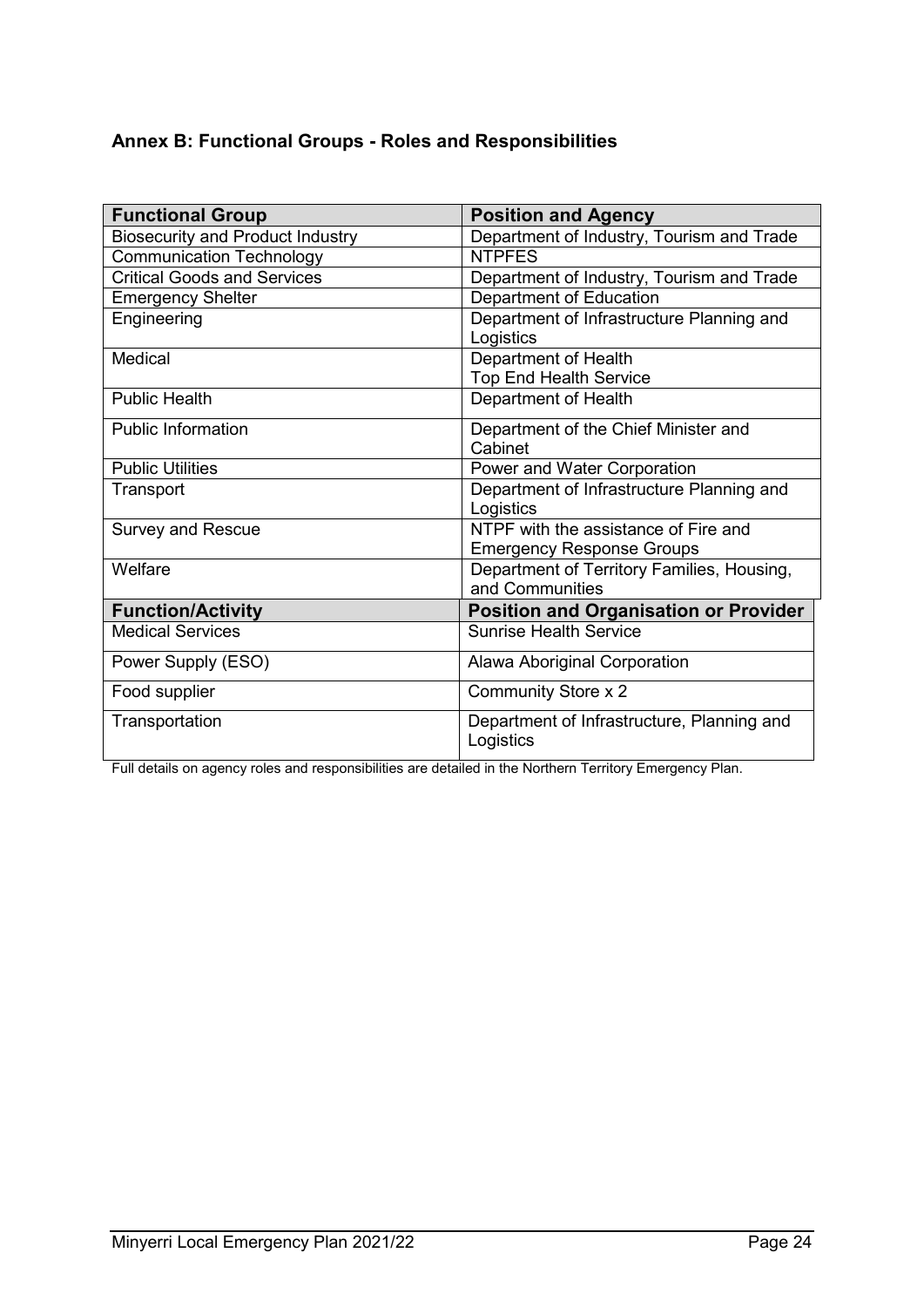## <span id="page-24-0"></span>**Annex C: Functional Groups**

#### **Emergency Response and Recovery Functions with Identified Agencies/Organisation/Provider**

During an event some of these functions may be needed at a local level.

Please consider which agency or community member might be responsible for providing this function:

| <b>Functions</b>                                                                                                                                 | <b>Agency /Organisation/Provider</b><br>responsible |
|--------------------------------------------------------------------------------------------------------------------------------------------------|-----------------------------------------------------|
| Animal / Livestock Management                                                                                                                    | Responsible cattle stations                         |
| Anti-looting protection                                                                                                                          | <b>NT Police</b>                                    |
| <b>Banking Services</b>                                                                                                                          | <b>Traditional Credit Union (TCU)</b>               |
| Broadcasting: What radio stations provide<br>announcements                                                                                       |                                                     |
| Clearing of essential traffic routes                                                                                                             | Alawa Council                                       |
| Clearing storm water drains                                                                                                                      | Alawa Council / PowerWater                          |
| Clothing and Household Items                                                                                                                     |                                                     |
| <b>Community Clean Up</b>                                                                                                                        | Alawa Council                                       |
| Control, coordination and management                                                                                                             | <b>NT Police</b>                                    |
| Coordination to evacuate public                                                                                                                  | <b>NT Police</b>                                    |
| Critical Goods and Services (protect/resupply)<br>Food<br><b>Bottle Gas</b><br><b>Camping Equipment</b><br><b>Building supplies</b><br>$\bullet$ | ALPA Stores, Hodgson Downs Store,<br>Alawa Council  |
| Damaged public buildings: Coordination and<br>inspections                                                                                        | Alawa Council                                       |
| Disaster Victim Identification capability                                                                                                        | <b>NT Police</b>                                    |
| <b>Emergency Alerts / SEWS</b>                                                                                                                   | <b>NT Police</b>                                    |
| <b>Emergency Catering</b>                                                                                                                        | Alawa Council                                       |
| <b>Emergency food distribution</b>                                                                                                               | Alawa Council                                       |
| Emergency Operations Centre (EOC),<br>including WebEOC, Recovery Coordination<br>Centre (RCC)                                                    | <b>NT Police</b>                                    |
| Emergency shelter. Staff, operations and control                                                                                                 | <b>NT Police</b>                                    |
| Evacuation centre - Staffing, operations and<br>control                                                                                          | <b>NT Police</b>                                    |
| <b>Financial Relief /Assistance</b>                                                                                                              |                                                     |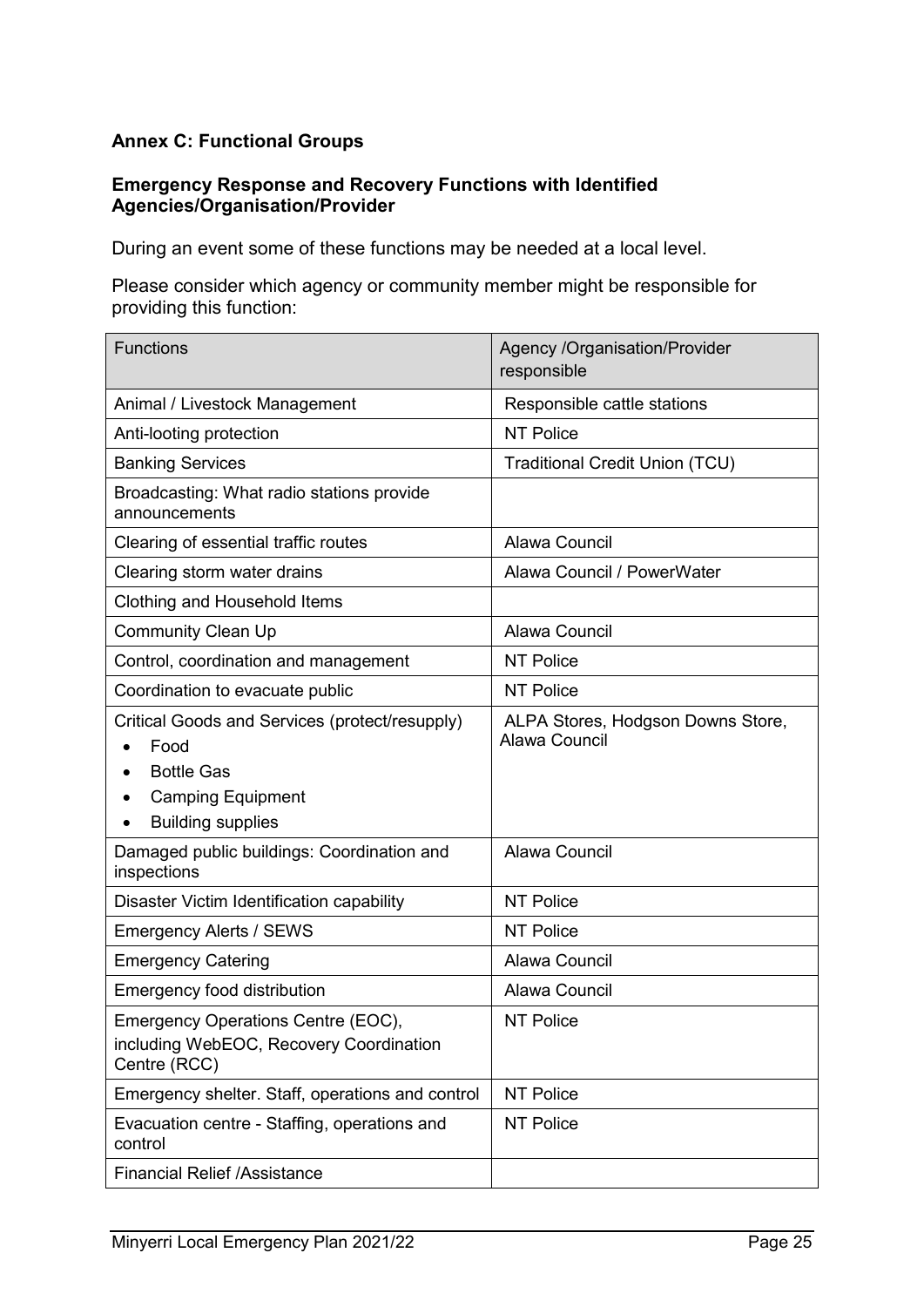| <b>Functions</b>                                                                                                           | <b>Agency /Organisation/Provider</b><br>responsible |
|----------------------------------------------------------------------------------------------------------------------------|-----------------------------------------------------|
| Payments of NDRRA (National Disaster Relief<br>and Recovery Assistance)                                                    |                                                     |
| Identification of suitable buildings for shelters                                                                          | <b>Local Emergency Committee</b>                    |
| <b>Interpreter Services</b>                                                                                                |                                                     |
| Management of Expenditure in emergencies                                                                                   |                                                     |
| <b>Medical services</b>                                                                                                    | <b>Sunrise Health</b>                               |
| Network communications (IT): Responders /<br>Public<br>Maintenance and restoration of emergency                            |                                                     |
| communication                                                                                                              |                                                     |
| <b>Personal Support</b>                                                                                                    | Alawa Council                                       |
| Power: Protection and restoration:                                                                                         | PowerWater                                          |
| Public messaging during response and<br>recovery.                                                                          | <b>NT Police</b>                                    |
| Public/Environmental Health (EH) management<br>All EH functions including water & food<br>safety<br><b>Disease Control</b> | <b>Sunrise Health</b>                               |
| Rapid Impact Assessment                                                                                                    |                                                     |
| <b>Recovery Coordination</b>                                                                                               | <b>NT Police</b>                                    |
| Repatriation                                                                                                               | <b>NT Police</b>                                    |
| Restoration of public buildings                                                                                            | Alawa Council                                       |
| Restoration of roads and bridges<br>(council/territory) excluding railways                                                 | Alawa Council                                       |
| Road management and traffic control including<br>public Information on road closures                                       | Alawa Council                                       |
| Sewerage: Protection and restoration                                                                                       | PowerWater                                          |
| Survey                                                                                                                     | <b>NT Police</b>                                    |
| Temporary accommodation (Recovery)                                                                                         | <b>NT Police</b>                                    |
| <b>Traffic Control</b>                                                                                                     | NT Police / Alawa Council                           |
| Transport: Commercial and Public airport/<br>planes, automobiles, ferries, buses                                           | <b>NT Police</b>                                    |
| <b>Vulnerable Groups</b>                                                                                                   |                                                     |
| Waste management                                                                                                           | Alawa Council                                       |
| Collection                                                                                                                 |                                                     |
| Disposal of Stock                                                                                                          |                                                     |
| Water (including drinking water): Protection and<br>restoration                                                            | PowerWater                                          |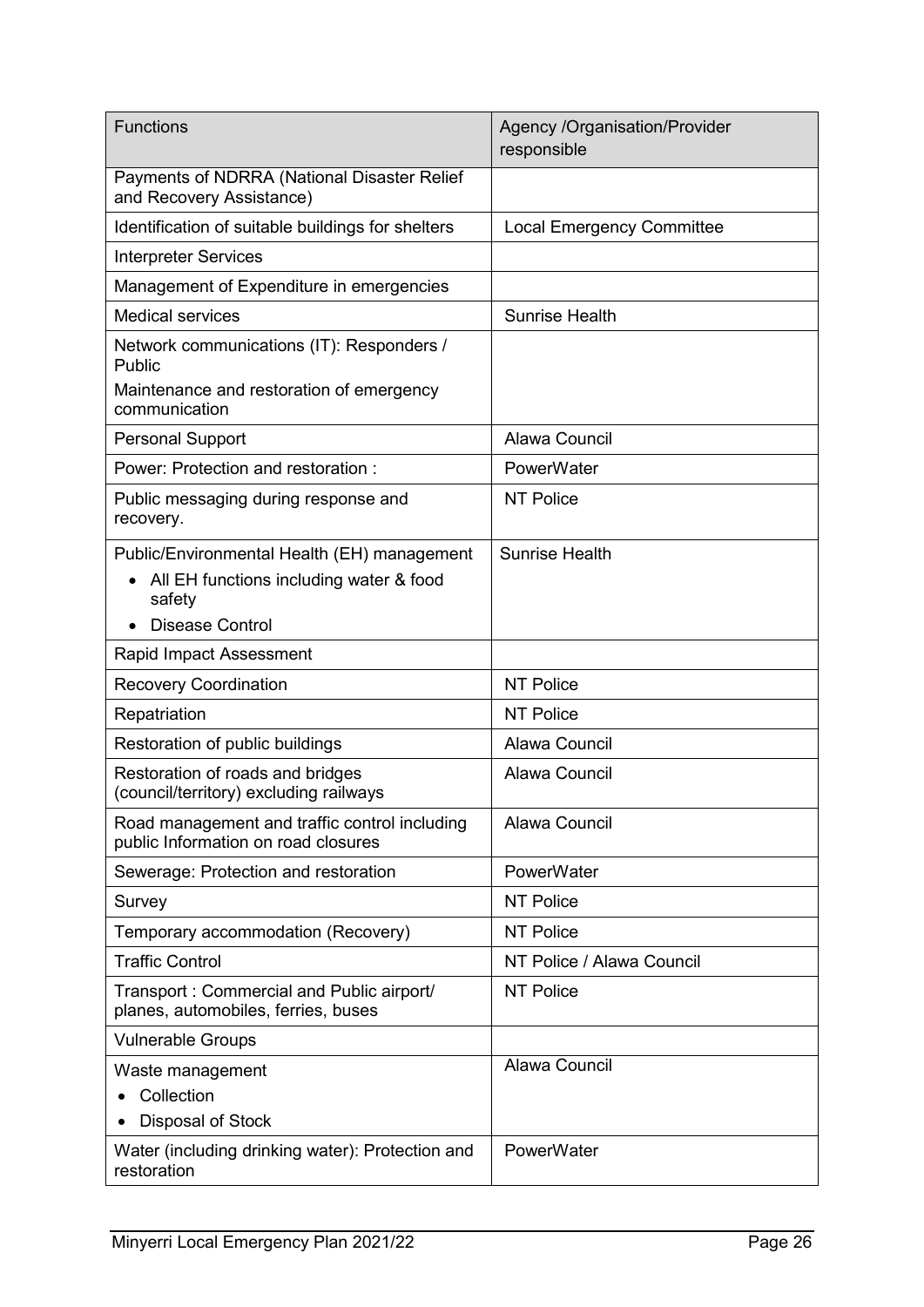#### **Annex D: Resource List**

## RESOURCE REGISTER **Locality - Minyerri**

| Resource                                      | Communic<br>ations                                                       | Fire<br>Fighting                                                                                                       | Rescue                                                                                                                                  | Medical                                                                                                        | Aircraft                                                                                                  | Vehicles                                                                                                                                  |                   | Plant          | Fuel                     | Accommod<br>ation<br>/Shelter                                                   | <b>Food Supply</b><br>& Storage                                                           |                                                                                                                                                |
|-----------------------------------------------|--------------------------------------------------------------------------|------------------------------------------------------------------------------------------------------------------------|-----------------------------------------------------------------------------------------------------------------------------------------|----------------------------------------------------------------------------------------------------------------|-----------------------------------------------------------------------------------------------------------|-------------------------------------------------------------------------------------------------------------------------------------------|-------------------|----------------|--------------------------|---------------------------------------------------------------------------------|-------------------------------------------------------------------------------------------|------------------------------------------------------------------------------------------------------------------------------------------------|
| Legend<br>Agency/Organisation                 | <b>HF</b><br><b>UHF</b><br><b>VHF</b><br>Marine (M)<br>Satellite Ph (SP) | A=Appliance<br>D=Dropon Unit<br>T=Trailer<br>F=Foam<br>E=Extinguisher<br>(4.5kg and above)<br>GFU - Grass Fire<br>Unit | <b>RAR=Road Accident</b><br>Rescue Team<br><b>HE=Heavy Rescue</b><br>Equipment<br>WS=Workshop<br>PG=Portable Genset<br>FL=Floodlighting | =Hospital<br>A=Ambulance<br>C=Clinic<br>F/A=First Aid<br><b>Kits</b><br>SF=Stretcher<br>(fld)<br>SB=Stretcher- | F=Fixed Wing<br>H=Helicopter<br>(oo)=Seating<br>Capacity<br>(s)=Stretcher<br>$(w)$ =Winch<br>(kg)=Payload | S=Sedan/Stationwagon<br>U=Utility<br>B=Bus (seating)<br>T=Truck (capacity)<br>WT=Water tanker<br>FT=Fuel tanker<br>LW=Liquid waste tanker |                   |                |                          | A=Avgas<br>D=Distillate<br>J=Jet aviation<br>$L = LPG$<br>S=Super<br>U=Unleaded | B=Beds<br>R=Rooms<br>C=Caravans<br>$T = Tents$<br>Tp=Tarpaulins<br>Ps=Plastic<br>Sheeting | R=Retail store<br>B=Bulk dry goods<br>K=Commercial<br>Catering<br>P=Portable cooking<br>F=Freezer (fixed)<br>Fm=Freezer (mobile)<br>C=Coolroom |
|                                               |                                                                          |                                                                                                                        |                                                                                                                                         | (bsk)<br>B=Blankets                                                                                            |                                                                                                           | 2WD                                                                                                                                       | 4WD               | All<br>Terrain | G=Grader<br>BC=Bobcat    |                                                                                 |                                                                                           |                                                                                                                                                |
| Police                                        | HF, UHF, SP                                                              |                                                                                                                        | PG                                                                                                                                      | F/A                                                                                                            |                                                                                                           |                                                                                                                                           | Ux2               |                |                          |                                                                                 | $\mathsf{R}$                                                                              |                                                                                                                                                |
| Roper Valley OS                               |                                                                          |                                                                                                                        |                                                                                                                                         |                                                                                                                |                                                                                                           |                                                                                                                                           |                   |                | T                        |                                                                                 |                                                                                           |                                                                                                                                                |
| <b>Hodgson Downs</b><br><b>Cattle Station</b> | UHF, SP                                                                  | D                                                                                                                      | PG, WS                                                                                                                                  | F/A                                                                                                            |                                                                                                           |                                                                                                                                           | Ux4,<br>S<br>(11) |                | B/H, G, T,<br>F/L        | D<br>(23000lt<br>s), U<br>$(200$ lts),<br>$(400$ lts $)$                        |                                                                                           | C, K                                                                                                                                           |
| Alawa Council                                 | SP                                                                       | D, GFU                                                                                                                 | WS, PG (6)                                                                                                                              | F/A                                                                                                            |                                                                                                           | U                                                                                                                                         | B, U<br>(2)       |                | T, BC, B/H,<br>G, F/L, F | D(11000l<br>$ts)$ , U<br>$(400$ lts)                                            |                                                                                           | F.                                                                                                                                             |
| Quinns Shop                                   |                                                                          |                                                                                                                        |                                                                                                                                         |                                                                                                                |                                                                                                           |                                                                                                                                           | $\cup$            |                | F/L                      |                                                                                 |                                                                                           | R, C                                                                                                                                           |
| Alpha Shop                                    | <b>UHF</b>                                                               |                                                                                                                        |                                                                                                                                         |                                                                                                                |                                                                                                           | B<br>(12)                                                                                                                                 | $\cup$            |                | F/L                      |                                                                                 |                                                                                           | <b>R, C, F</b>                                                                                                                                 |
| <b>Health Clinic</b>                          | <b>SP</b>                                                                |                                                                                                                        | <b>RAR</b>                                                                                                                              | C, A, F/A,<br>$\sf B$                                                                                          |                                                                                                           |                                                                                                                                           | S<br>(3),<br>U    |                |                          |                                                                                 | B, R                                                                                      |                                                                                                                                                |
| School                                        | <b>SP</b>                                                                |                                                                                                                        |                                                                                                                                         |                                                                                                                |                                                                                                           |                                                                                                                                           | U                 |                |                          |                                                                                 | R                                                                                         |                                                                                                                                                |

<span id="page-26-0"></span>Where Functional Groups are identified, those agencies are responsible for ensuring that a record of resources available during an event are completed and made available to the Local Controller *during an event*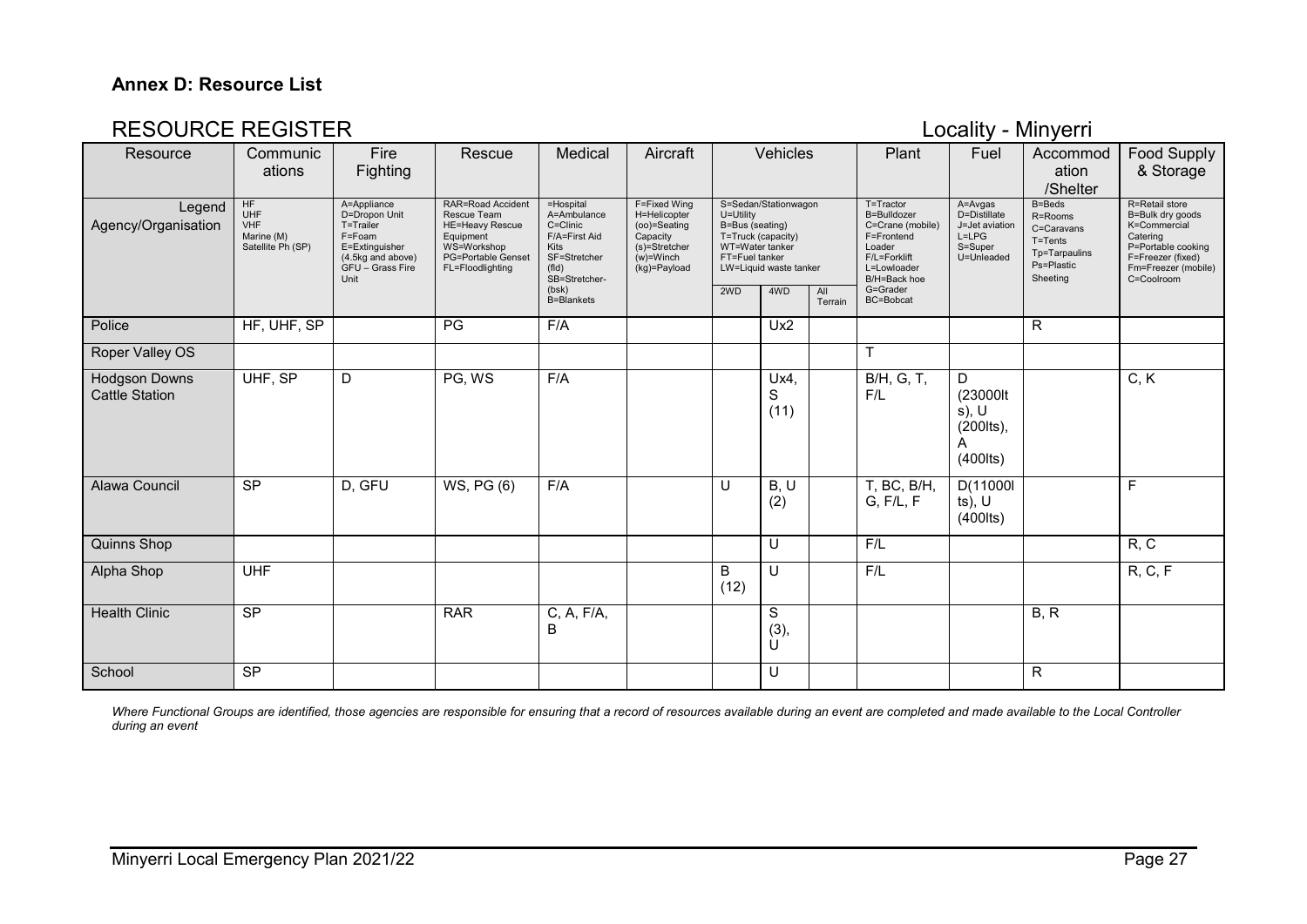#### <span id="page-27-0"></span>**Annex E: Identified Risk Guideline – Transport**

## **TRANSPORT INCIDENT**

#### **Introduction**

This guide provides guidance on the response to air and road emergencies within the Minyerri Region which necessitate the activation of Emergency arrangements.

#### *Aircraft*

Aircraft movements in the Minyerri Region area including both small fixed wing aircraft and to rotary wing aircraft related to aerial mustering.

#### *Motor Vehicle*

Main roads within the Minyerri Region area are generally well maintained and are either single lane bitumen surface or it has a gravel surface. An extensive 4WD track network is also present throughout the NT that creates the additional problems associated with remote area incidents. Vehicular traffic ranges from cars to motorcycles, road trains; stock and fuel transporters.

#### *Initial Responses*

Police would attend and assess the situation. From the initial assessment, the Local Controller will decide if the situation needs to be escalated to involve other stakeholders.

#### *Incident Controller*

The Local Controller is the Incident Controller.

| <b>Organisation/Provider</b>      | Stage 1<br><b>Alert</b> | Stage 2:<br><b>Standby</b> | Stage 3:<br><b>Activation</b>                                                                                                | Stage 4:<br><b>Stand</b><br>down                                        | Stage 5:<br><b>Recovery</b>                                          |
|-----------------------------------|-------------------------|----------------------------|------------------------------------------------------------------------------------------------------------------------------|-------------------------------------------------------------------------|----------------------------------------------------------------------|
| <b>ALL MEMBERS</b>                |                         |                            | Attend Briefings.<br>Inform key<br>personnel<br>Provide<br>SITREPS.                                                          | Attend<br>Briefings.<br>Inform key<br>personnel.<br>Provide<br>SITREPS. | Attend Briefings.<br>Inform key<br>personnel.<br>Provide<br>SITREPS. |
| <b>LOCAL</b><br><b>CONTROLLER</b> |                         |                            | Attend incident<br>Initial assessment<br>if the incident will<br>determine if other<br>agencies will be<br>called to assist. |                                                                         |                                                                      |

ACTIONS TO BE TAKEN – TRANSPORT INCIDENT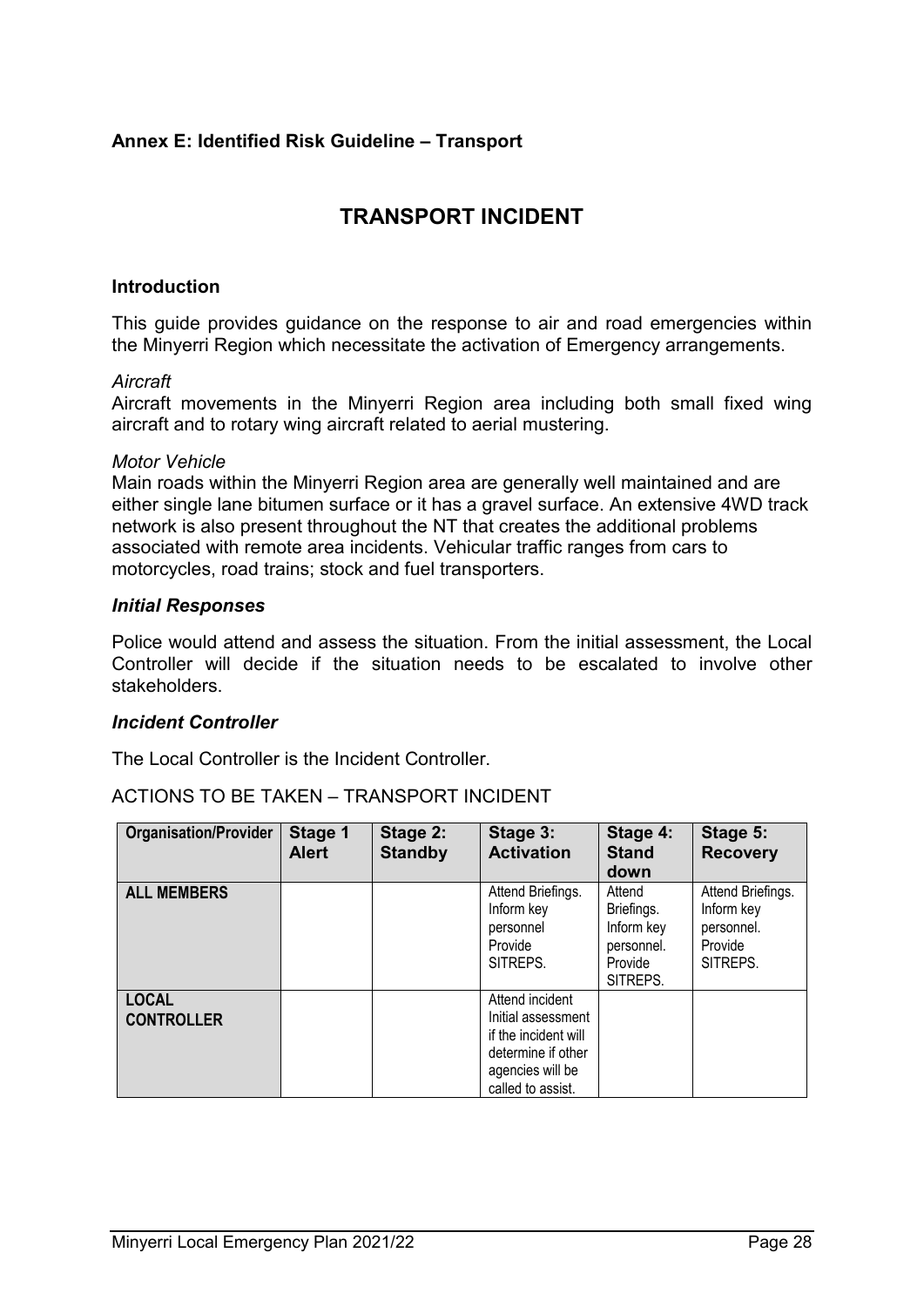#### <span id="page-28-0"></span>**Annex F: Identified Risk Guideline – Hazmat**

## **HAZMAT INCIDENT**

#### *Introduction*

Police would attend and assess the situation. From the initial assessment, the Local Controller will decide if the situation needs to be escalated to involve other stakeholders.

Minyerri does not have the resources to contain any HAZMAT incident.

#### *Incident Controller*

The Local Controller is the Incident Controller.

| <b>Organisation/Provider</b>      | Stage 1<br><b>Alert</b> | Stage 2:<br><b>Standby</b> | Stage 3:<br><b>Activation</b>                                                                                                                                                                          | Stage 4:<br><b>Stand</b><br>down                                           | Stage 5:<br><b>Recovery</b> |
|-----------------------------------|-------------------------|----------------------------|--------------------------------------------------------------------------------------------------------------------------------------------------------------------------------------------------------|----------------------------------------------------------------------------|-----------------------------|
| <b>LOCAL</b><br><b>CONTROLLER</b> |                         |                            | Attend incident<br>Notify NTES Duty<br>Officer<br>Initial assessment<br>if the incident will<br>determine if other<br>agencies will be<br>called to assist.<br>Notify relevant<br>committee<br>members | Notify<br>relevant<br>committee<br>members.<br><b>NTES Duty</b><br>Officer | Notify NTES<br>Duty Officer |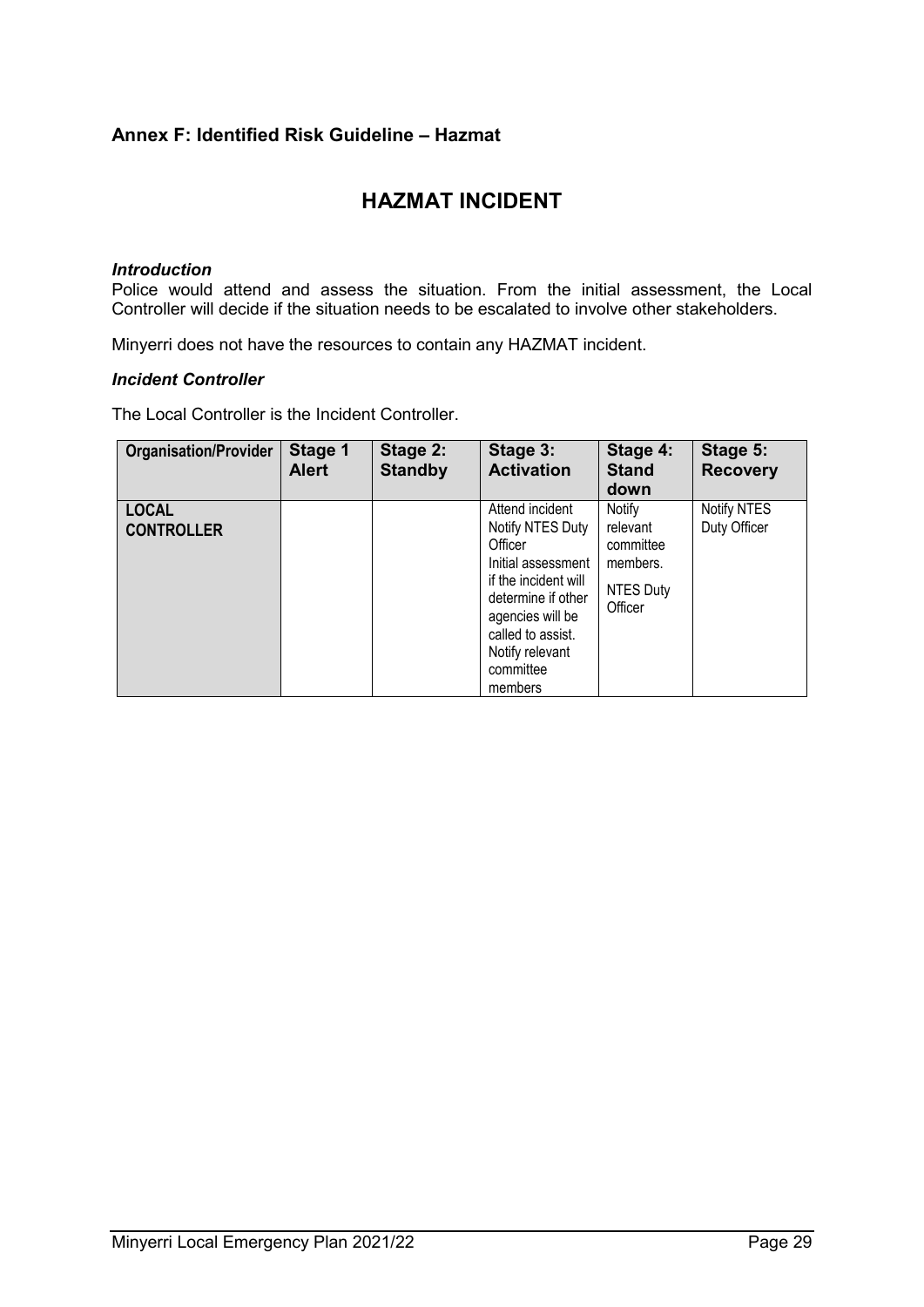#### <span id="page-29-0"></span>**Annex G: Identified Risk Guideline – Bushfire**

## **Bushfire**

#### *Introduction*

Bushfires within the Minyerri Region area are looked after by Bushfires NT which are the lead combat authorities for this threat, and a fire within the Minyerri Township will be dealt with by Alawa Aboriginal Corporation (within their Respective areas of responsibility).

#### *Incident Controller*

All incidents are to be managed in accordance with the principals of the Australasian Inter-service Incident Management System (AIIMS). The Incident Controller shall have overall management of the incident and overall responsibility for the management of resources allocated to that incident.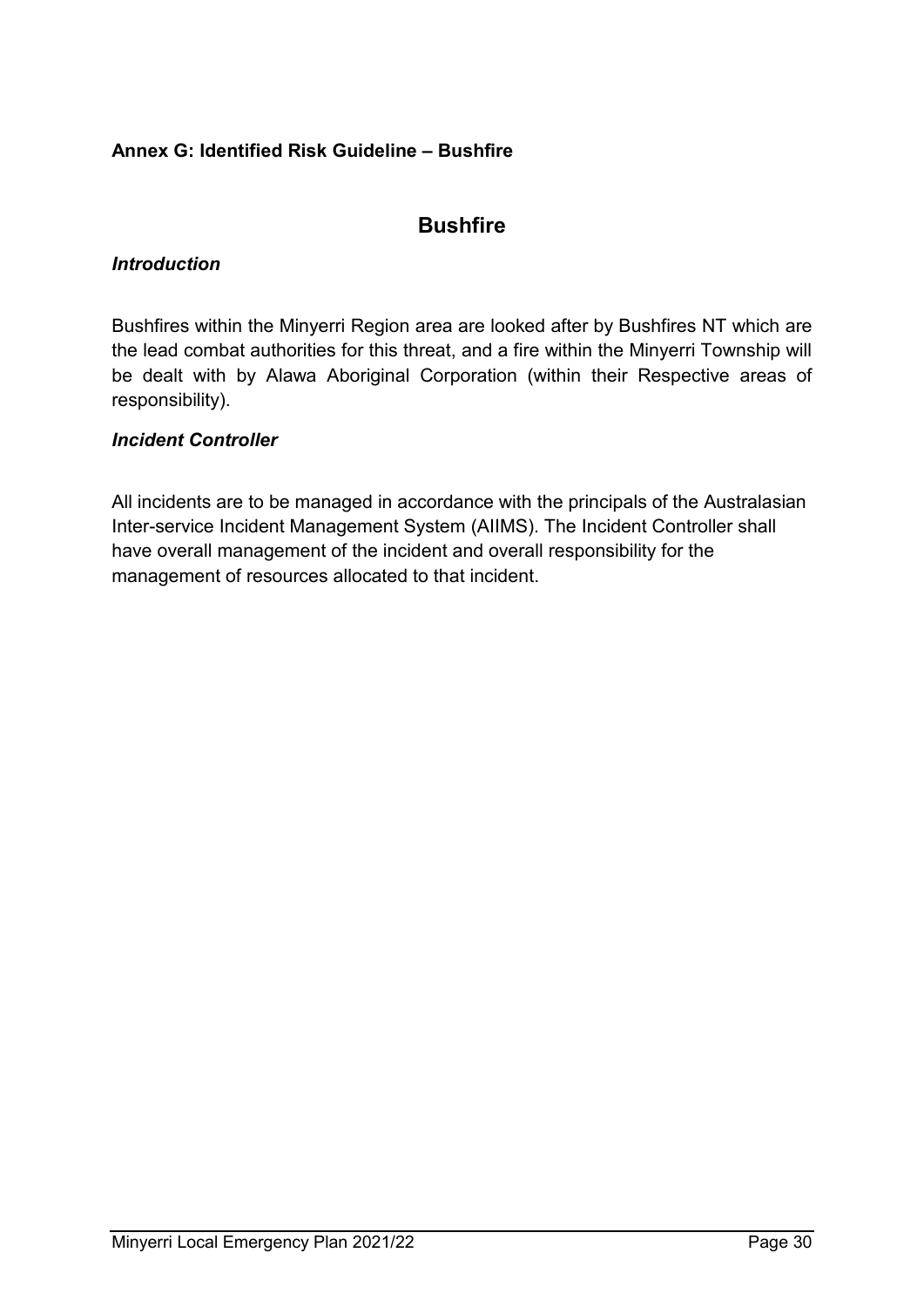#### **ACTIONS TO BE TAKEN – BUSHFIRE**

| <b>Organisation/Provider</b> | <b>Stage 1 Alert</b>                                                                                                                                                                                                                                                                                                 | <b>Stage 2: Standby</b>                                               | <b>Stage 3: Activation</b>                                                                                                                                                                                         | Stage 4: Stand down                                                                                                                                                    | <b>Stage 5: Recovery</b> |
|------------------------------|----------------------------------------------------------------------------------------------------------------------------------------------------------------------------------------------------------------------------------------------------------------------------------------------------------------------|-----------------------------------------------------------------------|--------------------------------------------------------------------------------------------------------------------------------------------------------------------------------------------------------------------|------------------------------------------------------------------------------------------------------------------------------------------------------------------------|--------------------------|
| <b>ALL MEMBERS</b>           | Attend Briefings.                                                                                                                                                                                                                                                                                                    | Attend Briefings.                                                     | Attend Briefings.                                                                                                                                                                                                  | Attend Briefings.                                                                                                                                                      | Attend Briefings.        |
|                              | Inform key personnel.                                                                                                                                                                                                                                                                                                | Inform key personnel.                                                 | Inform key personnel.                                                                                                                                                                                              | Inform key personnel.                                                                                                                                                  | Inform key personnel.    |
|                              | Provide SITREPS.                                                                                                                                                                                                                                                                                                     | Provide SITREPS.                                                      | Provide SITREPS.                                                                                                                                                                                                   | Provide SITREPS.                                                                                                                                                       | Provide SITREPS.         |
| <b>LOCAL CONTROLLER</b>      | Advise Duty Officer,                                                                                                                                                                                                                                                                                                 | Advise Duty Officer,                                                  | Advise Duty Officer,                                                                                                                                                                                               | <b>Advise Duty Officer</b>                                                                                                                                             | Advise Duty Officer,     |
|                              | On receipt of advice,<br>and as overall controller<br>of the incident if<br>necessary:<br>Convene a meeting of<br>the Minyerri/Hodgson<br>Downs LEC to brief<br>members on the<br>situation.<br>Ascertain state of<br>preparedness.<br>Determine the need to<br>disseminate<br>warning/information to<br>the public. | If necessary, ascertain<br>the need to set up<br>forward command post | Proceed to fire scene<br>and if necessary carry<br>out the following:<br>Establish a Forward<br>Command Post.<br>Coordinate requests for<br>assistance from other<br>agencies.<br>Act as on site media<br>officer. | On completion of<br>operation:<br>Ensure all personnel<br>(victims/responders)<br>are accounted for.<br>Ensure all personnel is<br>advised of debrief<br>arrangements. |                          |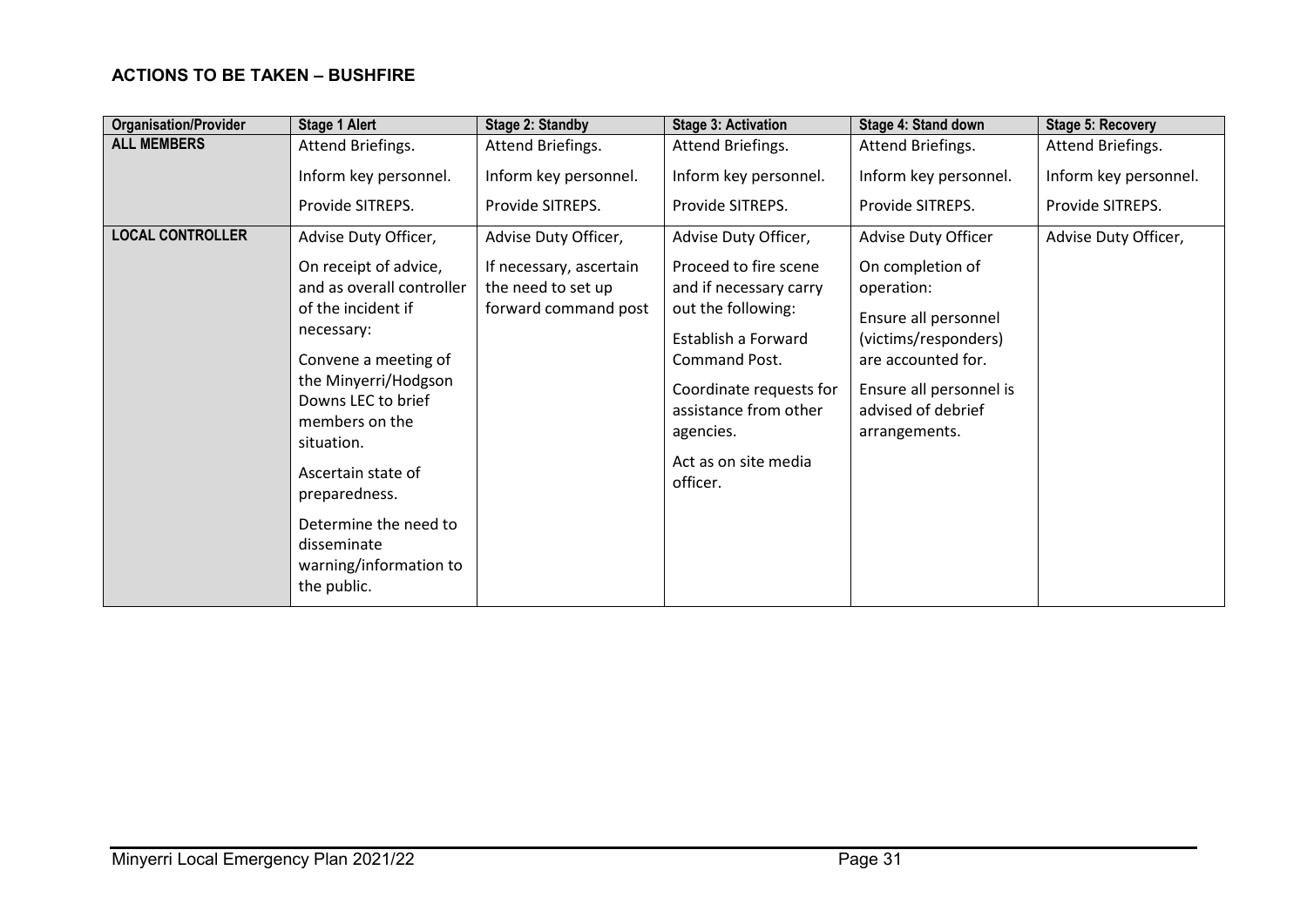| <b>Survey and rescue</b> | Advise key personnel.<br>Seek fire weather<br>forecast for coming<br>days. | Update key personnel.<br>Brief crews attending.<br>Monitor and update<br>WebEOC (If applicable).                                       | <b>BFNT Crews respond</b><br>using AllMs and<br>sectorise where<br>possible.<br>Conduct firefighting<br>efforts as per BFNT<br>SOPs, FGPs and usual<br>Firefighting practice.<br>Provide Sitreps.<br>Deploy earthmoving<br>machinery and aircraft<br>(via contractors) if<br>required.<br>Once fire contained<br>BFNT crews continue to<br>mop up and patrol.<br>Form Incident<br>Management Team (if<br>required).<br>Update WebEOC (If | Update WebEOC (If<br>applicable).<br><b>Conduct Debrief with</b><br>members.<br>Resume normal<br>activities.<br>Conduct investigation (if<br>required). | Assist where required.<br>Take action upon<br>debriefing. |
|--------------------------|----------------------------------------------------------------------------|----------------------------------------------------------------------------------------------------------------------------------------|------------------------------------------------------------------------------------------------------------------------------------------------------------------------------------------------------------------------------------------------------------------------------------------------------------------------------------------------------------------------------------------------------------------------------------------|---------------------------------------------------------------------------------------------------------------------------------------------------------|-----------------------------------------------------------|
|                          |                                                                            |                                                                                                                                        | applicable).                                                                                                                                                                                                                                                                                                                                                                                                                             |                                                                                                                                                         |                                                           |
| <b>Alawa Council</b>     | Advise key personnel                                                       | Update key personnel.<br>Brief crews attending.<br>Prepare and check all<br>equipment.<br>Monitor and update<br>WebEOC (If applicable) | Respond and sectorise<br>(if applicable).<br>Conduct firefighting<br>duties.<br>Provide sitreps.<br>Once the fire is<br>contained continue to<br>mop up and patrol.<br>Update WebEOC (if                                                                                                                                                                                                                                                 | Update WebEOC (if<br>applicable).<br>Conduct debrief.<br>Clean and prepare<br>equipment.<br>Resume normal duties.                                       | Assist where required.<br>Take action upon<br>debriefing. |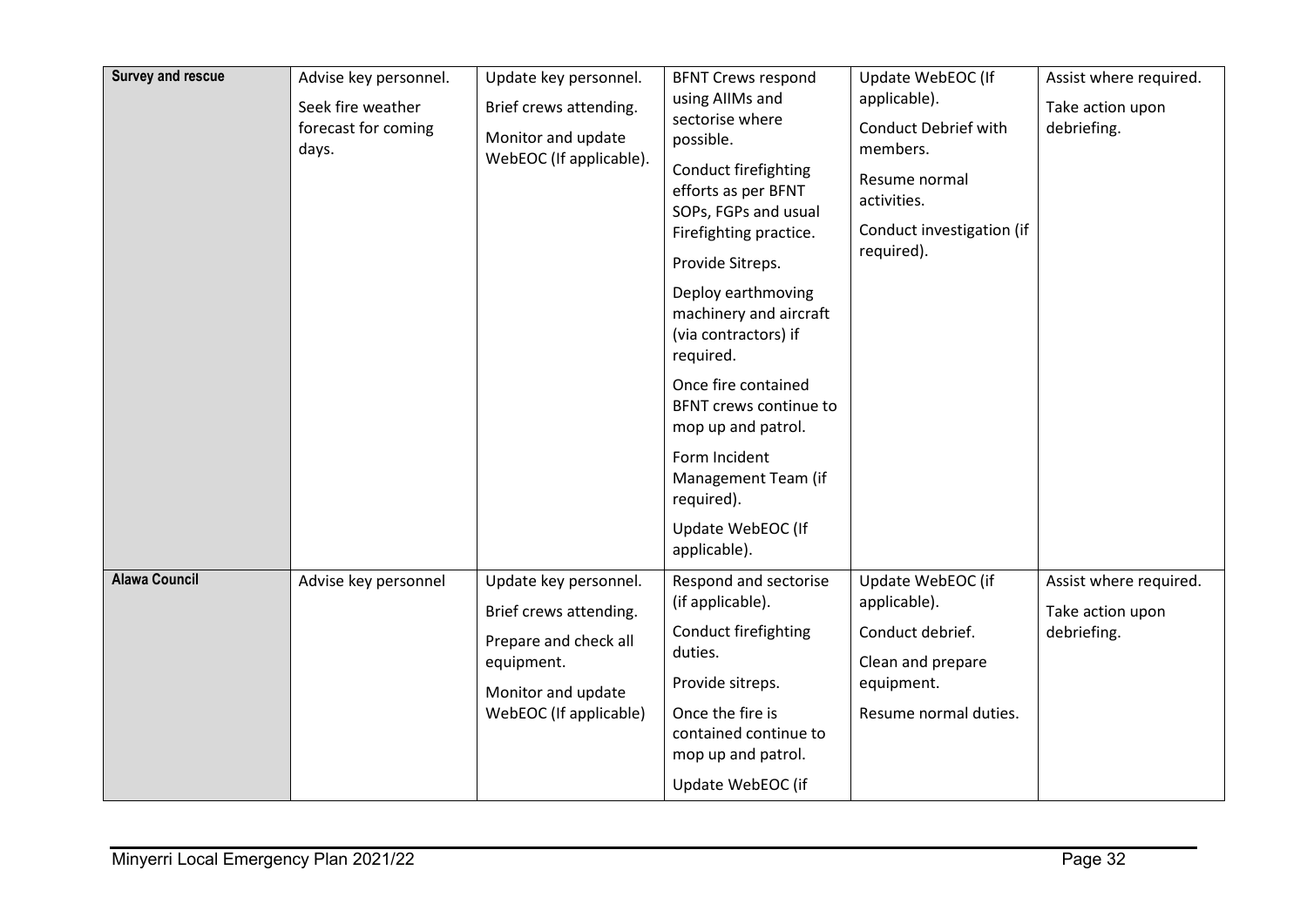|  | applicable) |  |
|--|-------------|--|
|  |             |  |
|  |             |  |
|  |             |  |
|  |             |  |
|  |             |  |
|  |             |  |
|  |             |  |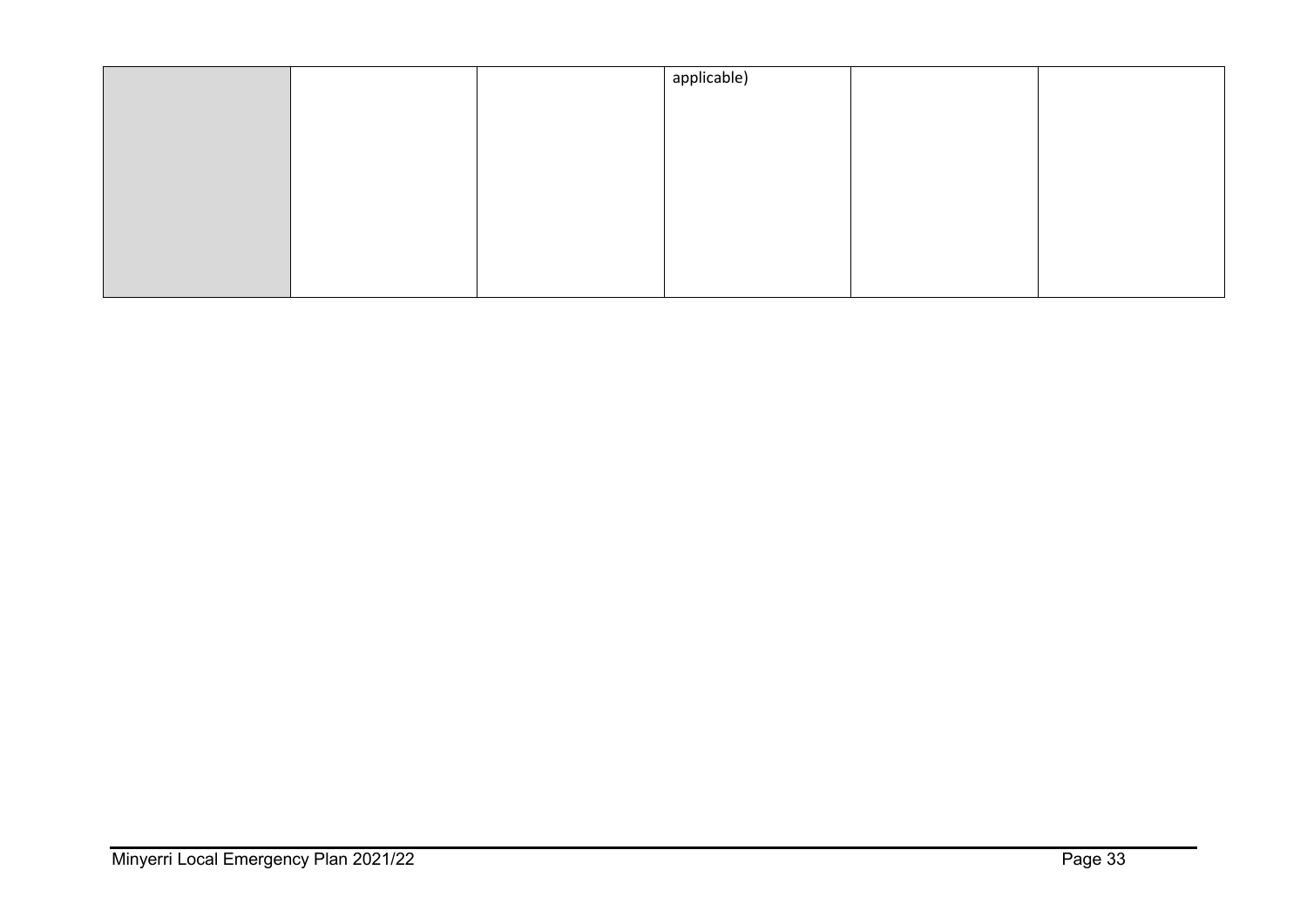#### **Annex H: Identified Risk Guideline - Flood**

#### **Introduction**

**Minyerri** Community is prone to isolation and flooding with extreme rain falls in the catchments of the Roper River.

Should flooding occur, it will not be possible to access the Community by road. It is difficult to assess when and to what extent flooding will affect the Minyerri Community throughout any given wet season.

<span id="page-33-0"></span>Although some warning may be possible, a flood event may occur with little warning.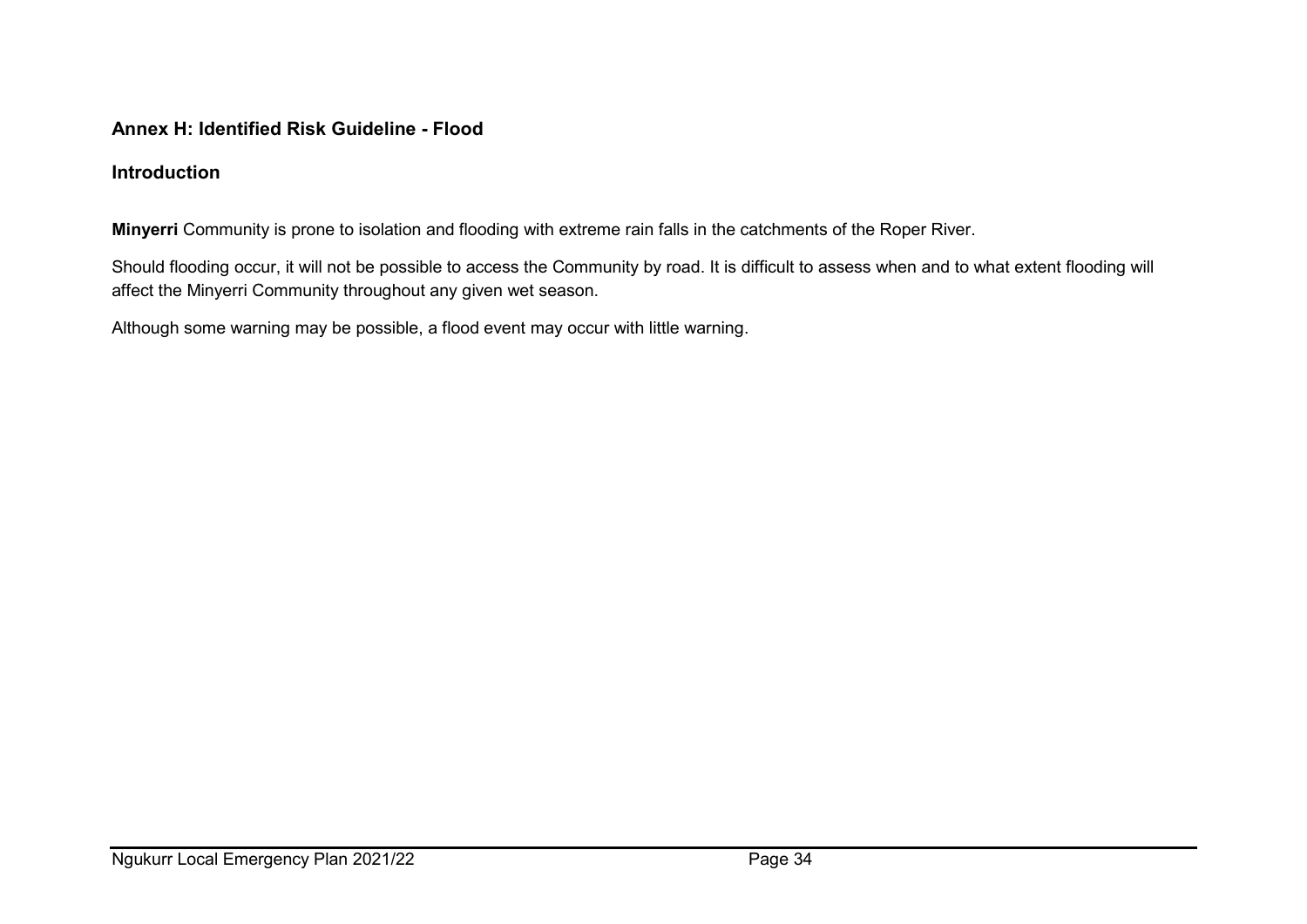## **ACTIONS TO BE TAKEN - FLOOD**

| <b>Functional Group:</b><br><b>Activities for GROUP</b><br><b>LEADERS</b> | <b>Minor</b>                                                                                                                                                                                                                                                                                                                                     | <b>Moderate</b>                                                                                                                                                     | <b>Major</b>                                                                                                                                                                                                                                                                                                                                                                                                      | <b>Falling River Heights</b>                                                                                                                                       | <b>Cancellation</b>                                                                                                                                                                                                                                                                                                                                                                                                               |
|---------------------------------------------------------------------------|--------------------------------------------------------------------------------------------------------------------------------------------------------------------------------------------------------------------------------------------------------------------------------------------------------------------------------------------------|---------------------------------------------------------------------------------------------------------------------------------------------------------------------|-------------------------------------------------------------------------------------------------------------------------------------------------------------------------------------------------------------------------------------------------------------------------------------------------------------------------------------------------------------------------------------------------------------------|--------------------------------------------------------------------------------------------------------------------------------------------------------------------|-----------------------------------------------------------------------------------------------------------------------------------------------------------------------------------------------------------------------------------------------------------------------------------------------------------------------------------------------------------------------------------------------------------------------------------|
| <b>ALL FUNCTIONAL</b><br><b>GROUP LEADERS</b>                             | Attend Briefings.<br>Inform key personnel                                                                                                                                                                                                                                                                                                        | Attend Briefings.<br>Inform key personnel.                                                                                                                          | Attend Briefings.<br>Inform key personnel.                                                                                                                                                                                                                                                                                                                                                                        | Attend Briefings.<br>Inform key personnel.                                                                                                                         | Attend Briefings.<br>Inform key personnel.                                                                                                                                                                                                                                                                                                                                                                                        |
|                                                                           | Provide SITREPS.                                                                                                                                                                                                                                                                                                                                 | Provide SITREPS.                                                                                                                                                    | Provide SITREPS.                                                                                                                                                                                                                                                                                                                                                                                                  | Provide SITREPS.                                                                                                                                                   | Provide SITREPS.                                                                                                                                                                                                                                                                                                                                                                                                                  |
|                                                                           | Assist the Local Controller as<br>required.                                                                                                                                                                                                                                                                                                      | Assist the Local Controller as<br>required.                                                                                                                         | Assist the Local Controller as<br>required.                                                                                                                                                                                                                                                                                                                                                                       | Assist the Local Controller as<br>required.                                                                                                                        | Assist the Local Controller as<br>required.                                                                                                                                                                                                                                                                                                                                                                                       |
|                                                                           |                                                                                                                                                                                                                                                                                                                                                  |                                                                                                                                                                     |                                                                                                                                                                                                                                                                                                                                                                                                                   | Confirm debrief<br>arrangements with the Local<br>Controller.                                                                                                      |                                                                                                                                                                                                                                                                                                                                                                                                                                   |
| <b>LOCAL CONTROLLER</b>                                                   | Advise the Regional<br>Controller of the situation.<br>Liaise with:<br>Department of Infrastructure,<br>Planning & Logistics (DIPL).<br>Department of Environment,<br>Parks and Water Security<br>(DEPWS).<br><b>Bureau of Meteorology</b><br>(BOM).<br>Alawa Council.<br>Disseminate warnings and<br>information to the public as<br>necessary. | Disseminate warnings and<br>information to the public as<br>necessary.<br>Declare Stage 2, if<br>necessary.<br>Prepare to close roads and<br>evacuate if necessary. | Advise members of the<br>declaration of Major Flood<br>Warning;<br>Brief members on the<br>situation; and confirm<br>relocation arrangements and<br>agency readiness.<br>Consider school closure/s<br>and confirm evacuation<br>procedures.<br>Activate the EOC and ensure<br>Liaison Officers are present<br>or accessible via WebEOC.<br>Disseminate warnings and<br>information to the public as<br>necessary. | Disseminate 'Flood<br>Cancellation" notification and<br>information to the public as<br>necessary.<br>Continue with Recovery<br>Stage operations, as<br>necessary. | Notify Committee members of<br>the STANDDOWN<br>declaration and advise time<br>and place for debriefing.<br>In conjunction with the NT<br>Recovery Coordinator<br>facilitate the handover of<br>recovery operations (if<br>required).<br>Close EOC and stand down<br>the Emergency Management<br>Organisation.<br>Any ongoing recovery<br>operations may operate from<br>alternative premises.<br>Following the debrief, finalise |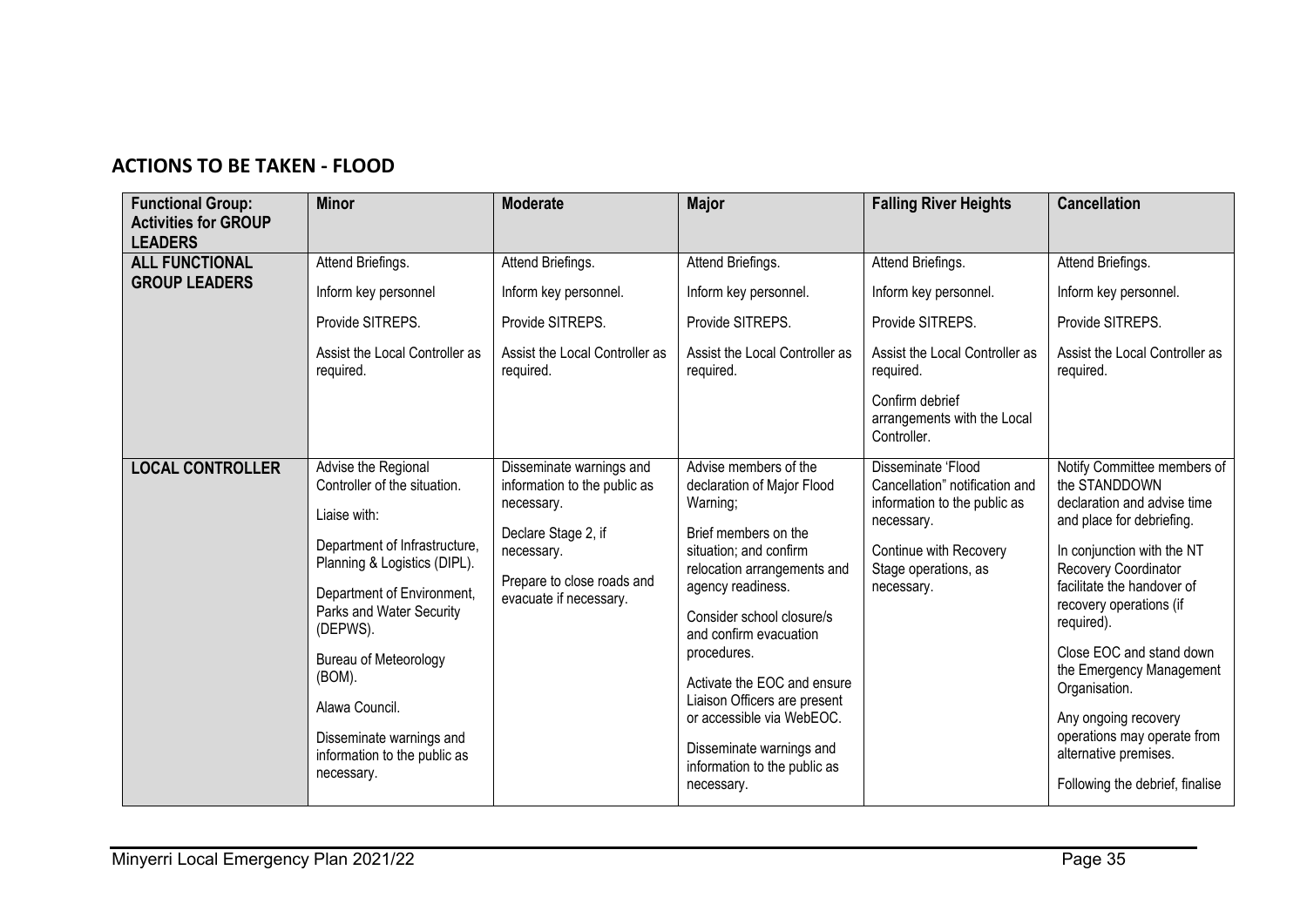| Declare Stage 1, if                                                                 | Declare Stage 3, if                       | the Post Operation Report. |
|-------------------------------------------------------------------------------------|-------------------------------------------|----------------------------|
| necessary.                                                                          | necessary.                                |                            |
| Prepare the EOC for<br>activation.<br>Notify NTES Duty Officer.<br>Liaise with BOM. | Close roads and evacuate if<br>necessary. |                            |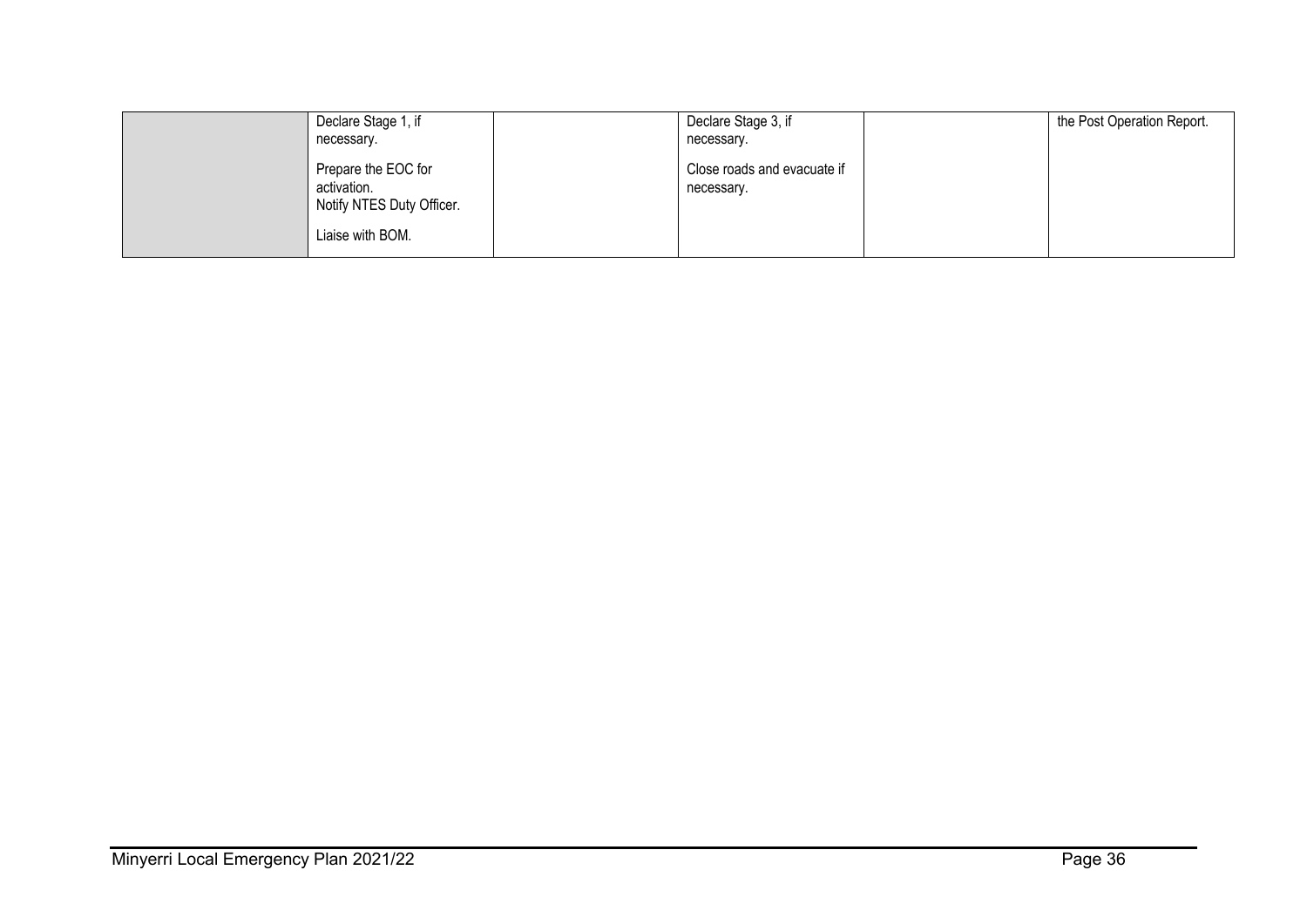#### <span id="page-36-0"></span>**Annex I: Evacuation Guideline**

Evacuation is a risk management strategy that can be used to mitigate the effects of an emergency or disaster on a community. Evacuation involves moving people to a safer location, and is usually considered to include the return of the affected community. It is recommended that when advance warning is available to notify the Territory Emergency Management Council.

Evacuation is a complex process that has five distinct steps:

- 1. decision
- 2. warning
- 3. withdrawal
- 4. shelter
- 5. return.

Each step is linked and must be carefully planned and carried out in order for the entire process to be successful. Given an evacuation centre will only be opened as a part an evacuation, it is vital to have an understanding of the five-step process.



*Source: Five stages of Evacuation, Qld Government, 2011.*

#### **Emergency Shelters**

An emergency shelter can generally only operate for up to **48 hours.**

Although staffed by various community service providers, an emergency shelter offers minimal support services. People accessing a shelter are expected to be selfsufficient and provide their own food and emergency supplies.

Where longer-term emergency accommodation and support is required following a disaster or event, an evacuation centre may be set up. An evacuation centre is designed to accommodate people for short to medium periods of approximately **four to six weeks**, although this figure may vary.

An evacuation centre will provide some or all of the following services:

- meals
- **beds**
- linen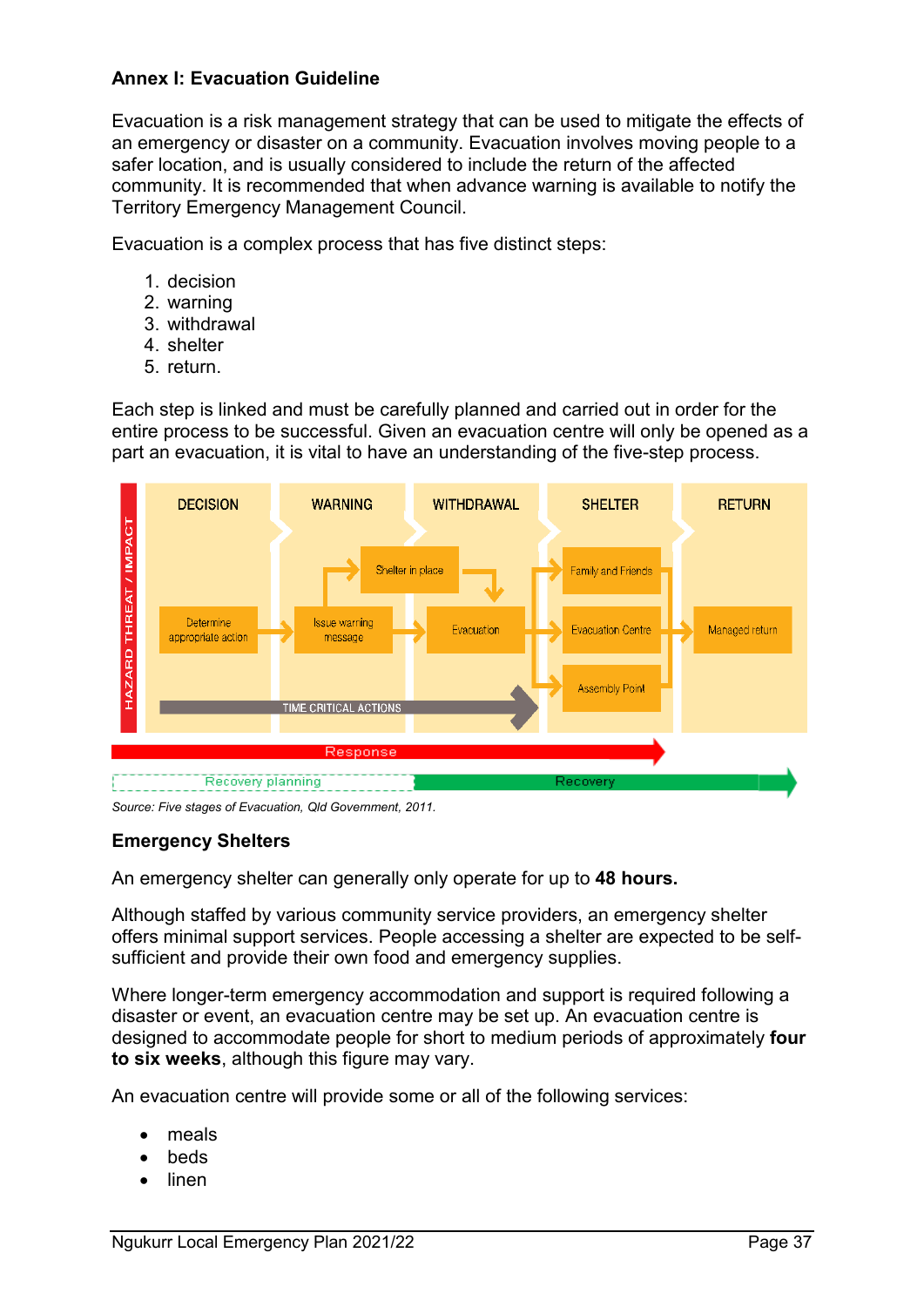- personal support
- medical services (or access to them)
- assistance accessing finances and recreational activities

An evacuation centre implies the provision of these services in contrast to an emergency shelter, in which people are expected to be self-sufficient.

#### **Identified Evacuation Centres**

For further information on evacuation centres / shelters management, refer to the NT Evacuation Centre Guide available on WebEOC.

#### **Evacuation Guidelines**

|                                                                                                               | <b>Stage 1 - Decision</b>                                                                                                                                                                                                                                                                                                                                                                                                                                                                                                                                                                                                                                                                                                                                                                                                                                                                                                                         |                                                                                          |
|---------------------------------------------------------------------------------------------------------------|---------------------------------------------------------------------------------------------------------------------------------------------------------------------------------------------------------------------------------------------------------------------------------------------------------------------------------------------------------------------------------------------------------------------------------------------------------------------------------------------------------------------------------------------------------------------------------------------------------------------------------------------------------------------------------------------------------------------------------------------------------------------------------------------------------------------------------------------------------------------------------------------------------------------------------------------------|------------------------------------------------------------------------------------------|
| <b>Authority</b>                                                                                              | The Northern Region Emergency Controller will authorise<br>the activation of the evacuation plan.<br>This evacuation plan is to be approved by the Territory<br>Emergency Management Council prior to activation.                                                                                                                                                                                                                                                                                                                                                                                                                                                                                                                                                                                                                                                                                                                                 | Northern Regional<br>Controller in<br>conjunction with<br><b>TEMC</b>                    |
| <b>Legal references</b>                                                                                       | Emergency Management Act and approved Local Minyerri<br>Local Emergency Plan (LEP).<br>It is recommended that the Minister declares an Emergency<br>Situation under section 18 of the Emergency Management<br>Act when this evacuation plan is activated.                                                                                                                                                                                                                                                                                                                                                                                                                                                                                                                                                                                                                                                                                         |                                                                                          |
| <b>Alternative to</b><br>evacuation? I.e. shelter<br>in place, temporary<br>accommodation on-<br>site/nearby. | The local Council Office and the School are the most<br>structurally sound buildings in the Community, without<br>being actually certified as shelters. The council building can<br>hold about 70 people within the main areas; the school has<br>many buildings and could hold 100-200 people.<br>If needed residents will be progressively relocated within<br>the community to Minyerri School for pre staging post a<br>cyclone impact.<br>Refer to the Minyerri staging arrangements.                                                                                                                                                                                                                                                                                                                                                                                                                                                        | Minyerri Local<br>Controller to<br>arrange.                                              |
| <b>Summary of proposed</b><br>evacuation                                                                      | <b>Decision</b> - made by the Regional Controller when the<br>Minyerri community have sustained damage during <to be<br="">determined&gt; that cannot support residents in situ during<br/>recovery.<br/>The Minyerri Local Controller to disseminate information to<br/>the community.<br/>Withdrawal - four stage process;<br/>Minyerri community to the Minyerri school to be<br/>а.<br/>registered for evacuation to Basketball court;<br/>Once registered, groups to move to the airstrip<br/>b.<br/>assembly area using buses/vehicles;<br/>Red Cross to register check utilising Register Find<br/>c.<br/>Reunite.<br/>Shelter - evacuees will be encouraged to stay with friends<br/>or family. The remainder will be accommodated at an<br/>evacuation centre <location be="" determined="" to=""><br/>Return - to be determined once recovery can sustain<br/>return to <location be="" determined="" to=""></location></location></to> | The decision will be<br>informed by<br>additional advice<br>from BOM up to<br>that time. |
| <b>Which</b><br>communities/outstations<br>or geographical area<br>does the evacuation<br>apply to?           | <out and="" homelands="" homesteads="" stations,=""></out>                                                                                                                                                                                                                                                                                                                                                                                                                                                                                                                                                                                                                                                                                                                                                                                                                                                                                        |                                                                                          |
| <b>Vulnerable groups</b>                                                                                      | The Medical Group will liaise with local health staff and                                                                                                                                                                                                                                                                                                                                                                                                                                                                                                                                                                                                                                                                                                                                                                                                                                                                                         | Medical Group &                                                                          |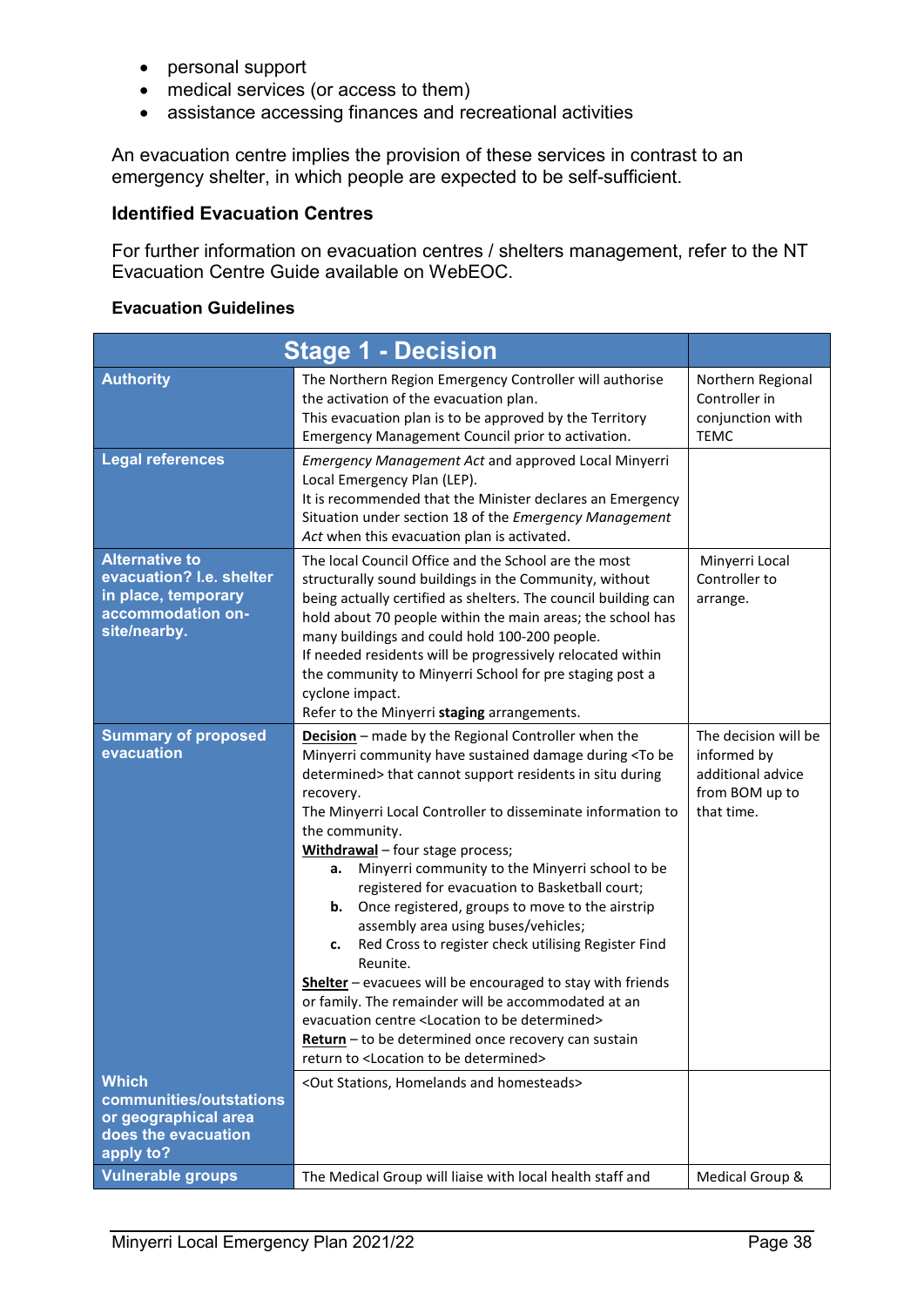| within the community                                                                                 | provide information on medically vulnerable people.<br>The Identified people will be evacuated <at a="" be<br="" time="" to="">determined&gt;.</at>                                                                                                                                                                                                                                                                                                                                                                                                                                                                                                                                                                                                                                                                                                                                                                                                                                                                                                                                                                                                                                                                                                                                                                                                                                                                                | Transport Group to<br>action.                                        |
|------------------------------------------------------------------------------------------------------|------------------------------------------------------------------------------------------------------------------------------------------------------------------------------------------------------------------------------------------------------------------------------------------------------------------------------------------------------------------------------------------------------------------------------------------------------------------------------------------------------------------------------------------------------------------------------------------------------------------------------------------------------------------------------------------------------------------------------------------------------------------------------------------------------------------------------------------------------------------------------------------------------------------------------------------------------------------------------------------------------------------------------------------------------------------------------------------------------------------------------------------------------------------------------------------------------------------------------------------------------------------------------------------------------------------------------------------------------------------------------------------------------------------------------------|----------------------------------------------------------------------|
| <b>Community</b><br>demographics (approx.<br>total number, family<br>groups, cultural groups<br>etc) | Refer to Evacuation Centre Guidelines p.21 (section 4.2)<br>Examine the demographic breakdown of the community to<br>be evacuated including<br>The total number of people being evacuated.<br>$\bullet$<br>An estimate of the number of people likely to require<br>$\bullet$<br>accommodation in the evacuation centre.<br>A breakdown of the evacuees to be accommodated by<br>$\bullet$<br>age and gender. For example, the number of family<br>groups and single persons, adult males and females,<br>teenage males and females, and the number of<br>primary school-aged children, toddlers and infants.<br>A summary of cultural considerations, family groups,<br>$\bullet$<br>skin groups and community groups.<br>Potential issues that may arise as a result of these<br>$\bullet$<br>groups being accommodated in close proximity to one<br>another.<br>A summary of people with health issues, including<br>$\bullet$<br>chronic diseases, illnesses and injuries.<br>Details of vulnerable clients (other than medically<br>$\bullet$<br>vulnerable), such as the elderly, frail and disabled (and<br>if they are accompanied by support i.e.: family<br>members)<br>Details of community workers also being evacuated<br>$\bullet$<br>who may be in a position to support the operation of<br>the evacuation centre. Examples include teachers,<br>nurses, health workers, shire staff, housing staff and<br>police. | Minyerri Local<br>Controller to obtain<br>information.               |
| What is the nature of the<br>hazard?                                                                 | <to be="" determined=""></to>                                                                                                                                                                                                                                                                                                                                                                                                                                                                                                                                                                                                                                                                                                                                                                                                                                                                                                                                                                                                                                                                                                                                                                                                                                                                                                                                                                                                      |                                                                      |
| <b>Estimated duration of</b><br>the potential<br>evacuation?                                         | <to be="" determined=""></to>                                                                                                                                                                                                                                                                                                                                                                                                                                                                                                                                                                                                                                                                                                                                                                                                                                                                                                                                                                                                                                                                                                                                                                                                                                                                                                                                                                                                      |                                                                      |
| <b>Triggers for the</b><br>evacuation                                                                | <example<br>Evacuation planning to commence when the<br/>1.<br/>Location is under a <to be="" determined="">".<br/>Implement evacuation if the Cyclone category is at<br/>2.<br/>severe and impact has caused major damage and<br/>disruption to all services.<br/>Elderly and vulnerable people are to be<br/>3.<br/>considered for evacuation during the "TC Watch"<br/>due to limited health services.&gt;<br/>Further details of the intra-community relocation plan are<br/>required.</to></example<br>                                                                                                                                                                                                                                                                                                                                                                                                                                                                                                                                                                                                                                                                                                                                                                                                                                                                                                                       | Northern Regional<br>Controller<br>&<br>NTES to confirm<br>triggers. |
| <b>Self-evacuation</b>                                                                               | Where possible residents will be encouraged to self-<br>evacuate and make their own accommodation<br>arrangements if they wish to do so. Individuals and families<br>taking this option will be encouraged to register prior to<br>leaving the community.                                                                                                                                                                                                                                                                                                                                                                                                                                                                                                                                                                                                                                                                                                                                                                                                                                                                                                                                                                                                                                                                                                                                                                          | Minyerri<br><b>Local Controller</b>                                  |
| <b>Responsibility for the</b><br>coordination Stage 1                                                | Northern Regional Controller<br>Local Controller                                                                                                                                                                                                                                                                                                                                                                                                                                                                                                                                                                                                                                                                                                                                                                                                                                                                                                                                                                                                                                                                                                                                                                                                                                                                                                                                                                                   |                                                                      |

**Stage 2 – Warning of Evacuation**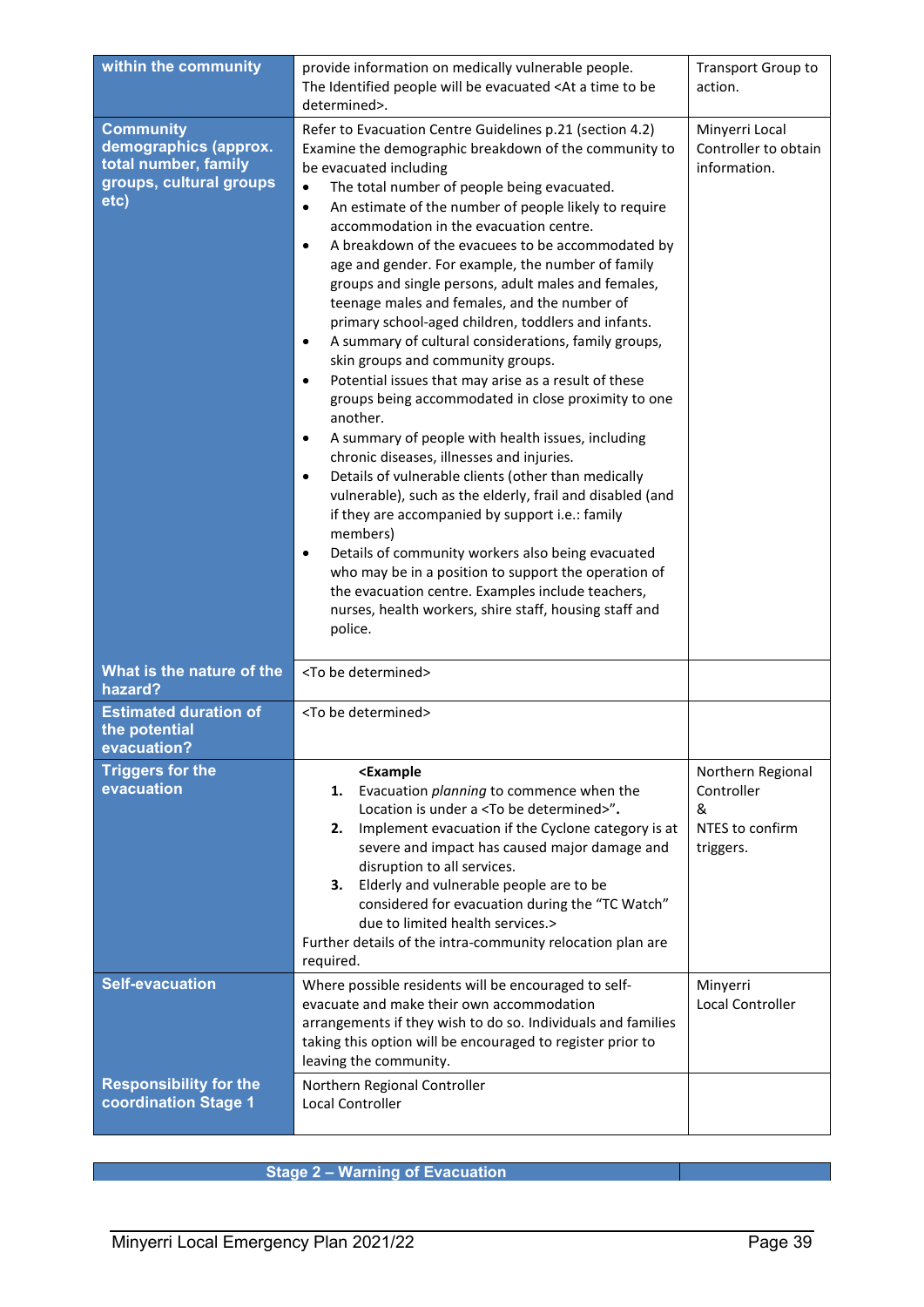| Who has the<br>authority to issue<br>warnings?                                                | Bureau of Meteorology will issue Tropical Cyclone advice and<br>warnings.<br>All further public information will be approved by the<br>Northern Regional Controller in consultation with the Public<br>Information Group and NTES<br>The Minyerri Local Controller will coordinate the<br>dissemination of community level information.                                                                                                                                                                                                                      | Northern Regional<br>Controller to liaise<br>with Information<br>Group and NTES                    |
|-----------------------------------------------------------------------------------------------|--------------------------------------------------------------------------------------------------------------------------------------------------------------------------------------------------------------------------------------------------------------------------------------------------------------------------------------------------------------------------------------------------------------------------------------------------------------------------------------------------------------------------------------------------------------|----------------------------------------------------------------------------------------------------|
| <b>Process for issuing</b><br>evacuation warnings<br>and other<br>information                 | At community level, the Minyerri Local Controller is to appoint<br>a community spokesperson to disseminate up to date<br>situational information at community meetings; which are to<br>be held immediately post a convening LEC meeting, at each<br>declared stage of the Minyerri LEP.<br>A media brief approved by the Local Controller at each LEC<br>meeting, will be announced over the Local Radio station<br>containing current situational information, relevant safety<br>information, what to prepare, when to self-evacuate, and<br>where to go. | Minyerri Local<br>Controller                                                                       |
| <b>When will warnings</b><br>be issued (relative to<br>the impact of the<br>hazard)?          | Immediately upon a decision to evacuate being made the<br>Minyerri LEC will commence coordinating residents to prepare<br>for transport.                                                                                                                                                                                                                                                                                                                                                                                                                     | Minyerri Local<br>Controller                                                                       |
| <b>What information will</b><br>the messages<br>contain?<br>(What do people<br>need to know?) | To be determined: considerations -<br>Outline of the proposed evacuation plan<br>$\overline{a}$<br>Measure to prepare residences<br>$\overline{\phantom{0}}$<br>Safety issues; not overloading transport<br>Items to bring on the evacuation<br>$\overline{\phantom{a}}$<br>Arrangements for pets and animals                                                                                                                                                                                                                                                | Minyerri Local<br>Controller<br><b>Biosecurity &amp; Animal</b><br><b>Welfare Group</b><br>liaison |
| <b>Responsibility for</b><br>the coordination of<br>stage 2                                   | Local Controller / Regional Controller                                                                                                                                                                                                                                                                                                                                                                                                                                                                                                                       |                                                                                                    |

|                                              | <b>Stage 3 - Withdrawal</b>                                                                                                                                                                                                                                                                                                                                                                                                                                                                                                                                                                                          |              |
|----------------------------------------------|----------------------------------------------------------------------------------------------------------------------------------------------------------------------------------------------------------------------------------------------------------------------------------------------------------------------------------------------------------------------------------------------------------------------------------------------------------------------------------------------------------------------------------------------------------------------------------------------------------------------|--------------|
| <b>Outline</b>                               | Three stage process;<br>Minyerri residents to Basket Ball court<br>a.<br>Basket Ball court to Airport<br>b.<br>Minyerri Airport to <location be="" determined="" to=""><br/>c.<br/><evacuation be="" centre="" determined="" to=""><br/>d.</evacuation></location>                                                                                                                                                                                                                                                                                                                                                   |              |
| <b>Minyerri Community</b><br>to the Airstrip | Lead - NTPOL<br>Overview - the community will gather at the Minyerri<br>basketball Court located at Minyerri prior to being transported<br>by community buses to the airstrip.<br>Risks/other considerations: Evacuation should be<br>undertaken during daylight hours, if possible. Risks include<br>inclement weather, persons with infectious diseases,<br>vulnerable persons, and frail/elderly persons, chronically<br>ill.<br>Estimated time en-route: 5 minutes each way<br>٠<br>Estimated timeframe overall: __ hours utilising current<br>$\bullet$<br>resources.<br>Alternate transport options: Walk<br>٠ | <b>NTPOL</b> |
| <b>Assembly area</b>                         | <b>Minyerri</b><br>Minyerri will be utilised as an assembly point where people will<br>be transported to after pick up from homes to await                                                                                                                                                                                                                                                                                                                                                                                                                                                                           | <b>NTPOL</b> |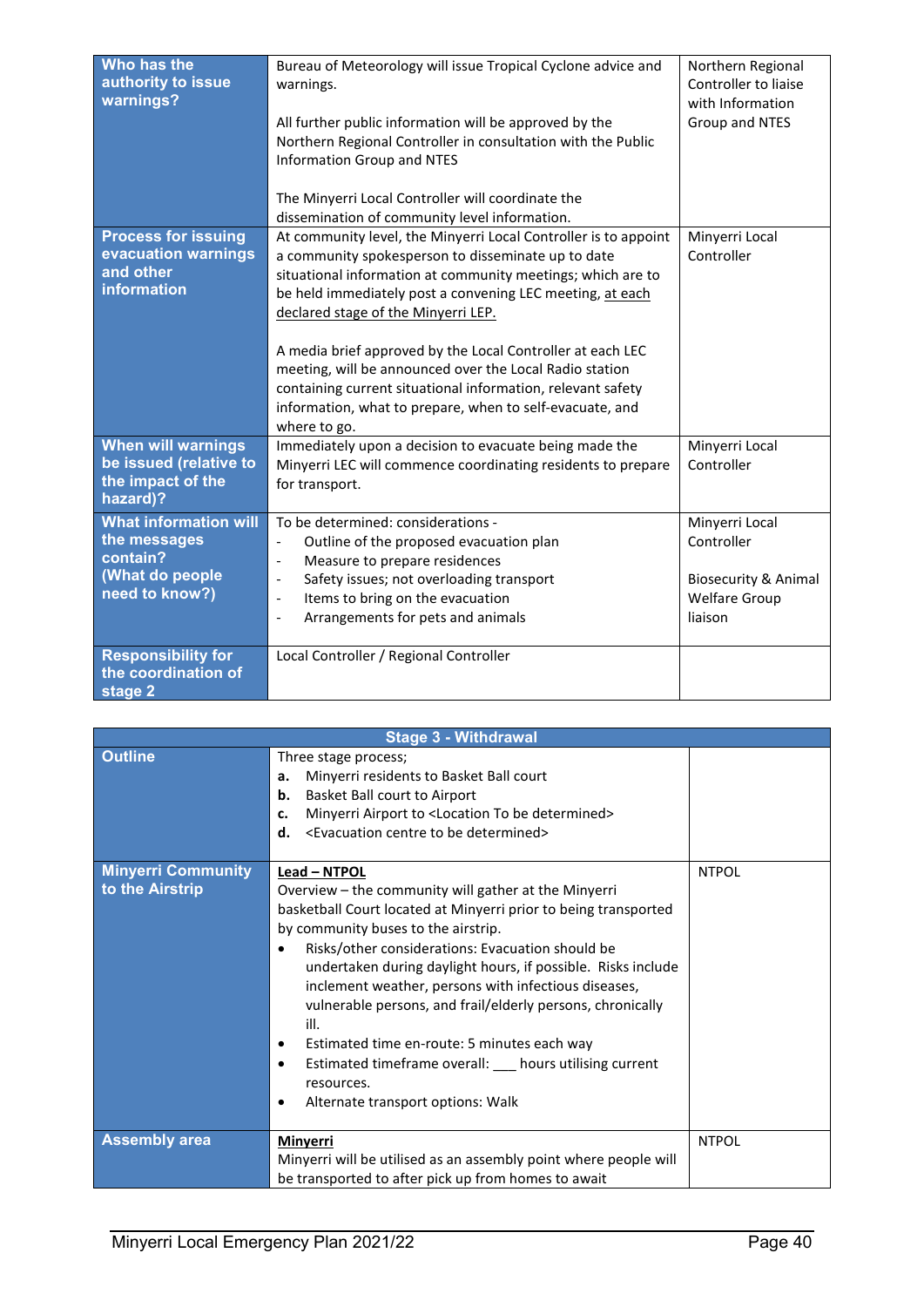|                                                                               | registration, buses and onward transport. This will also be the<br>point where evacuee registration will take place. Basic services<br>should be provided i.e. drinking water, information.<br>Services to be provided: Red Cross<br>$\bullet$<br><b>Coordinator: Red Cross</b><br>$\bullet$<br>Other details: Evacuee Registration - NTPFES College staff<br>٠<br>onsite will have log on access to the Register. Find. Reunite<br>system via the 3G network and hard copy registration<br>forms should there be a network failure.<br>Residents will need to register at Minyerri Club or Airport if<br>$\bullet$<br>(self-evacuating) to be permitted access to the evacuation<br>centre <location be="" determined="" to=""></location>                                                                                                                                                                                                                                                                                                                                                                                                   |                               |
|-------------------------------------------------------------------------------|-----------------------------------------------------------------------------------------------------------------------------------------------------------------------------------------------------------------------------------------------------------------------------------------------------------------------------------------------------------------------------------------------------------------------------------------------------------------------------------------------------------------------------------------------------------------------------------------------------------------------------------------------------------------------------------------------------------------------------------------------------------------------------------------------------------------------------------------------------------------------------------------------------------------------------------------------------------------------------------------------------------------------------------------------------------------------------------------------------------------------------------------------|-------------------------------|
| <b>Minyerri to <location< b=""><br/>to be determined&gt;</location<></b>      | Lead - NTPOL<br><b>Example</b><br>Lead - Transport Group<br>Overview - Transport Group has identified commercial<br>operators and the Police Air Section able to provide evacuation<br>assistance.<br>Total proposed air assets: _________.<br>Commercial operators will be charging commercial rates for<br>their services at a cost of $(\xi$ ____________.<br>The operation will begin at _______ hrs with the first aircraft,<br>leaving <to be="" determined=""> and arriving at Minyerri at<br/>hrs.<br/>The operation will continue throughout the day until all<br/><math display="inline">\bullet</math></to>                                                                                                                                                                                                                                                                                                                                                                                                                                                                                                                        | <b>NTPOL</b>                  |
|                                                                               | community members are evacuated. It is estimated that<br>all community member can be evacuated by _______hrs<br>(arriving in <to be="" determined="">).</to>                                                                                                                                                                                                                                                                                                                                                                                                                                                                                                                                                                                                                                                                                                                                                                                                                                                                                                                                                                                  |                               |
| < Location > Airport<br>to Evacuation Centre<br><to be="" determined=""></to> | <b>Lead - Transport Group</b><br><b>Example</b><br>Overview - Buses (Buslink) will be on standby at <location to<br="">be determined&gt; Airport from ______ am to receive passengers<br/>and continue throughout the day transferring to <to be<br="">determined&gt; only, as required. Transport staff will be on the<br/>ground at <location be="" determined="" to=""> Airport to marshal<br/>passengers on buses only. Buses to be arranged by the<br/>Transport Group. Evacuees will be collected from <location to<br="">be determined&gt; Airport and transported to the <location be<br="" to="">determined&gt;.<br/>A reception team provided by NT Police will meet evacuees and<br/>facilitate transport.<br/>Details: to be determined<br/><math display="inline">\bullet</math><br/>Estimated time en-route: ____ minutes<br/><math display="inline">\bullet</math><br/>Estimated timeframe: possibly ____ hours, dependant on<br/><math display="inline">\bullet</math><br/>aircraft arrivals.<br/>Alternate transport options: ___<br/><math display="inline">\bullet</math></location></location></location></to></location> | <b>Transport Group</b>        |
| <b>End point</b>                                                              | <location be="" determined="" to=""></location>                                                                                                                                                                                                                                                                                                                                                                                                                                                                                                                                                                                                                                                                                                                                                                                                                                                                                                                                                                                                                                                                                               | EOC / Welfare<br>coordination |
| <b>Transport of</b>                                                           | Medical Group to arrange transport of vulnerable people from                                                                                                                                                                                                                                                                                                                                                                                                                                                                                                                                                                                                                                                                                                                                                                                                                                                                                                                                                                                                                                                                                  | <b>Medical Group</b>          |
| vulnerable members<br>of the community                                        | the community to <location be="" determined="" to="">.</location>                                                                                                                                                                                                                                                                                                                                                                                                                                                                                                                                                                                                                                                                                                                                                                                                                                                                                                                                                                                                                                                                             |                               |
| <b>Registration and</b>                                                       | Example                                                                                                                                                                                                                                                                                                                                                                                                                                                                                                                                                                                                                                                                                                                                                                                                                                                                                                                                                                                                                                                                                                                                       | Welfare Group /               |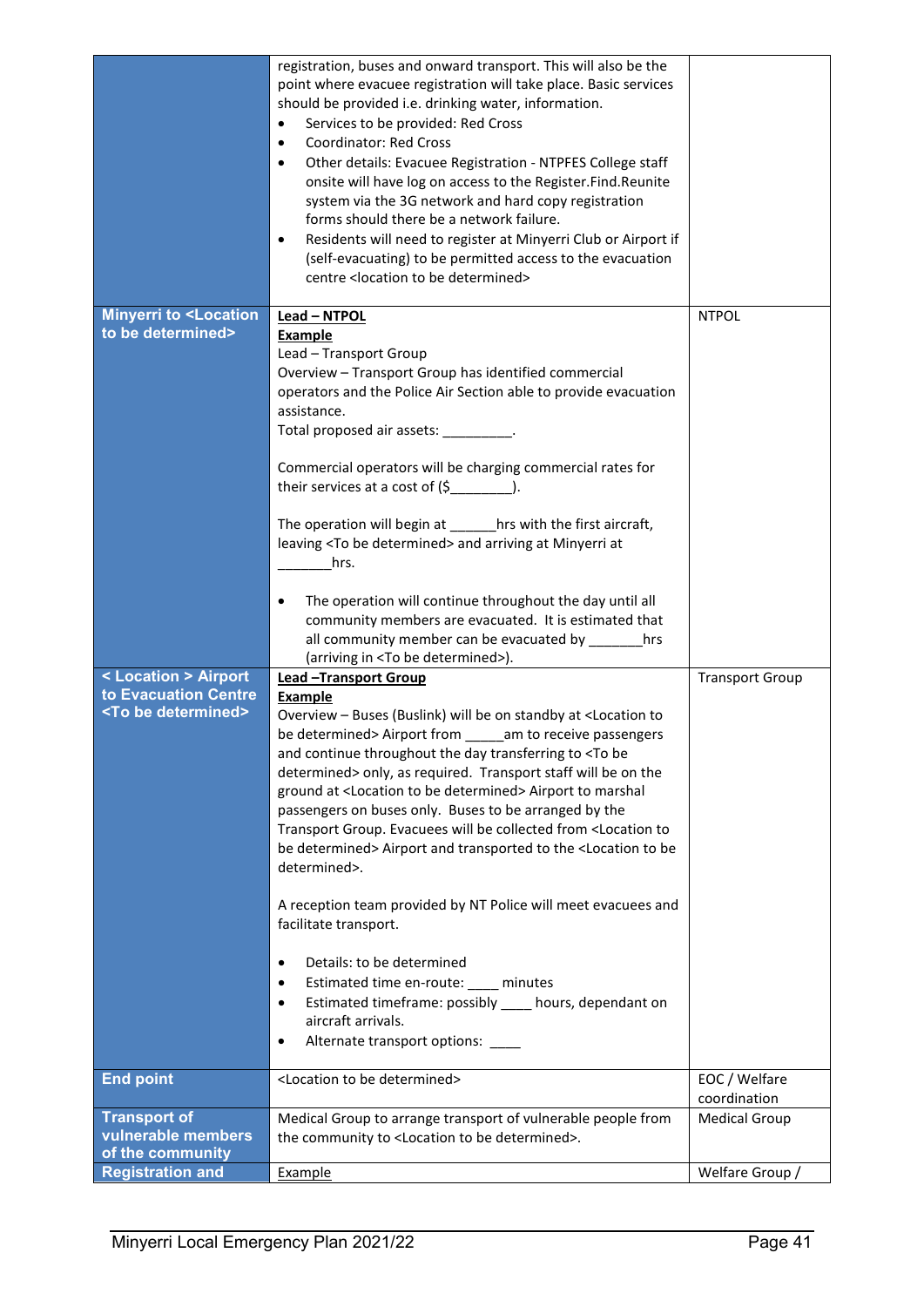| tracking                        | Welfare Group to activate registration arrangements.<br>Registration will be undertaken by NT Police and will occur at<br>Minyerri Council office. Names of evacuees will be obtained<br>prior to boarding buses.<br>Where possible details of individuals and families self-<br>evacuating to be obtained on arrival at the Minyerri Airstrip. If<br>persons are not registered as evacuees or self-evacuees they | <b>NTPOL</b>      |
|---------------------------------|--------------------------------------------------------------------------------------------------------------------------------------------------------------------------------------------------------------------------------------------------------------------------------------------------------------------------------------------------------------------------------------------------------------------|-------------------|
|                                 | will not be provided access to the evacuation shelter.                                                                                                                                                                                                                                                                                                                                                             |                   |
| Who will coordinate<br>stage 3? | Regional Controller.                                                                                                                                                                                                                                                                                                                                                                                               | EOC coordination. |

|                                                                             | <b>Stage 4 - Shelter</b>                                                                                                                                      |                                 |
|-----------------------------------------------------------------------------|---------------------------------------------------------------------------------------------------------------------------------------------------------------|---------------------------------|
| <b>Overview</b>                                                             | An evacuation centre will be established at the Council<br>Office. The Council Office and Basketball court will be the<br>primary areas used.                 |                                 |
| <b>Alternate shelter</b><br>options.                                        | Where possible evacuees will be encouraged to seek<br>alternative accommodation with family, friends or through<br>commercial accommodation.                  |                                 |
| <b>Estimated duration</b><br>of the shelter phase                           | <to be="" determined="">.</to>                                                                                                                                |                                 |
| <b>Arrangements for</b><br>domestic animals                                 | No domestic animals are to accompany evacuees. Any<br>self-evacuees with domestic animals will be expected to<br>make their own arrangements for the animals. | <b>Advise Animal</b><br>Welfare |
| <b>Roles</b>                                                                |                                                                                                                                                               |                                 |
| <b>Director</b><br>$\bullet$                                                | CMC                                                                                                                                                           | <b>CMC</b>                      |
| <b>Deputy Director</b><br>$\bullet$                                         | <b>DCF</b>                                                                                                                                                    | <b>Welfare Group</b>            |
| Log./planning<br>$\bullet$                                                  | EOC.                                                                                                                                                          | NTES / NTPOL                    |
| <b>Admin teams</b><br>$\bullet$                                             | EOC                                                                                                                                                           | CMC / Welfare<br>Group          |
| <b>Shift manager/s</b><br>$\bullet$                                         | To be confirmed - drawn from pool of trained DCF staff.                                                                                                       | <b>Welfare Group</b>            |
| <b>Welfare Team</b><br>$\bullet$                                            | To be confirmed                                                                                                                                               | <b>Welfare Group</b>            |
| <b>Facility Team</b><br>$\bullet$                                           | Selected staff will lead this and arrange any maintenance<br>required using existing contractors.                                                             |                                 |
| <b>Sport and Rec</b><br>$\bullet$<br><b>Team</b>                            | To be confirmed                                                                                                                                               |                                 |
| <b>Medical Team</b>                                                         | To be confirmed. It is likely St Johns volunteers will be<br>requested. Evacuees will be referred to off-site medical<br>services.                            | <b>Medical Group</b>            |
| <b>Public Health</b><br>$\bullet$<br><b>Team</b>                            | <to be="" confirmed=""></to>                                                                                                                                  | <b>Public Health</b><br>Group   |
| <b>Transport Team</b><br>$\bullet$                                          | <to be="" confirmed=""></to>                                                                                                                                  | <b>Transport Group</b>          |
| <b>Evacuation centre</b><br>set-up                                          | Refer to the Evacuation Centre Template for set-up<br>considerations                                                                                          |                                 |
| What strategy will be<br>put in place to close<br>the evacuation<br>centre? | Closure of the evacuation centre will be largely dependent<br>on the extent of inundation and complexity of the recovery<br>process.                          |                                 |

| Stage 5 - Return                                               |                                                                                     |  |
|----------------------------------------------------------------|-------------------------------------------------------------------------------------|--|
| <b>Indicators or triggers</b><br>that will enable a<br>return  | (refer to recovery action plan for the community)<br><b>Dept. of Chief Minister</b> |  |
| Who is responsible<br>for developing a plan<br>for the return? | Recovery Coordination in conjunction with PFES.                                     |  |
| <b>Transportation</b>                                          | To be confirmed.                                                                    |  |
| <b>Route/assembly</b><br>$\bullet$<br>points en-route          | To be confirmed.                                                                    |  |
| <b>End point</b>                                               | To be confirmed.                                                                    |  |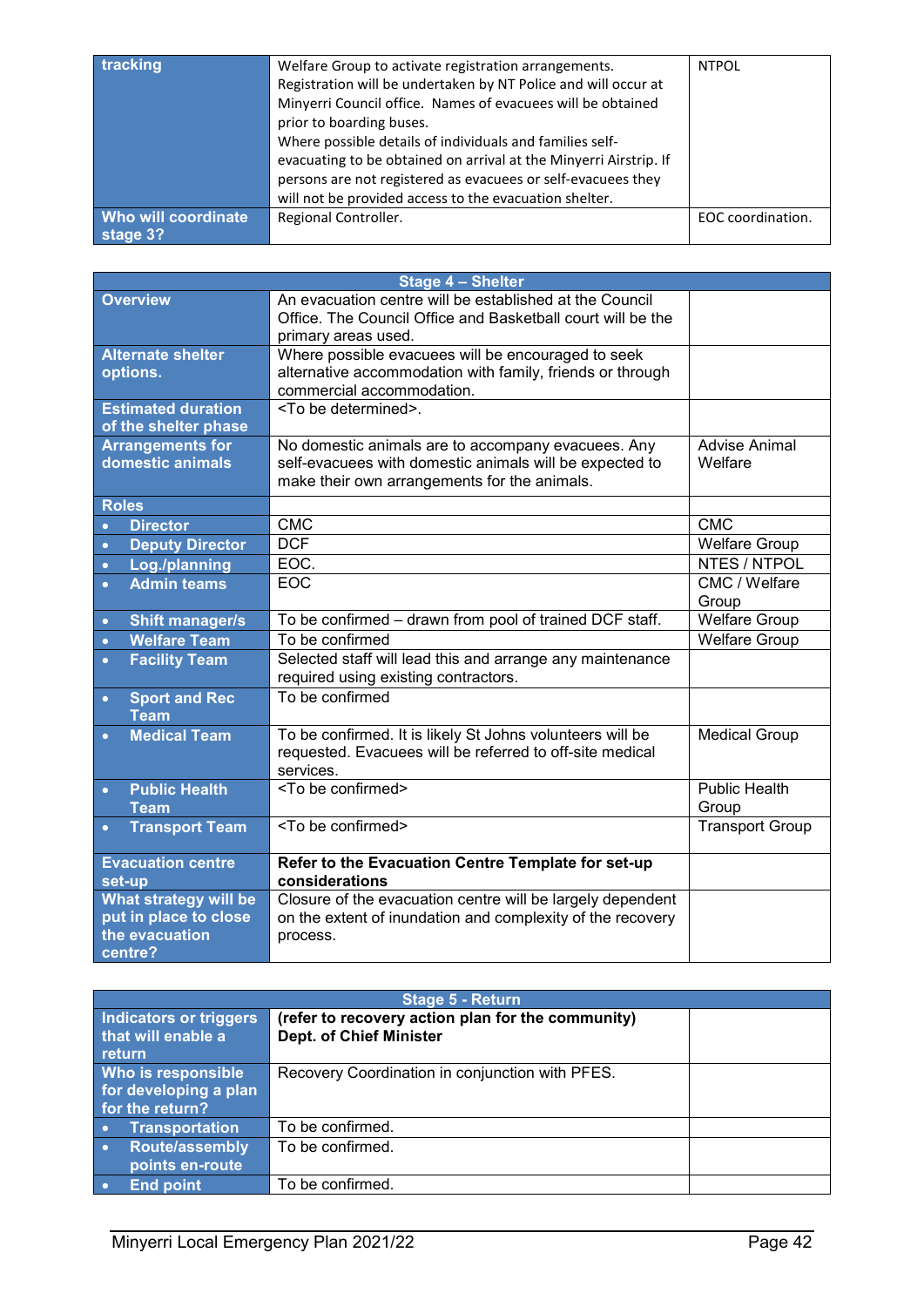| <b>How will information</b><br>about the return be<br>communicated to<br>evacuees?              | To be confirmed. |  |
|-------------------------------------------------------------------------------------------------|------------------|--|
| <b>What information</b><br>needs to be<br>conveyed to the<br>evacuated<br>community<br>members? | To be confirmed. |  |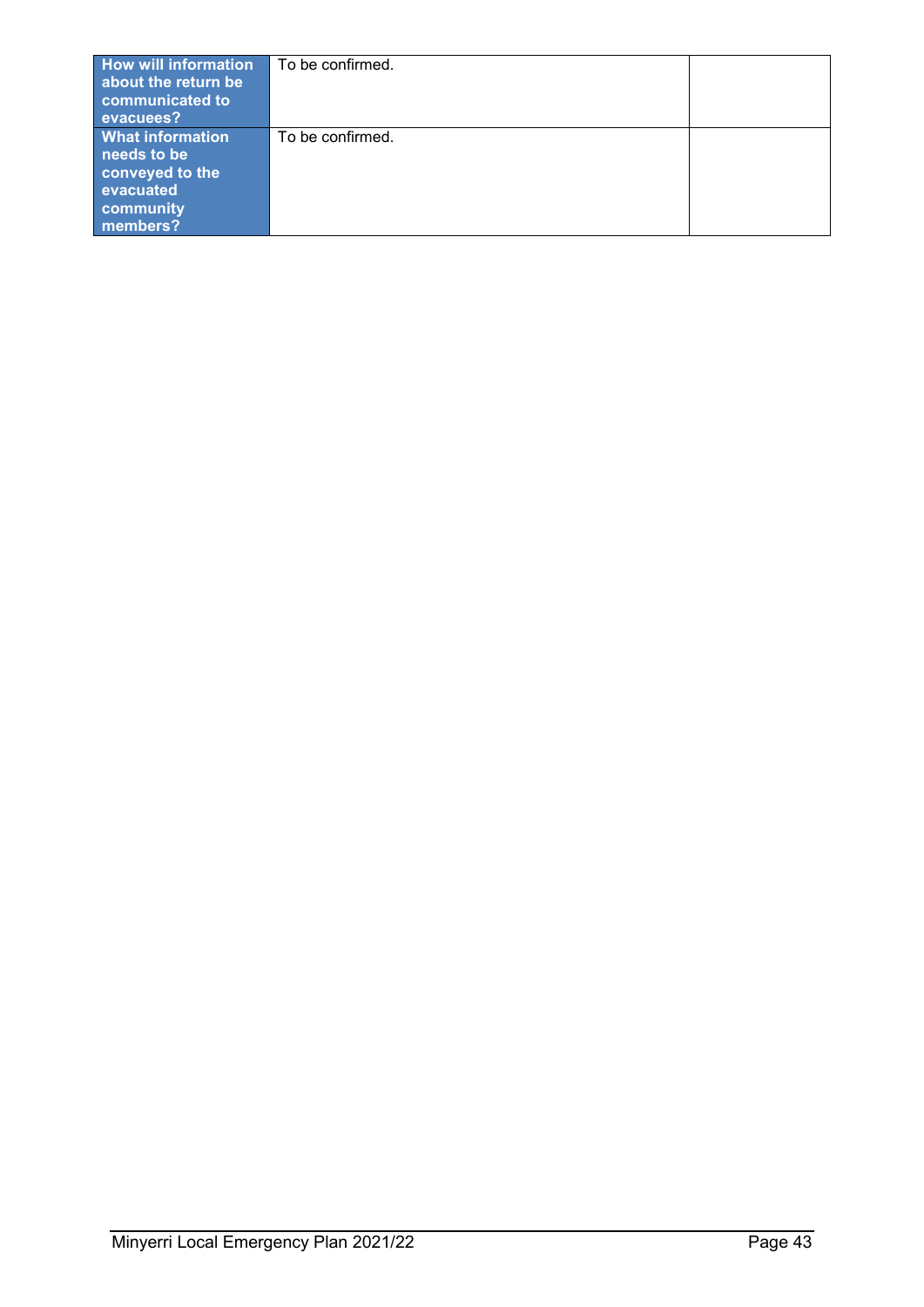<span id="page-43-0"></span>**Annex J: SITREP Template** 

## **SITUATION REPORT (SITREP)**

**SITREP NO:**

**Date:**

| <b>Period covered:</b> | From: | To: |
|------------------------|-------|-----|
| <b>AGENCY:</b>         |       |     |

**Created by:**

Current Situation:

Objectives:

Present Key Issues:

Future Key Issues:

Recommendation(s):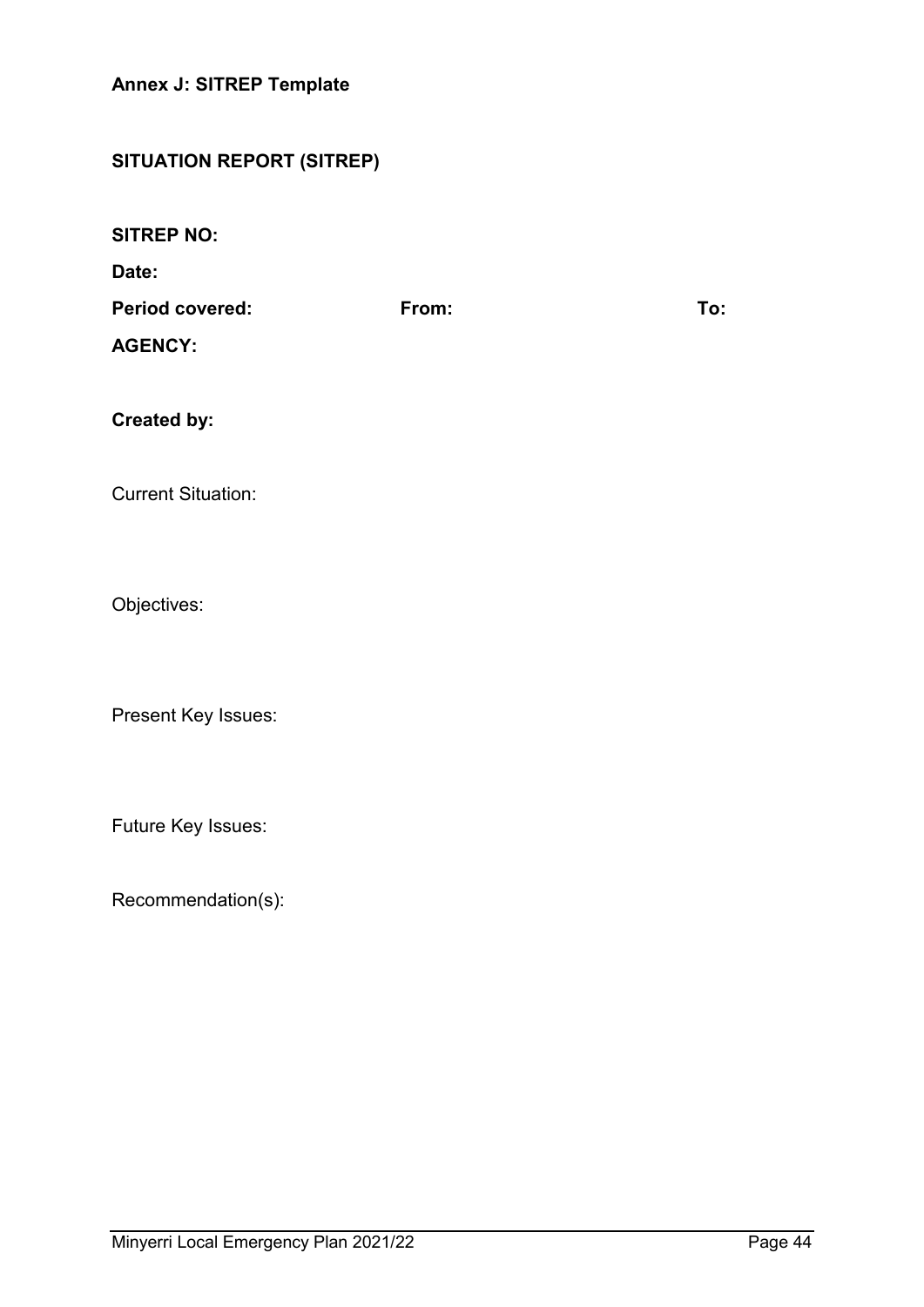#### <span id="page-44-0"></span>**Annex K: Summary of Response and Recovery Activities**

The following tables list a summary of possible response and recovery activities to be considered following an event.

Activities have been broken down and are listed under either response or recovery for simplicity and ease of use. In practice not all response activities will be completed during the response phase. Likewise not all recovery activities will commence after the transition to recovery.

The post event period of any event is highly dynamic produces many challenges, both foreseen and unpredicted. Response and Recovery Coordination must be flexible and able to adapt to the situation as it evolves.

This table is presented as a guide to assist emergency managers with operational decision making, planning and resource allocation. It also highlights the importance of Response and Recovery Coordination working collaboratively.

In most cases the points noted in this table and in the ensuing document are outlined in greater detail in functional group or agency plans.

| <b>Response</b>   | <b>Transitional</b> | <b>Recovery</b>   |
|-------------------|---------------------|-------------------|
| <b>PFES / EOC</b> | <b>Arrangements</b> | <b>DCM / TCCC</b> |

|                  | <b>Activity</b>            | <b>Response activities</b>                                                                                                                                                                                                                                                                                                                                                 | <b>Recovery activities</b>                                                                                                                                                                                                                                                                                                                                                                      |  |  |
|------------------|----------------------------|----------------------------------------------------------------------------------------------------------------------------------------------------------------------------------------------------------------------------------------------------------------------------------------------------------------------------------------------------------------------------|-------------------------------------------------------------------------------------------------------------------------------------------------------------------------------------------------------------------------------------------------------------------------------------------------------------------------------------------------------------------------------------------------|--|--|
| 1.               | Situational<br>awareness   | Survey and rescue teams<br>Road clearance teams<br>Impact assessment teams<br>General public<br>Media reports                                                                                                                                                                                                                                                              | Continues in recovery through the use of<br>□<br>impact assessments and Outreach                                                                                                                                                                                                                                                                                                                |  |  |
| 2.               | Public<br>Information      | Public Information Group stood up<br>Spokes persons identified<br>SecureNT activated                                                                                                                                                                                                                                                                                       | Continues in recovery<br>□<br>Handover to long term recovery coordination<br>$\Box$                                                                                                                                                                                                                                                                                                             |  |  |
| 3.               | Survey and<br>Rescue       | Survey teams deploy to designated areas<br>Critical sites surveyed<br>Deploy rescue teams - NTFRS and TRS<br>provide primary USAR capability                                                                                                                                                                                                                               | Nil                                                                                                                                                                                                                                                                                                                                                                                             |  |  |
| $\overline{4}$ . | Road clearance             | Road patrol teams deploy and check assigned<br>routes<br>Road clearance to priority sites<br>Assess Stuart Hwy to Katherine (supply route)                                                                                                                                                                                                                                 | Monitoring and completing road clearance<br>activities                                                                                                                                                                                                                                                                                                                                          |  |  |
| 5.               | Emergency<br>accommodation | Emergency accommodation and shelter<br>- welfare assembly centres (WAC)<br>- evacuation centres<br>Provision of resources that will enable people<br>to remain in their homes<br>Emergency clothing                                                                                                                                                                        | Evacuation centres may continue into recovery.<br>Temporary accommodation options                                                                                                                                                                                                                                                                                                               |  |  |
| 6.               | Medical                    | Hospital<br>road clearance to the hospital<br>damage assessment<br>$\blacksquare$<br>increase morgue capacity<br>$\blacksquare$<br>divert patients from remote<br>and<br>regional areas<br>power (fuel) and water supplies<br>Medical clinics and field hospitals<br>Determine the need for clinics to be<br>opened<br>Assess damage to clinics<br>Deploy field hospital/s | Hospital<br>Business continuity arrangements<br>$\blacksquare$<br>Repair work<br>$\blacksquare$<br>Department of Health- Health Centres<br>Repair work<br>Reopen other clinics<br>Support vulnerable people to return home.<br>GP clinics and pharmacies<br>Ongoing liaison by the Medical Group<br>CareFlight - resume normal operations<br>St John Ambulance - resumption of core<br>business |  |  |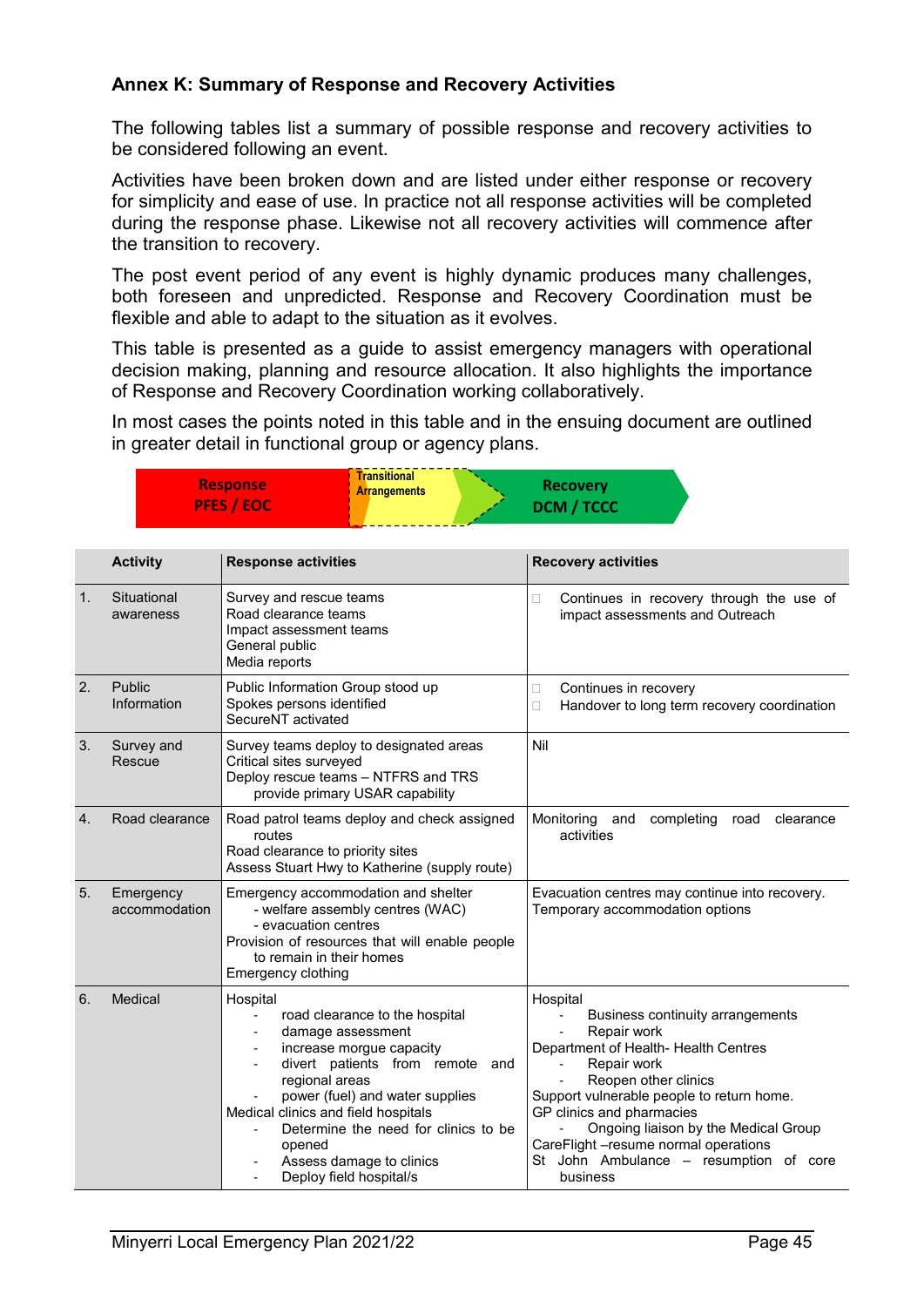|    |                                                     | Medical presence in WAC<br>□<br>Supplied by the Medical Group<br>Ambulance pick up points on key, cleared<br>□<br>roads<br>GP clinics and pharmacies<br>Identify GP clinics able to open<br>Identify pharmacies able to open<br>Medically vulnerable people<br>Support agencies to follow-up and<br>advise the Medical Group<br>Vulnerable people in shelters or<br><b>WAC</b><br>Support for vulnerable people at<br>shelters<br>Care Flight                                                                                                                                     |                                                                                                                          |
|----|-----------------------------------------------------|-----------------------------------------------------------------------------------------------------------------------------------------------------------------------------------------------------------------------------------------------------------------------------------------------------------------------------------------------------------------------------------------------------------------------------------------------------------------------------------------------------------------------------------------------------------------------------------|--------------------------------------------------------------------------------------------------------------------------|
| 7. | <b>Essential goods</b><br>and services              | Establish emergency feeding and food<br>Encourage private business to reopen<br>distribution points<br>Monitor levels and availability of critical<br>Assessing the damage to suppliers and<br>resources<br>retailers of critical resources<br>Manage logistics arrangements supplying<br>resources to outlying communities<br>Assess the impact on barge operations and<br>Public Health inspections (food outlets)<br>any effect on the ability to supply remote<br>communities<br>Banking sector business continuity<br>Implement interim banking arrangements<br>arrangements |                                                                                                                          |
|    |                                                     | Fuel<br>Fuel suppliers and point of sale<br>Manage fuel supplies to emergency power<br>generation                                                                                                                                                                                                                                                                                                                                                                                                                                                                                 | Liaise with fuel suppliers, distributors and<br>wholesalers. Monitor fuel levels<br>Infrastructure repairs               |
|    |                                                     | Cash<br>Assess damage to banks and ATMs<br>Implement temporary arrangements                                                                                                                                                                                                                                                                                                                                                                                                                                                                                                       | Implement long term arrangements                                                                                         |
| 8. | Evacuation                                          | Evacuations within community<br>Evacuation out of community<br>Registration                                                                                                                                                                                                                                                                                                                                                                                                                                                                                                       | Support services for evacuees<br>Recovery information for evacuees                                                       |
| 9. | <b>Public Health</b>                                | Communicable disease control response<br>Drinking water safety standards<br>Sewage and waste disposal<br>Safe food distribution and advice<br>Vector and vermin control<br>Food and commercial premises                                                                                                                                                                                                                                                                                                                                                                           | Ongoing in recovery                                                                                                      |
|    | 10. Utilities                                       | Power supply<br>Power generation<br>Water supply<br>Sewerage<br>Emergency sanitation                                                                                                                                                                                                                                                                                                                                                                                                                                                                                              | Recovery of the power network<br>Recovery of water and sewerage infrastructure                                           |
|    | 11. Impact<br>Assessments                           | Training assessment teams<br>Initial Impact Assessments                                                                                                                                                                                                                                                                                                                                                                                                                                                                                                                           | Secondary Impact Assessments<br>Continued assessments through outreach                                                   |
|    | 12. Transport infra-<br>structure (supply<br>lines) | Air (Airport/Airstrip)<br>Clear the runway to allow air movements<br>Establish a logistics hub at the airport<br>Terminal damage and operational capability<br>assessment                                                                                                                                                                                                                                                                                                                                                                                                         | Monitor repairs and business continuity<br>□<br>activities                                                               |
|    |                                                     | Road<br>Highway and critical access roads damage<br>assessment<br>Repair work to commence immediately                                                                                                                                                                                                                                                                                                                                                                                                                                                                             | Planning and prioritising repair work of all<br>affected key Territory Highways (Stuart,<br>Barkly, Victoria and Arnhem) |
|    |                                                     | Rail<br>Ask rail operator to assess damage to the<br>railway & associated infrastructure and report<br>outage estimation                                                                                                                                                                                                                                                                                                                                                                                                                                                          | $\Box$<br>Liaising with GWA and Australasia Rail to<br>monitor repair work                                               |
|    |                                                     |                                                                                                                                                                                                                                                                                                                                                                                                                                                                                                                                                                                   |                                                                                                                          |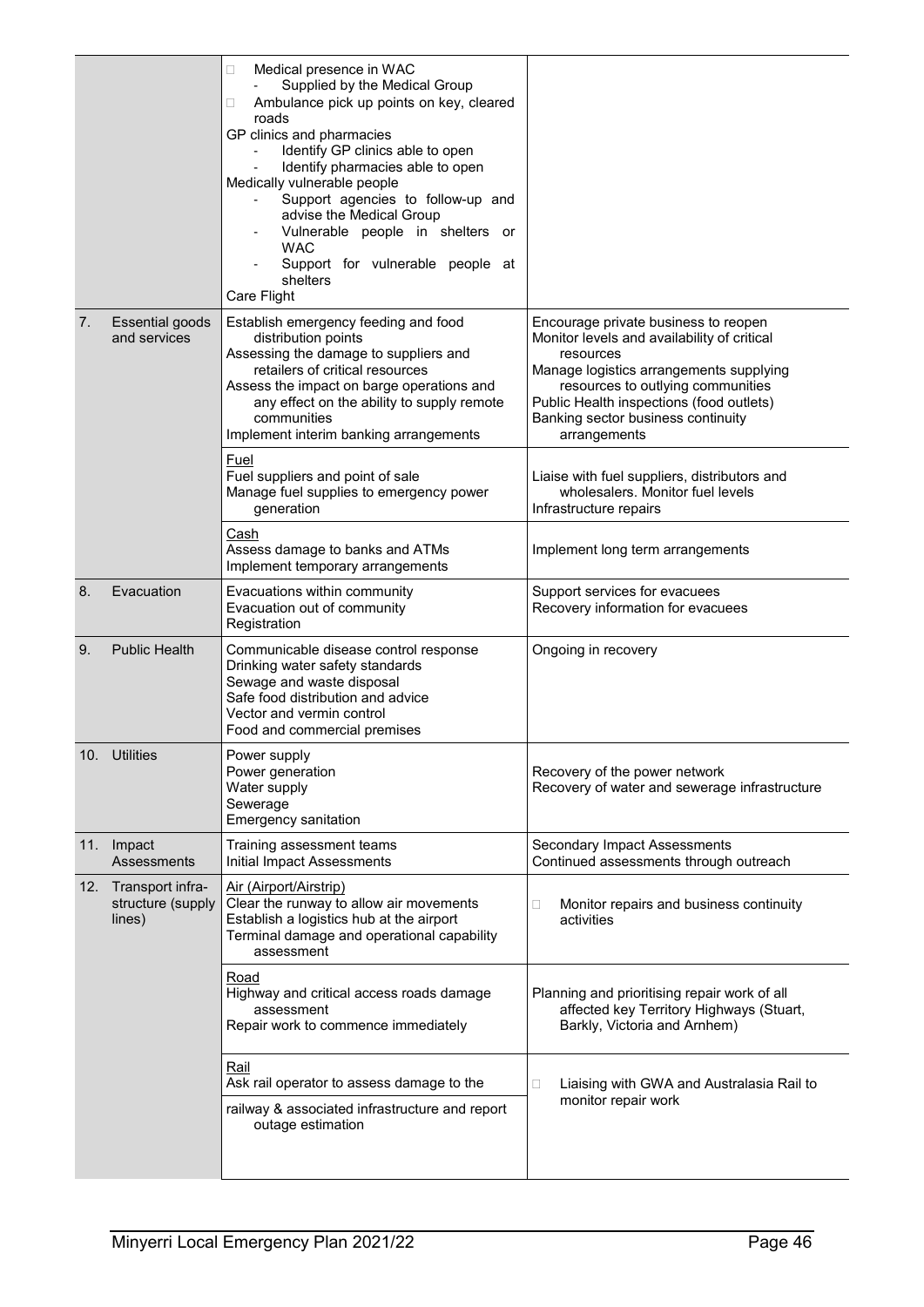|     |                               | Port, Harbour and Barge<br>Assess damage to Port infrastructure and<br>harbour facilities<br>Assess the damage to barge facilities                                                                                            | Repairing infrastructure<br>Establish alternate arrangements for the supply<br>of remote communities                                                                                                                                                                                                                   |  |
|-----|-------------------------------|-------------------------------------------------------------------------------------------------------------------------------------------------------------------------------------------------------------------------------|------------------------------------------------------------------------------------------------------------------------------------------------------------------------------------------------------------------------------------------------------------------------------------------------------------------------|--|
|     | 13. Waste<br>management       | Waste management requirements and<br>develop waste management plan if<br>required                                                                                                                                             | Continues in recovery                                                                                                                                                                                                                                                                                                  |  |
| 14. | Repairs and<br>reconstruction | Private housing<br><b>Impact Assessments</b><br>Temporary repairs<br>Government buildings<br>ш<br>Damage assessment<br><b>Public Housing</b><br>П<br><b>Impact Assessments</b><br>Private Industry<br>□<br>Damage assessments | Private housing<br>Information and support to facilitate<br>repairs.<br>Government buildings<br>Ш<br>Repairs and reconstruction<br><b>Public Housing</b><br>П<br>Long term repair plans<br>Private Industry<br>□<br>Repair and reconstruction<br>Temporary accommodation for a visiting<br>□<br>construction workforce |  |
| 15. | Transport<br><b>Services</b>  | Staged re-establishment of public transport<br>services                                                                                                                                                                       | Continues in recovery                                                                                                                                                                                                                                                                                                  |  |
|     | 16. Tele-<br>communications   | Telstra and Optus will assess the damage to<br>their infrastructure<br>Put in place temporary measures to enable<br>landline and mobile services                                                                              | Repair damage networks and infrastructure                                                                                                                                                                                                                                                                              |  |
|     | 17. Public safety             | Police will maintain normal policing services to<br>the community                                                                                                                                                             | Gradual return to core business                                                                                                                                                                                                                                                                                        |  |
|     | 18. Pets                      | Temporary emergency arrangements for pets.                                                                                                                                                                                    | Reunite pets with their owners and cease<br>emergency support arrangements                                                                                                                                                                                                                                             |  |
|     | 19. Community<br>consultation | Information provision regarding the overall<br>situation, response efforts, what services<br>are available and how to access them                                                                                             | Community consultation process regarding long<br>term recovery and community development                                                                                                                                                                                                                               |  |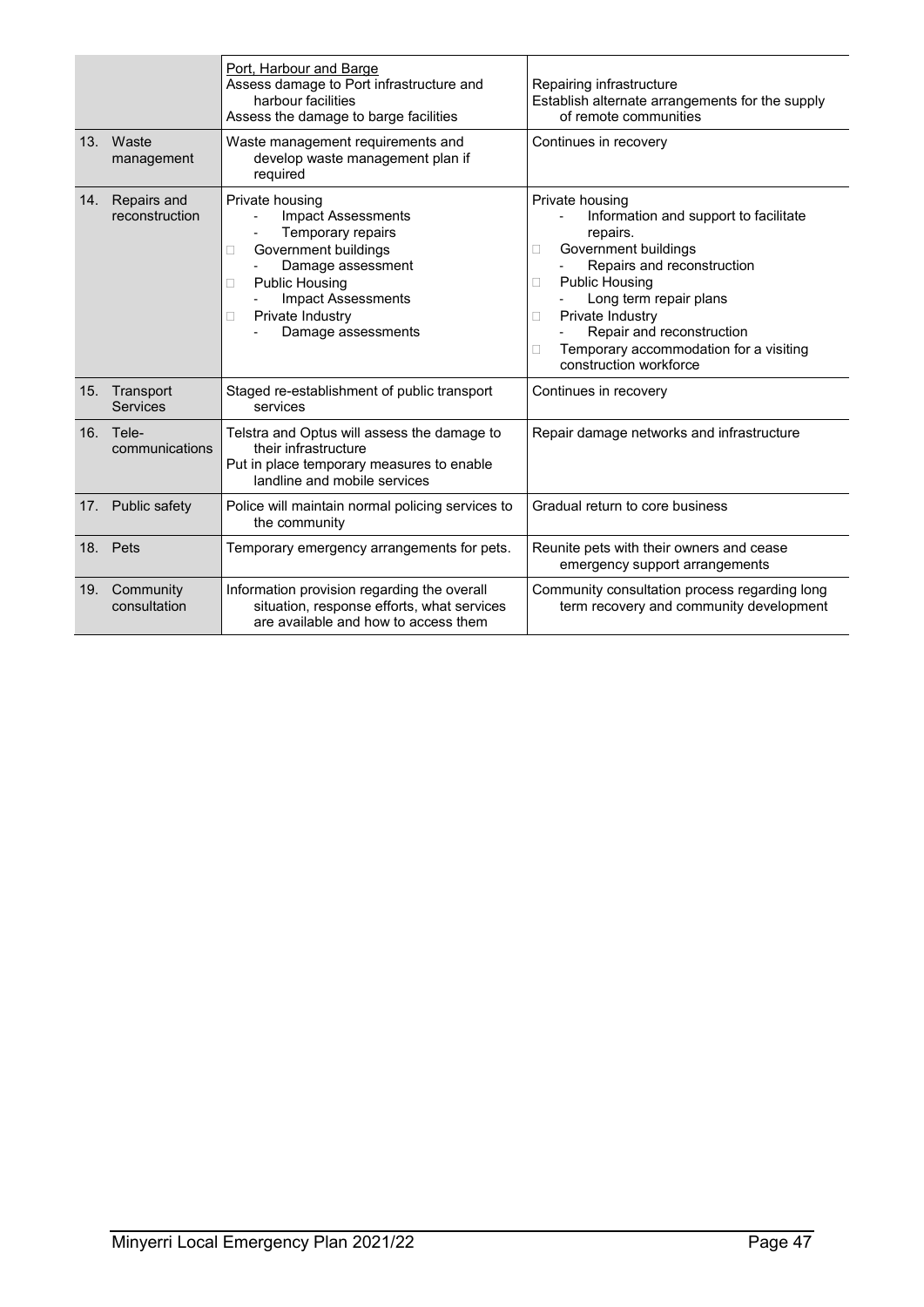### **Annex L: Contact Details**

<span id="page-47-0"></span>

| <b>Position/Functional Group</b>          | <b>Name</b>              | <b>Email address</b>                                | <b>Work</b> | <b>Mobile</b>     | <b>After Hours</b> |
|-------------------------------------------|--------------------------|-----------------------------------------------------|-------------|-------------------|--------------------|
| Local Controller                          | <b>Nathan Lawrence</b>   | nathan.lawrence@pfes.nt.gov.au                      | 89754364    |                   |                    |
| <b>NTES Duty Officer</b>                  | Northern Duty<br>Officer | Territorydutyofficer.ntes@pfes.nt.gov<br><u>.au</u> |             |                   |                    |
| <b>ESS</b>                                | <b>Brad GOLTZ</b>        | eso.minyerri@outlook.com                            |             | $\qquad \qquad -$ |                    |
|                                           | (Daggz)                  |                                                     |             | <b>Sat Phone</b>  |                    |
| <b>Clinic Manager</b>                     | Dedeiester<br>Armah      | minyerriclinicmanager@sunrise.org.                  | 89754118    |                   |                    |
|                                           |                          | $au$                                                |             |                   |                    |
|                                           |                          |                                                     |             |                   |                    |
| <b>Big Rivers Recovery</b><br>Coordinator | Will Bridgeman           | william.bridgeman@nt.gov.au                         | 89738518    |                   |                    |
| <b>Council Service Manager</b>            | Neralle ARNOLD           | ceo@alawa.org.au                                    | 89759797    |                   |                    |
| <b>Store Manager</b>                      | Soum SAHA                | warliburru@alpa.asn.au                              | 89759894    |                   |                    |
| Store Manager                             | Quyen Hua                | quinntradingptyltd@outlook.com                      | 89754276    |                   |                    |
| <b>School Principal</b>                   | Jessica Robinson         | jess.robinson@ntschools.net                         | 89759972    |                   |                    |
| Aged Care Co-ordinator                    | <b>Shelley BRAY</b>      | agedcare@alawa.org.au                               | 89759797    |                   |                    |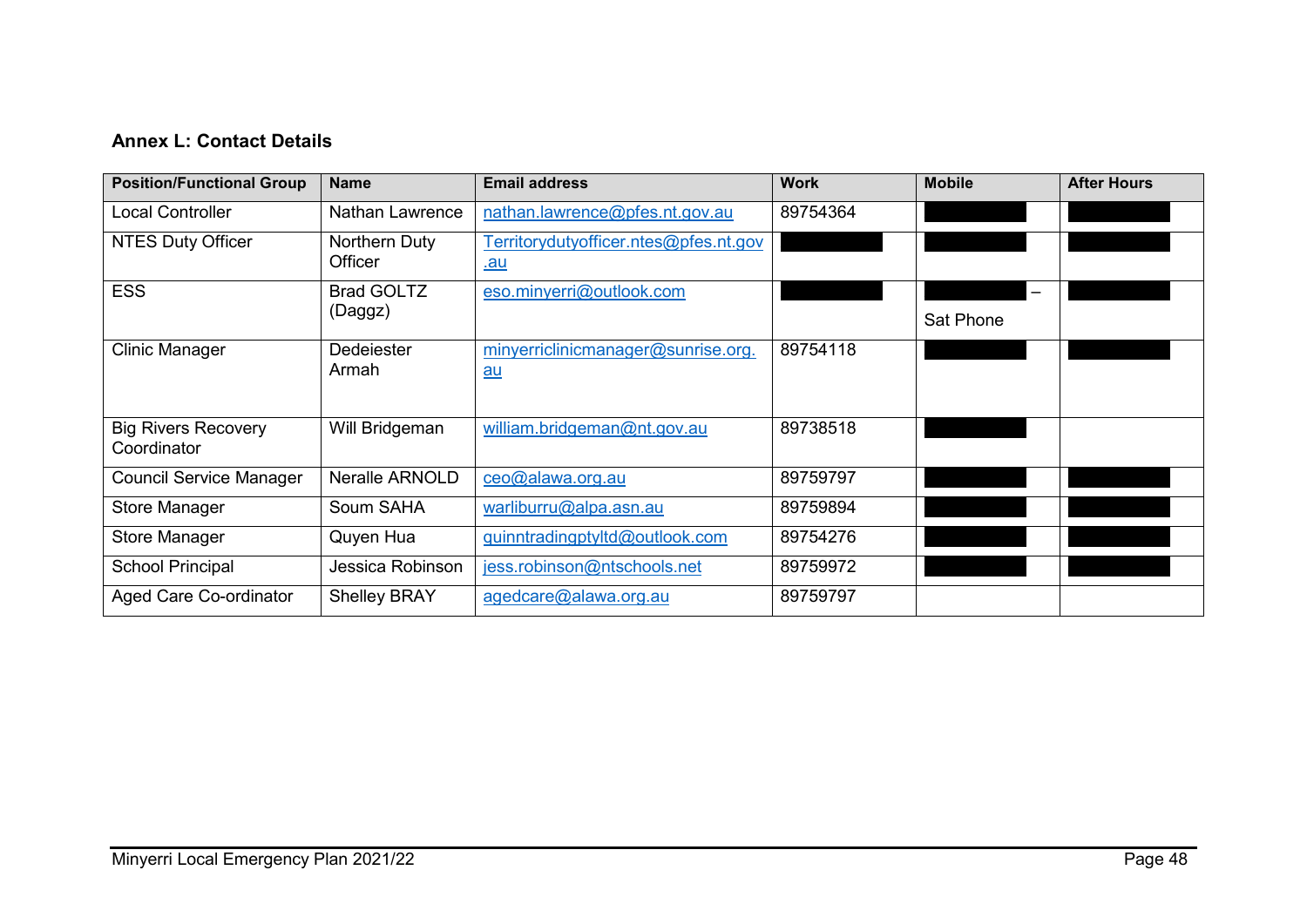#### <span id="page-48-0"></span>**Annex M: Debrief**

- 1. The purpose of this Annex is to provide a framework for a debrief process which complements the Whole of Government Debrief Process. The process should not be confused with training or exercise evaluations but rather considered as a lessons learned opportunity. Lessons learned leads to improved operational effectiveness, increased cost efficiency and reduced operational risk.
- 2. The Debrief Process embeds continuous improvement into the delivery of activities pursuant to the Territory Emergency Plan (TEP). Consistent approaches to lessons learned will encourage adaptability, and flexibility across all functional areas; sharing of knowledge and experiences will assist with ongoing continuous improvement of people and organisations.
- 3. Implemented judiciously, a lessons learned approach can have a positive impact on organisational culture commensurate with increasing opportunities to achieve goals. Whilst lessons learned often begins in one organisation through an internal debrief processes, those lessons learned are often transferable across multi-agencies; this Whole of Government Debrief Process and Lessons Management aims to ensure learnings are translatable across multiple organisations.
- 4. One of the most critical steps in the lessons management is the collection of information and observations of persons involved in the operation. The collection of this information is not limited to persons involved in the operation itself or the actions of those who provided a response, but includes those who had involvement prior to including the promulgation and implementation of plans (as lessons to be learned is not limited to how an emergency was managed but also includes the planning processes).
- 5. Debriefing is more than simply producing a report at the end of an operation. It forms part of the broader process of learning and has significant influential impact on an agency and sensitises people into doing the right thing. It prevents confusion and misinterpretation for future operations and drives home the main reasons the agency implores a lessons management system – to ensure that the agency learns from their mistakes and what they do well and drives continuous improvement.
- 6. Debriefs are not about distributing blame, but rather shifting focus towards improving capacity and capability to respond to incidents in a way that reflects improved planning, process, technology, support, training and development. The inevitability that exists with decisions made on a risk based approach carries a certain level of accepted risk and this needs to be taken into account when debriefing.
- 7. During any operation, anyone involved in the operation should be recording activities where there are lessons to be learned; activities can include decision making and consequential responses.
- 8. Where decisions are made by an Incident Management Team member or a Functional Group Leader, those decisions should be recorded in the Decision Log in the WebEOC event. Decision Logs can be referred to as part of the debrief process.
- 9. A Hot Debrief is held immediately after the incident response is complete or when a person concludes their shift in response to the incident. It allows rapid capture of real-time feedback aimed at addressing pressing or immediate concerns. This is a key time to address any health or safety issues and provides an opportunity for instant feedback.
- 10. The Hot Debrief will be fed into the Whole of Government Debrief Process and Lessons Management. For the purpose, the following template is to be used and uploaded to WebEOC.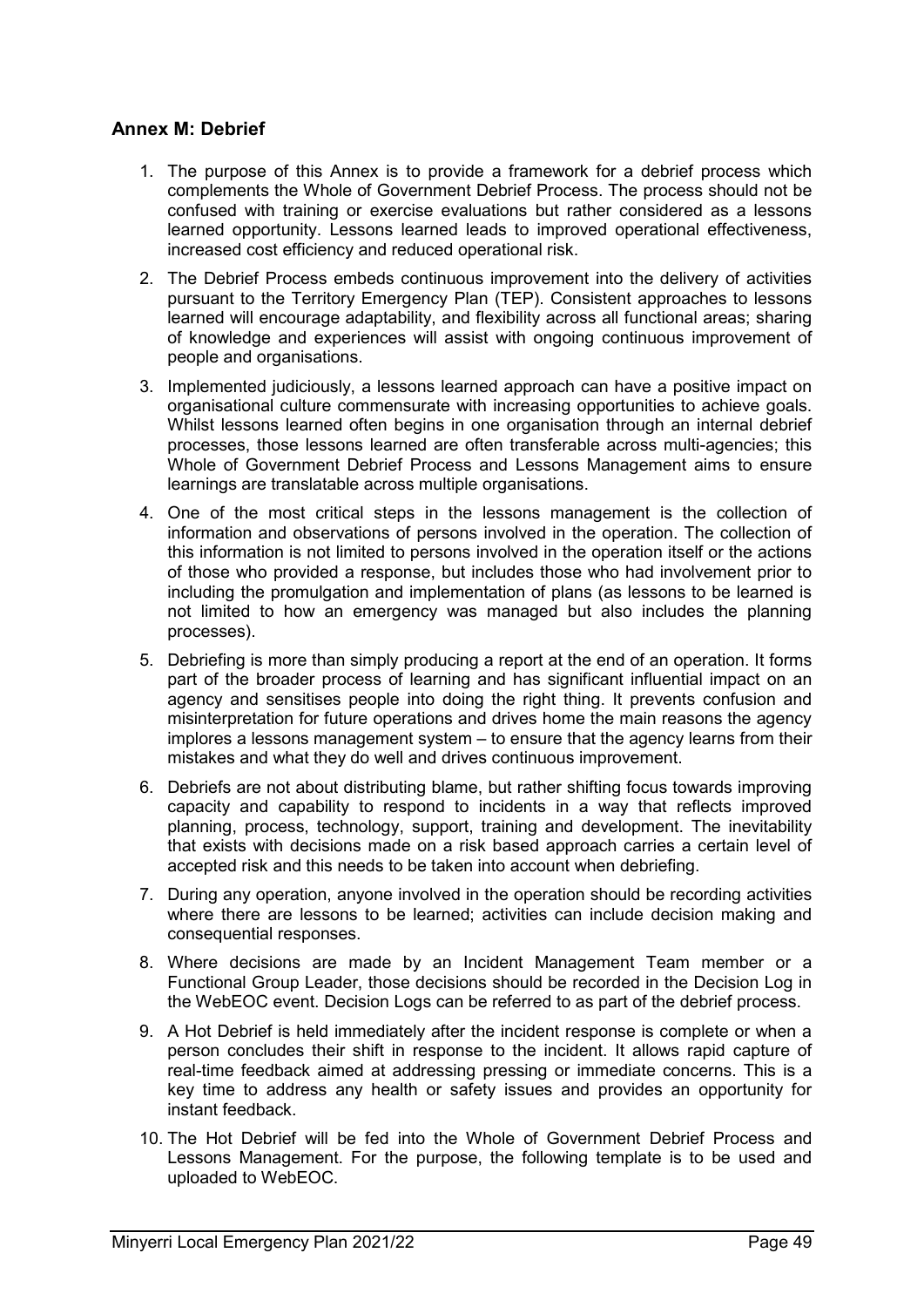## **RECORD OF DEBRIEF**

Operation / event: \_\_\_\_\_\_\_\_\_\_\_\_\_\_\_\_\_\_\_\_\_\_\_\_\_\_\_\_\_\_\_\_\_\_\_\_\_\_\_\_\_\_\_\_\_\_\_\_\_\_\_\_\_\_\_\_\_\_\_\_\_

| Date                                                                          |  |
|-------------------------------------------------------------------------------|--|
|                                                                               |  |
| Time                                                                          |  |
| Location debrief held                                                         |  |
| Operation background                                                          |  |
| (provide succinct detail of<br>sequence of events)                            |  |
| What went well                                                                |  |
| What could have been done<br>better                                           |  |
| What opportunities are there<br>for improvement                               |  |
| Did the agency have<br>sufficient capacity / capability                       |  |
| Other related issues that<br>contributed to the execution<br>of the operation |  |
| Open discussion points                                                        |  |
| Action items arising and<br>whom will monitor                                 |  |
| Are there any staff welfare<br>concerns                                       |  |
| Are there staff that deserve<br>recognition<br>detail of whom and why         |  |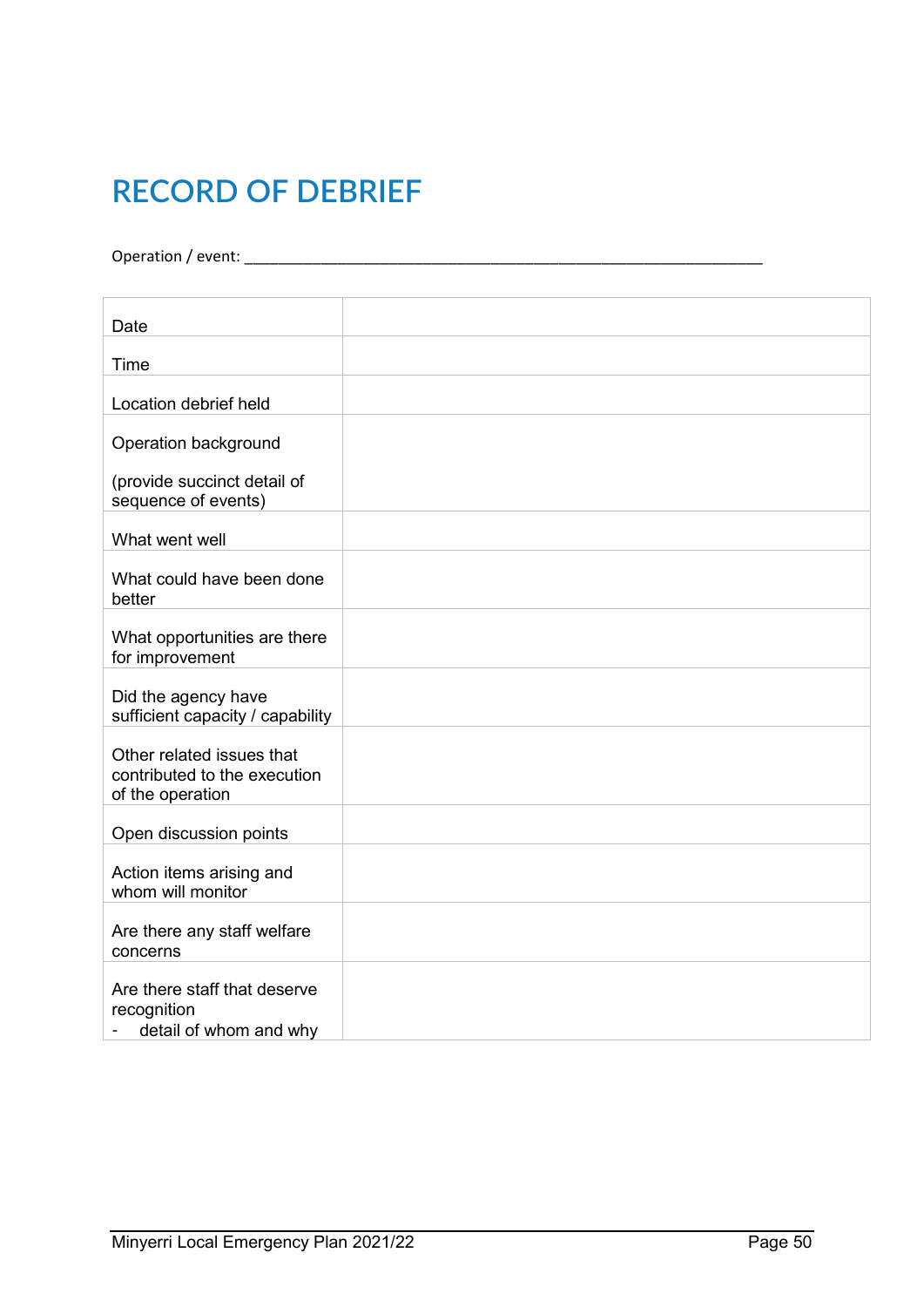## <span id="page-50-0"></span>**Annex N: Glossary**

| Term                         | In the context of this plan, this means:                                                                                                                                                                                                                                                         |
|------------------------------|--------------------------------------------------------------------------------------------------------------------------------------------------------------------------------------------------------------------------------------------------------------------------------------------------|
| All Hazards Approach         | The application of one set of control, coordination and communication<br>policies and procedures in a universal manner to emergency situations of<br>varying type thereby promoting consistency of emergency management<br>at all levels.                                                        |
| Affected area                | A particular area where either an emergency situation, state of<br>emergency or state of disaster exists.                                                                                                                                                                                        |
| Approved emergency<br>plan   | Means a plan approved under section 10930, 13(2), 16(2) of the Act.                                                                                                                                                                                                                              |
| <b>Authorised Officer</b>    | Person or persons authorised under section 98 of the Act.                                                                                                                                                                                                                                        |
| <b>Chief Executive</b>       | The appointed position that leads the governance and management of a<br>service responsible for the effective exercise of the relevant statutory<br>powers, authorities, duties and functions consistent with the NT<br>government policy.                                                       |
| Command                      | The authority to command is established in legislation or by agreement<br>with agency/organisations. Command relates to agencies/organisations,<br>functions and individuals. Situations are controlled.                                                                                         |
| Comprehensive<br>approach    | The development of emergency and disaster arrangements to embrace<br>the aspects of prevention, preparedness, response, and recovery<br>(PPRR). PPRR are aspects of emergency management, not sequential<br>phases. Syn. 'disaster cycle', 'disaster phases' and 'PPRR'.<br>Source: AEM Glossary |
| Control                      | The overall direction of activities, agencies or individuals concerned<br>(source; SERM Act). Control operates horizontally across agencies /<br>organisations, functions and individuals. Situations are controlled.                                                                            |
| <b>Controlling Authority</b> | The authorised agency which has the overall direction of activities,<br>agencies or individuals concerned.                                                                                                                                                                                       |
| Coordination                 | The bringing together of agencies and individuals to ensure effective<br>emergency and rescue management but does not include the control of<br>agencies, organisations and individuals by direction.<br>Source: SERM Act.                                                                       |
| Debrief                      | A meeting held during or at the end of an operation with the purpose of<br>assessing the conduct or results of an operation.                                                                                                                                                                     |
| Delegate                     | A person nominated to act as the representative of an officially<br>appointed position holder, having the same powers and authority to<br>commit the resources of the official employee.                                                                                                         |
| Emergency                    | Means an event that requires significant coordinated response using the<br>combined resources of the territory and non-government entities within<br>the Territory.                                                                                                                              |
| Emergency<br>Management Act  | A Bill for an Act to provide for matters relating to emergency<br>management and for related matters.                                                                                                                                                                                            |
| <b>Emergency Situation</b>   | Exists in an area once a declaration to that effect is declared by the<br>minister under section 3 of the Act.                                                                                                                                                                                   |
| <b>Functional Group</b>      | These responsibilities are laid out in functional plans and the Territory<br>Emergency plan.                                                                                                                                                                                                     |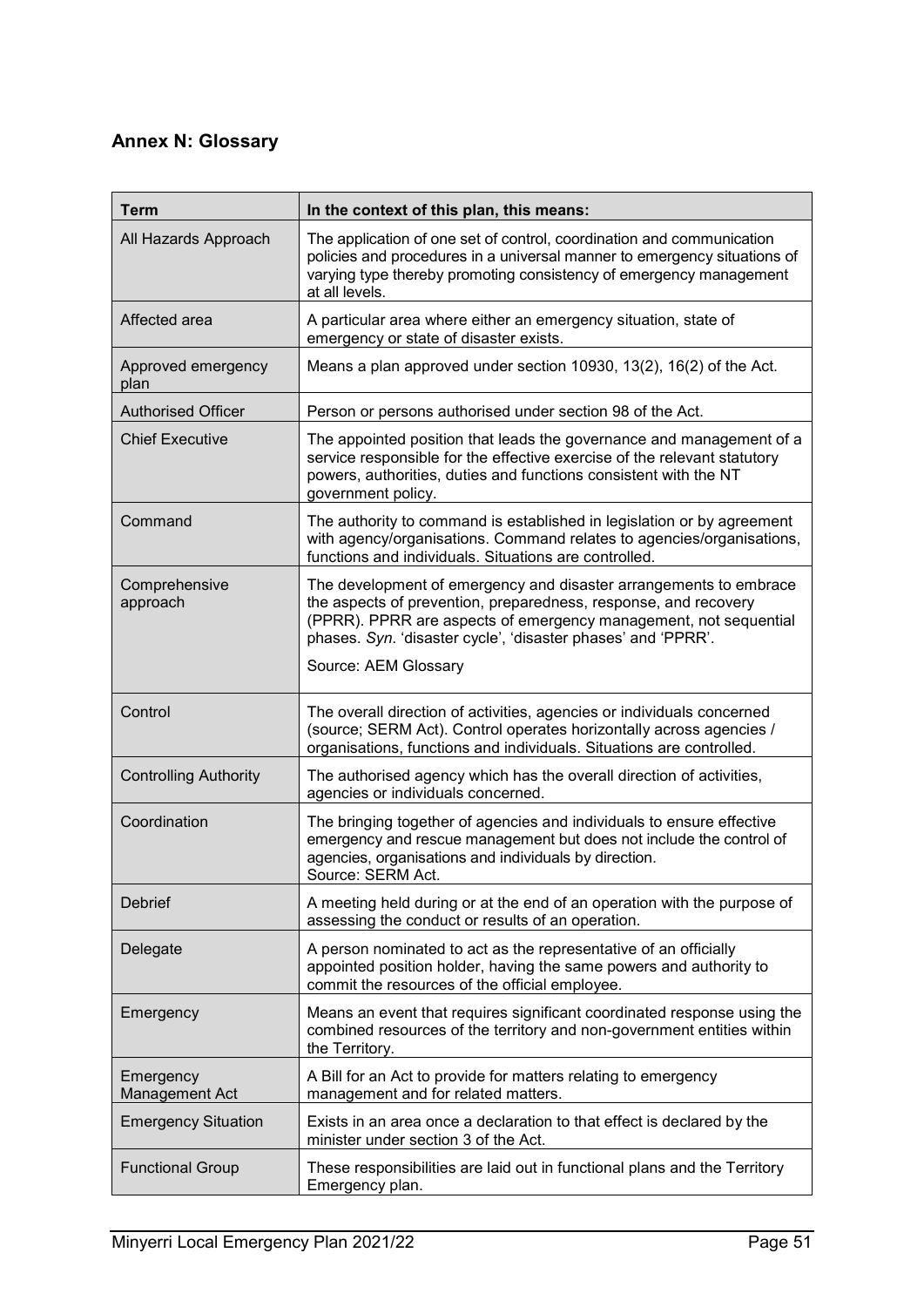| Group Leader                          | The individual allocated responsibility to prepare for, respond to and<br>command and control a functional group in response to a specific<br>hazard based on their legislated and or technical capability and<br>authority.      |
|---------------------------------------|-----------------------------------------------------------------------------------------------------------------------------------------------------------------------------------------------------------------------------------|
| Lead agency                           | An agency allocated responsibility to prepare for and respond to a<br>specific hazard based on their legislated and/or technical capability and<br>authority.                                                                     |
| <b>Hazard Management</b><br>Authority | The agency allocated responsibility to prepare for and respond to a<br>specific hazard based on their legislated and/or technical capability and<br>authority.                                                                    |
| Participating<br>organisations        | Agencies which provide a supporting role in preparing and responding<br>to a specific hazard based on their legislative and/or technical capability<br>and authority.                                                             |
| Preparedness                          | Arrangements to ensure that, should an emergency occur, all those<br>resources and services which are needed to cope with the effects can<br>be efficiently mobilised and deployed.                                               |
|                                       | Measures to ensure that, should an emergency occur, communities,<br>resources and services are capable of coping with the effects. See also<br>comprehensive approach.                                                            |
|                                       | Source: AEM Glossary.                                                                                                                                                                                                             |
| Prevention                            | Regulatory and physical measures to ensure that Emergencies are<br>prevented, or their effects mitigated. Measures to eliminate or reduce<br>the incidence or severity of emergencies. See also comprehensive<br>approach.        |
|                                       | Source: AEM Glossary.                                                                                                                                                                                                             |
| Recovery                              | The coordinated process of supporting emergency-affected<br>communities in reconstruction of the physical infrastructure and<br>restoration of emotional, social, economic and physical wellbeing. See<br>comprehensive approach. |
|                                       | Measures which support emergency-affected individuals and<br>communities in the reconstruction of the physical infrastructure and<br>restoration of emotional, economic and physical well-being.                                  |
|                                       | Source: AEM Glossary.                                                                                                                                                                                                             |
| Region                                | Means a region specified in a Gazette notice under section 27 of the<br>Act.                                                                                                                                                      |
| <b>Regional Controller</b>            | For a region, means the Regional Emergency Controller for the region<br>mention in section 54 of the Act.                                                                                                                         |
| Response                              | Actions taken in anticipation of, during, and immediately after an<br>emergency to ensure that its effects are minimised, and that people<br>affected are given immediate relief and support.                                     |
|                                       | Measures taken in anticipation of, during and immediately after an<br>emergency to ensure its effects are minimised. See also comprehensive<br>approach.                                                                          |
|                                       | Source: AEM Glossary.                                                                                                                                                                                                             |
| Responsibilities                      | The state or fact of being responsible, answerable, or accountable for<br>something within one's power, control, or management.<br>(Dictionary.com)                                                                               |
| <b>Risk</b>                           | The effect of uncertainty or objectives. (ISO Guide 73.2009 Risk<br>management - Vocabulary)                                                                                                                                      |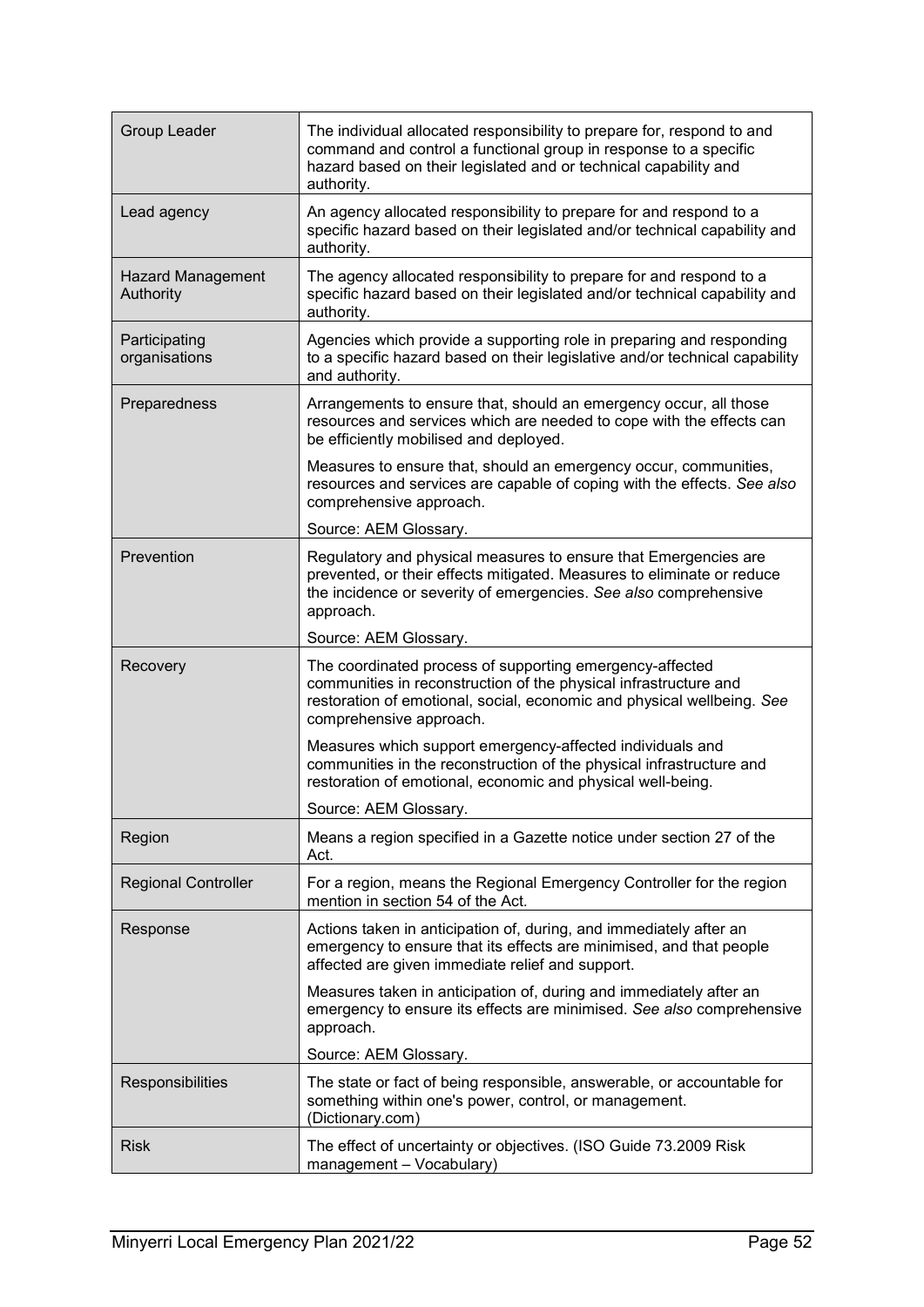| <b>Risk Identification</b>                              | The process of finding, recognising and describing risks (ISO Guide<br>73.2009 Risk management - Vocabulary).                                                                                                                                                                           |
|---------------------------------------------------------|-----------------------------------------------------------------------------------------------------------------------------------------------------------------------------------------------------------------------------------------------------------------------------------------|
| Stand down                                              | Transition from responding to an event back to normal core business<br>and/or recovery operations. There is no longer a requirement to respond<br>to the event and the threat is no longer present.                                                                                     |
| Stand up                                                | The operational state following "lean forward:" whereby resources are<br>mobilised, personnel are activated and operational activities<br>commenced. Disaster coordination centers are activated.                                                                                       |
| <b>State of Disaster</b>                                | Means a state of disaster declared under section 21 of the Act.                                                                                                                                                                                                                         |
| State of Emergency                                      | Means a state of emergency declared under section 19 of the Act.                                                                                                                                                                                                                        |
| Volunteer member                                        | Means a member of the NTES appointed under section 52 of the Act.                                                                                                                                                                                                                       |
| Vulnerability                                           | The conditions determined by physical, social, economic and<br>environmental factors or processes, which increase the susceptibility of<br>a community or persons to the impact of hazards (National Emergency<br><b>Risk Assessment Guidelines).</b>                                   |
| <b>Territory Controller</b>                             | Means the Territory Emergency Controller mentioned in section 28 of<br>the Act.                                                                                                                                                                                                         |
| <b>Territory Emergency</b><br><b>Management Council</b> | The management council is established under the terms laid out in<br>Division 4 of the Act.                                                                                                                                                                                             |
| <b>Territory Recovery</b><br>Coordinator                | Means the Territory Recovery Coordinator mentioned in section 32 of<br>the Act.                                                                                                                                                                                                         |
| WebEOC                                                  | WebEOC is a critical information management system used throughout<br>the Northern Territory. It is used by agencies that have roles and<br>responsibilities under the NT Emergency Management Act during<br>prevention, preparation, response and recovery phases of any<br>emergency. |